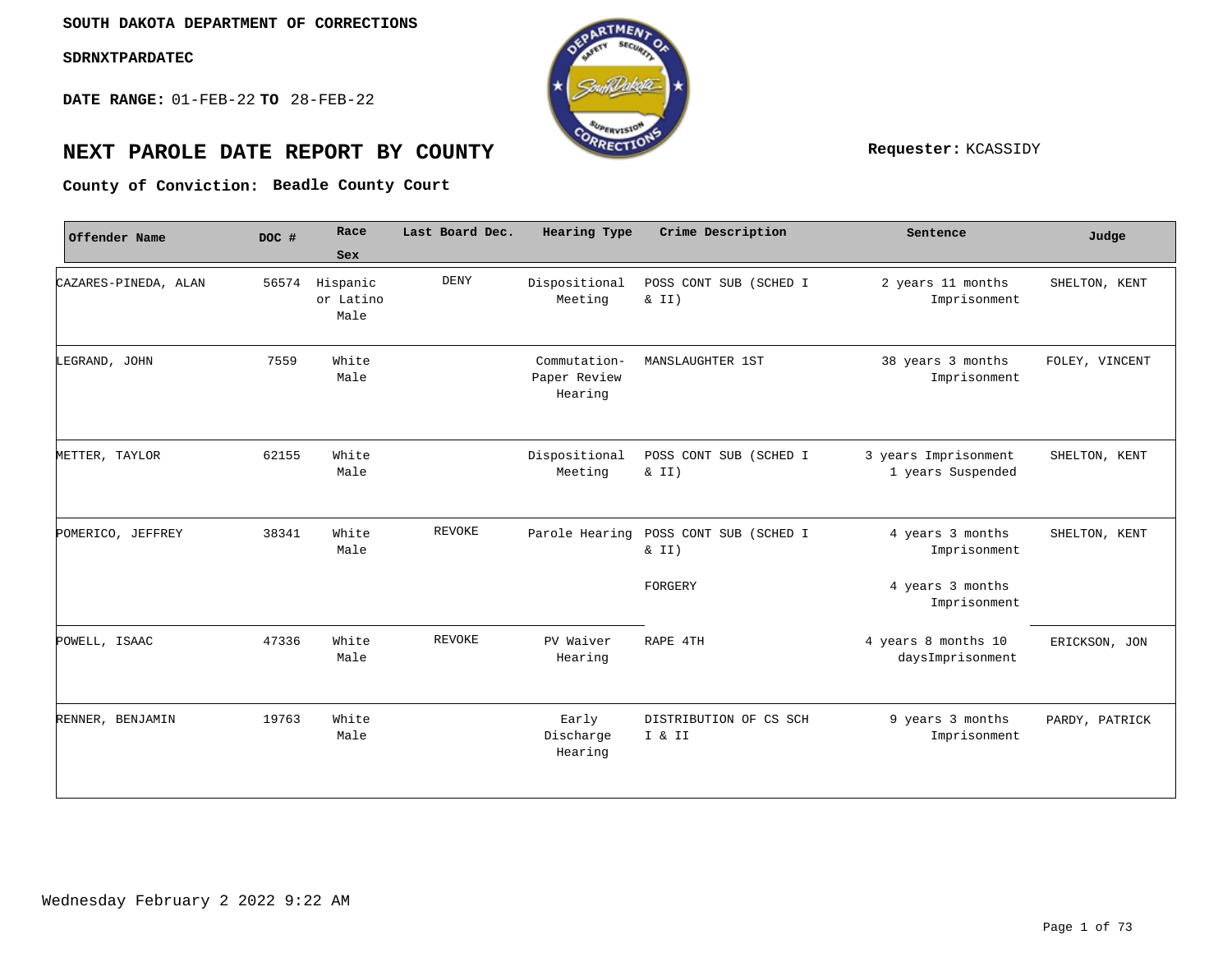**SOUTH DAKOTA DEPARTMENT OF CORRECTIONS**

**SDRNXTPARDATEC**

**DATE RANGE:** 01-FEB-22 **TO** 28-FEB-22

# **NEXT PAROLE DATE REPORT BY COUNTY Requester:** KCASSIDY



| STAS, TREVER | 6234 | White | GRANT | Parole Hearing GRAND THEFT > |            | 6 years 6 months  | N/A |
|--------------|------|-------|-------|------------------------------|------------|-------------------|-----|
|              |      | Male  |       |                              | \$5,000.00 | Imprisonment      |     |
|              |      |       |       |                              |            | 2 years Suspended |     |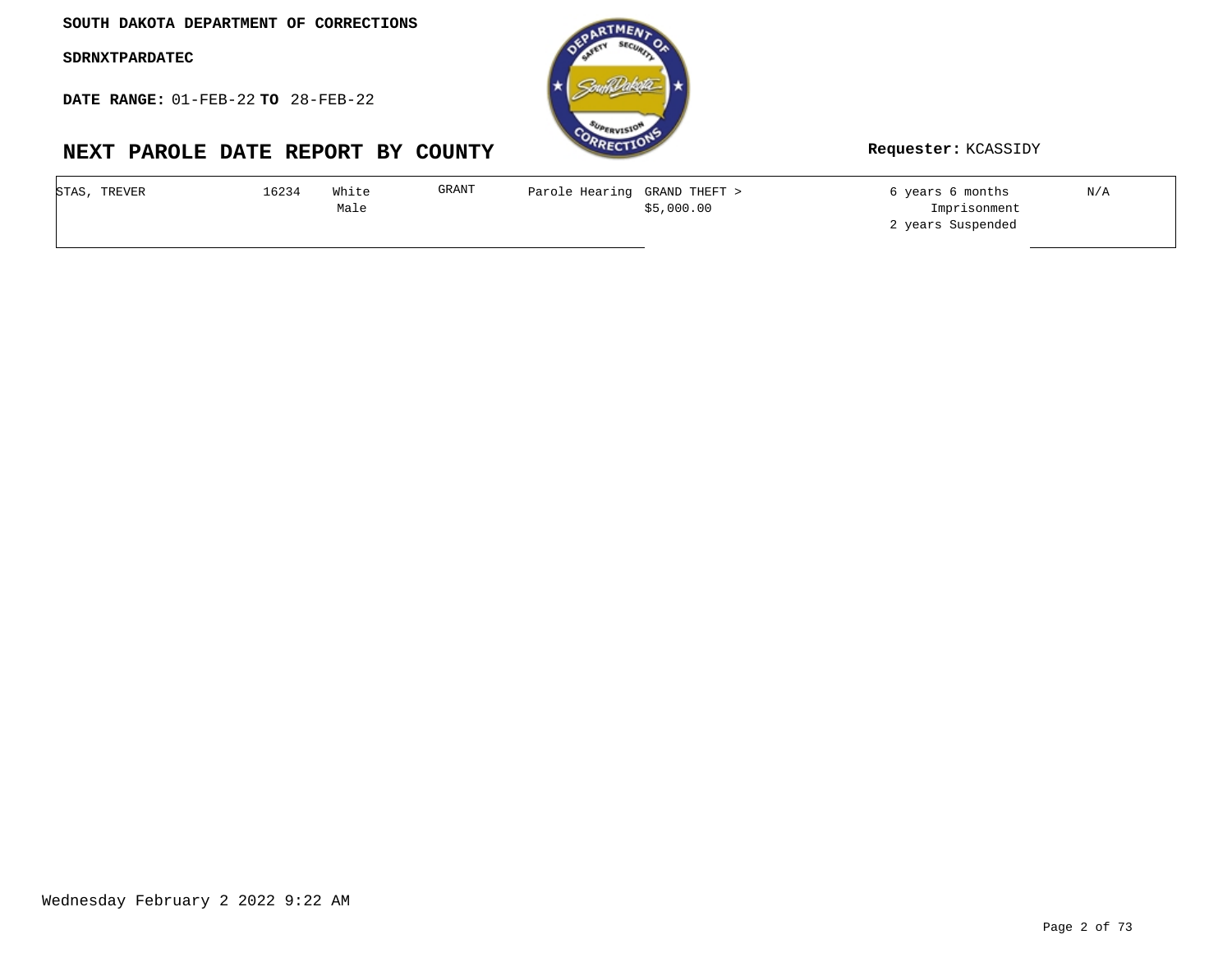**DATE RANGE:** 01-FEB-22 **TO** 28-FEB-22



## **NEXT PAROLE DATE REPORT BY COUNTY Requester:** KCASSIDY

**Bennett County Court County of Conviction:**

| Offender Name      | DOC # | Race                         | Last Board Dec. | Hearing Type                  | Crime Description                                                   | Sentence                                                                          | Judge             |
|--------------------|-------|------------------------------|-----------------|-------------------------------|---------------------------------------------------------------------|-----------------------------------------------------------------------------------|-------------------|
|                    |       | Sex                          |                 |                               |                                                                     |                                                                                   |                   |
| CHIEF BEAR, JOLENE | 59289 | Native<br>American<br>Female | NONCOMP         |                               | Parole Hearing Unauthorized ingestion<br>of controlled<br>substance | 4 years 11 months 10<br>daysImprisonment<br>1 years Suspended                     | NORTHRUP, MARGO   |
|                    |       |                              |                 |                               | FAILURE TO APPEAR                                                   | 1 years 11 months 10<br>daysImprisonment<br>1 years Suspended                     |                   |
| CLOWN, CRYSTAL     | 20010 | Native<br>American<br>Female | <b>REVOKE</b>   | Early<br>Discharge<br>Hearing | DWI 4TH                                                             | 4 years 7 months 20<br>daysImprisonment<br>1 years Suspended                      | DEVANEY, PATRICIA |
| MEANS, CAITLIN     | 59291 | Native<br>American<br>Female | NONCOMP         | Parole Hearing                | POSS CONT SUB (SCHED I<br>$\&$ II)                                  | 4 years 3 months<br>Imprisonment<br>3 years Suspended                             | NORTHRUP, MARGO   |
|                    |       |                              |                 |                               | FAILURE TO APPEAR                                                   | 1 years 3 months<br>Imprisonment<br>1 years Suspended                             |                   |
|                    |       |                              |                 |                               | FAILURE TO APPEAR                                                   | 1 years 3 months<br>Imprisonment<br>1 years Suspended                             |                   |
| POOR BEAR, ROSCOE  | 17853 | Native<br>American<br>Male   | REVREINST       | Early<br>Discharge<br>Hearing | RECEIVING/<br>TRANSFERRING STOLEN<br>VEHICLE                        | 4 years 2 months<br>Imprisonment<br>4 years Suspended<br>2 years 9 months Imposed | BROWN, JOHN       |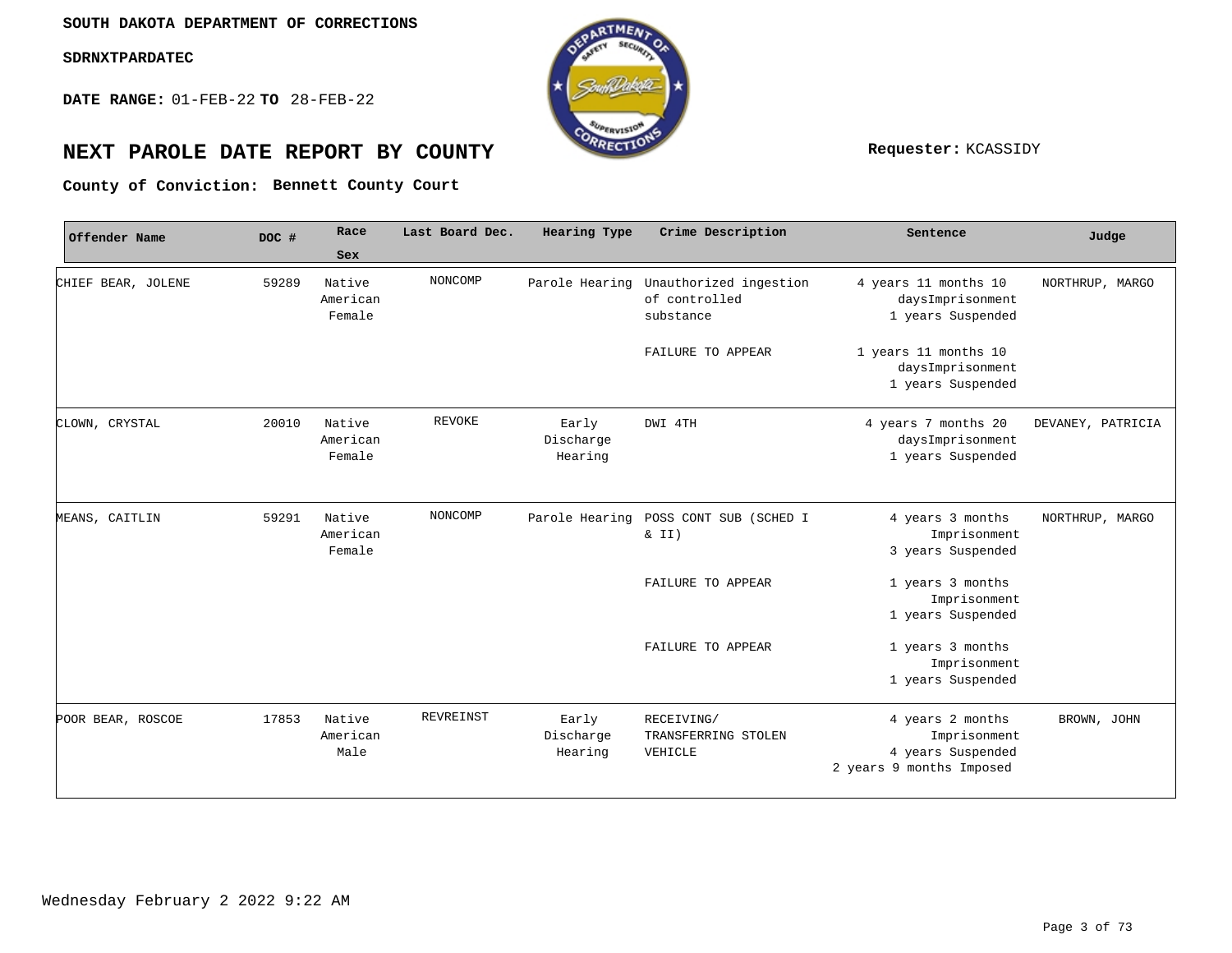**DATE RANGE:** 01-FEB-22 **TO** 28-FEB-22



## **NEXT PAROLE DATE REPORT BY COUNTY Requester:** KCASSIDY

**Bon Homme County Court County of Conviction:**

| Offender Name | DOC # | Race                       | Last Board Dec. | Hearing Type | Crime Description                    | Sentence                                                                 | Judge          |
|---------------|-------|----------------------------|-----------------|--------------|--------------------------------------|--------------------------------------------------------------------------|----------------|
|               |       | Sex                        |                 |              |                                      |                                                                          |                |
| KLING, KARY   | 40503 | Native<br>American<br>Male | NONCOMPR        |              | Parole Hearing POSS CONCEALED WEAPON | 4 years 6 months<br>Imprisonment<br>3 years Suspended<br>3 years Imposed | GERING, CHERYL |
|               |       |                            |                 |              |                                      |                                                                          |                |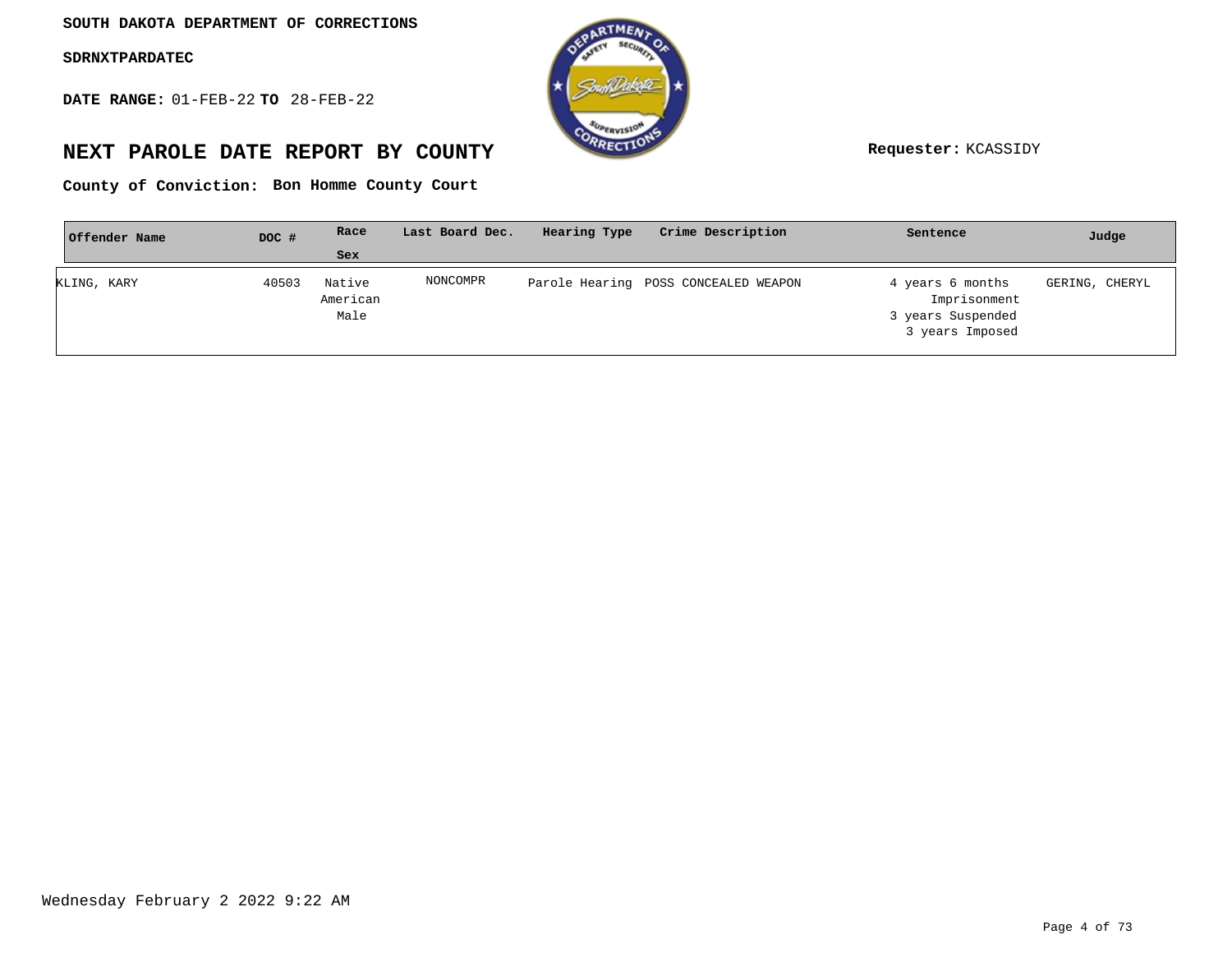**DATE RANGE:** 01-FEB-22 **TO** 28-FEB-22



## **NEXT PAROLE DATE REPORT BY COUNTY Requester:** KCASSIDY

**Brookings County Court County of Conviction:**

| Offender Name            | DOC # | Race                         | Last Board Dec. | Hearing Type                | Crime Description                                    | Sentence                                                                        | Judge                   |
|--------------------------|-------|------------------------------|-----------------|-----------------------------|------------------------------------------------------|---------------------------------------------------------------------------------|-------------------------|
|                          |       | Sex                          |                 |                             |                                                      |                                                                                 |                         |
| BANKS, TIMOTHY           | 64010 | Black<br>Male                | NONCOMP         | Parole Hearing              | Unauthorized ingestion<br>of controlled<br>substance | 3 years Imprisonment<br>1 years Suspended                                       | STOLTENBURG,<br>GREGORY |
| CHOPPER, WILLIAM         | 60474 | Native<br>American<br>Male   |                 | Dispositional<br>Meeting    | SIMPLE ASSAULT ON LAW<br>ENFORCEMENT                 | 1 years 11 months 10<br>daysImprisonment                                        | ELSHERE, DAWN           |
| COURNOYER, TATIANA       | 51848 | Native<br>American<br>Female | REVOKE          | PV Waiver<br>Hearing        | Unauthorized ingestion<br>of controlled<br>substance | 3 years 8 months 10<br>daysImprisonment<br>1 years Suspended<br>1 years Imposed | STOLTENBURG,<br>GREGORY |
| DEVERNEY-HUBBELING, DUST | 59149 | Native<br>American<br>Male   | <b>GRANT</b>    | PV Waiver<br>Hearing        | Unauthorized ingestion<br>of controlled<br>substance | 4 years 6 months<br>Imprisonment<br>2 years Suspended                           | STOLTENBURG,<br>GREGORY |
| HAYNE, STEVEN            | 52613 | White<br>Male                | <b>REVOKE</b>   | Parole Hearing              | GRAND THEFT ><br>\$5,000.00                          | 5 years 9 months<br>Imprisonment<br>4 years Suspended                           | ELSHERE, DAWN           |
| HAYNE, STEVEN            | 52613 | White<br>Male                | REVOKE          | Parole Hearing BURGLARY 2ND |                                                      | 7 years 9 months<br>Imprisonment<br>5 years Suspended<br>5 years Imposed        | STOLTENBURG,<br>GREGORY |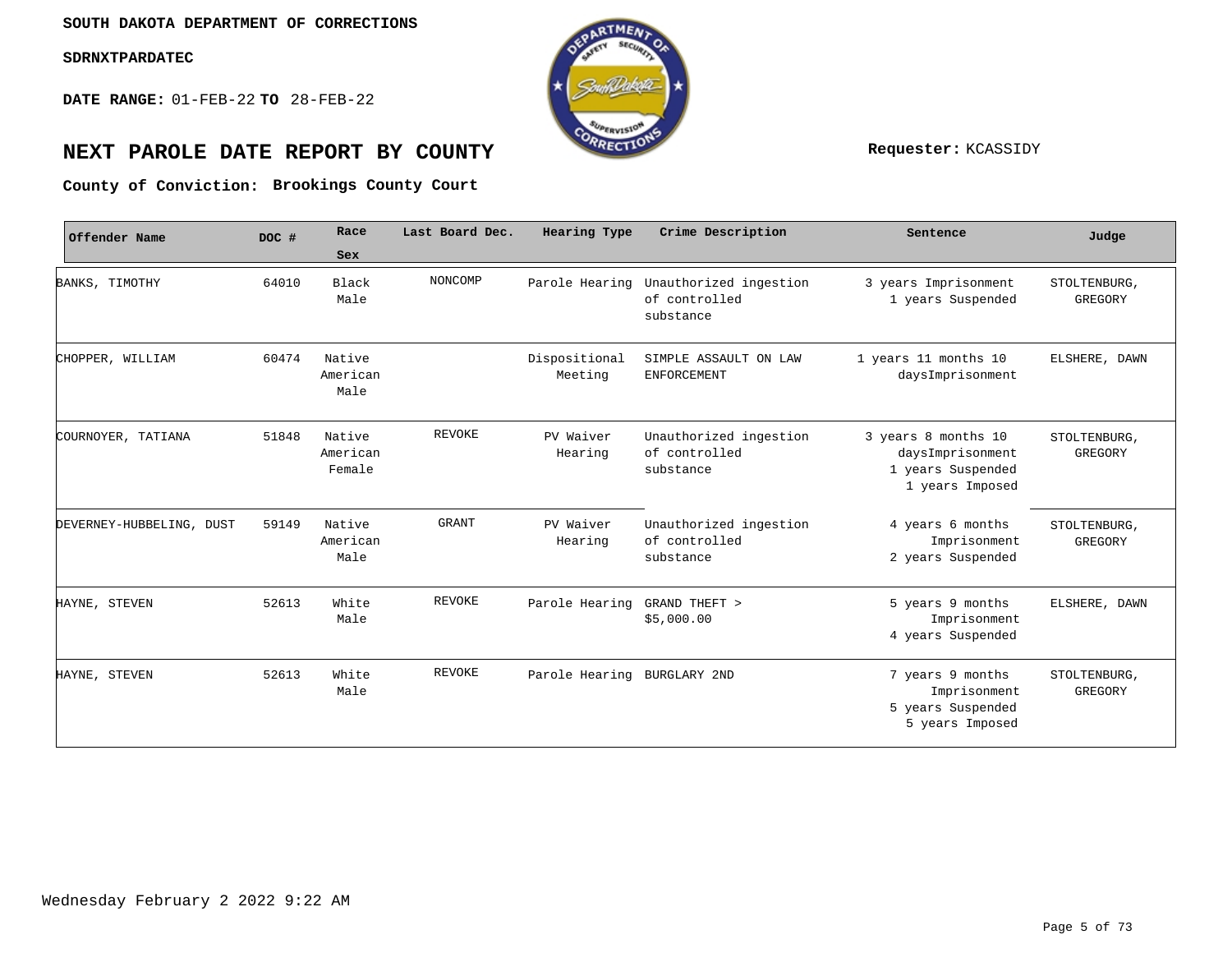**DATE RANGE:** 01-FEB-22 **TO** 28-FEB-22



| JONES, JOSEPH      | 13895 | White<br>Male              |          | Early<br>Discharge<br>Hearing | DIST OF MJ: > 1 LB                                   | 3 years 1 months<br>Imprisonment<br>3 years Suspended | STOLTENBURG,<br>GREGORY |
|--------------------|-------|----------------------------|----------|-------------------------------|------------------------------------------------------|-------------------------------------------------------|-------------------------|
|                    |       |                            |          |                               | VIOLATION OF DRUG FREE<br>ZONE                       | 10 years Imprisonment<br>3 years Suspended            |                         |
|                    |       |                            |          |                               | POSS CONT SUB (SCHED I<br>& II)                      | 6 years Imprisonment<br>5 years Suspended             |                         |
| MARTINEZ, RYAN     | 58931 | Native<br>American<br>Male | NONCOMPR |                               | Parole Hearing AGGRAVATED ASSAULT                    | 3 years Imprisonment                                  | STOLTENBURG,<br>GREGORY |
| MATTIX, BRIAN      | 56928 | White<br>Male              | WAIVE    |                               | Parole Hearing DISTRIBUTION OF CS SCH<br>I & II      | 1 years Imprisonment                                  | STOLTENBURG,<br>GREGORY |
|                    |       |                            |          |                               | VIOLATION OF DRUG FREE<br>ZONE                       | 4 years 5 months<br>Imprisonment                      |                         |
| RUNNING, MARK      | 6398  | Native<br>American<br>Male | REVOKE   |                               | Parole Hearing AGGRAVATED ASSAULT                    | 19 years Imprisonment                                 | TUCKER, TIM             |
| SCHUMACHER, SKYLAR | 56516 | White<br>Male              | REVOKE   | Parole Hearing                | Unauthorized ingestion<br>of controlled<br>substance | 4 years Imprisonment<br>4 years Suspended             | STOLTENBURG,<br>GREGORY |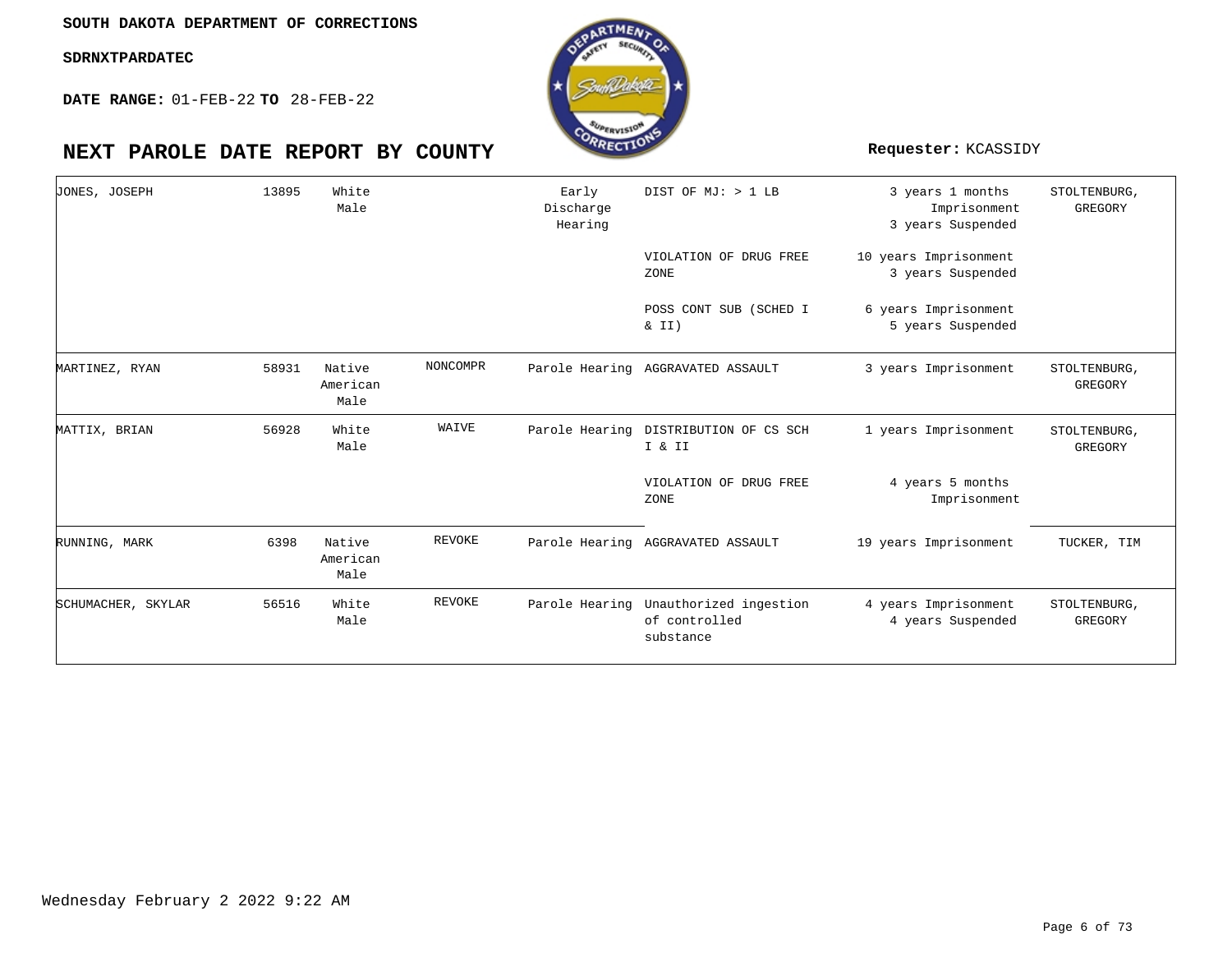**DATE RANGE:** 01-FEB-22 **TO** 28-FEB-22



## **NEXT PAROLE DATE REPORT BY COUNTY Requester:** KCASSIDY

**Brown County Court County of Conviction:**

| Offender Name          | DOC # | Race                          | Last Board Dec. | Hearing Type                       | Crime Description                                    | Sentence                                                       | Judge            |
|------------------------|-------|-------------------------------|-----------------|------------------------------------|------------------------------------------------------|----------------------------------------------------------------|------------------|
|                        |       | Sex                           |                 |                                    |                                                      |                                                                |                  |
| ANDERSON, AMY          | 13791 | White<br>Female               | WAIVEREV        | SSV Waiver<br>Hearing              | Unauthorized ingestion<br>of controlled<br>substance | 5 years Imprisonment<br>5 years Suspended                      | SOMMERS, RICHARD |
|                        |       |                               |                 |                                    | POSS CONT SUB (SCHED I<br>& II)                      | 5 years Imprisonment<br>5 years Suspended                      |                  |
|                        |       |                               |                 |                                    | Unauthorized ingestion<br>of controlled<br>substance | 5 years Imprisonment<br>5 years Suspended                      |                  |
| BRUCE, JESSE           | 37867 | Native<br>American<br>Male    |                 |                                    | DISTRIBUTION OF CS SCH<br>I & II                     | 9 years 3 months<br>Imprisonment<br>5 years Suspended          | N/A              |
| CADOTTE, ZANE          | 10514 | Native<br>American<br>Male    | <b>REVOKE</b>   |                                    | Parole Hearing AGGRAVATED ASSAULT                    | 9 years 11 months 10<br>daysImprisonment<br>8 years Suspended  | PORTRA, TONY     |
| GOLLIHER-WEYER, JOSEPH | 39160 | Hispanic<br>or Latino<br>Male | CONT            | SSV Revocation RAPE 4TH<br>Hearing |                                                      | 14 years 11 months 10<br>daysImprisonment<br>7 years Suspended | SOMMERS, RICHARD |
|                        |       |                               |                 |                                    | DAMAGE TO PROPERTY                                   | 9 years 11 months 10<br>daysImprisonment<br>5 years Suspended  |                  |
| GROTELUESCHEN, NICOLE  | 45600 | White<br>Female               |                 | Early<br>Discharge<br>Hearing      | Unauthorized ingestion<br>of controlled<br>substance | 4 years 8 months<br>Imprisonment<br>3 years Suspended          | MYREN, SCOTT     |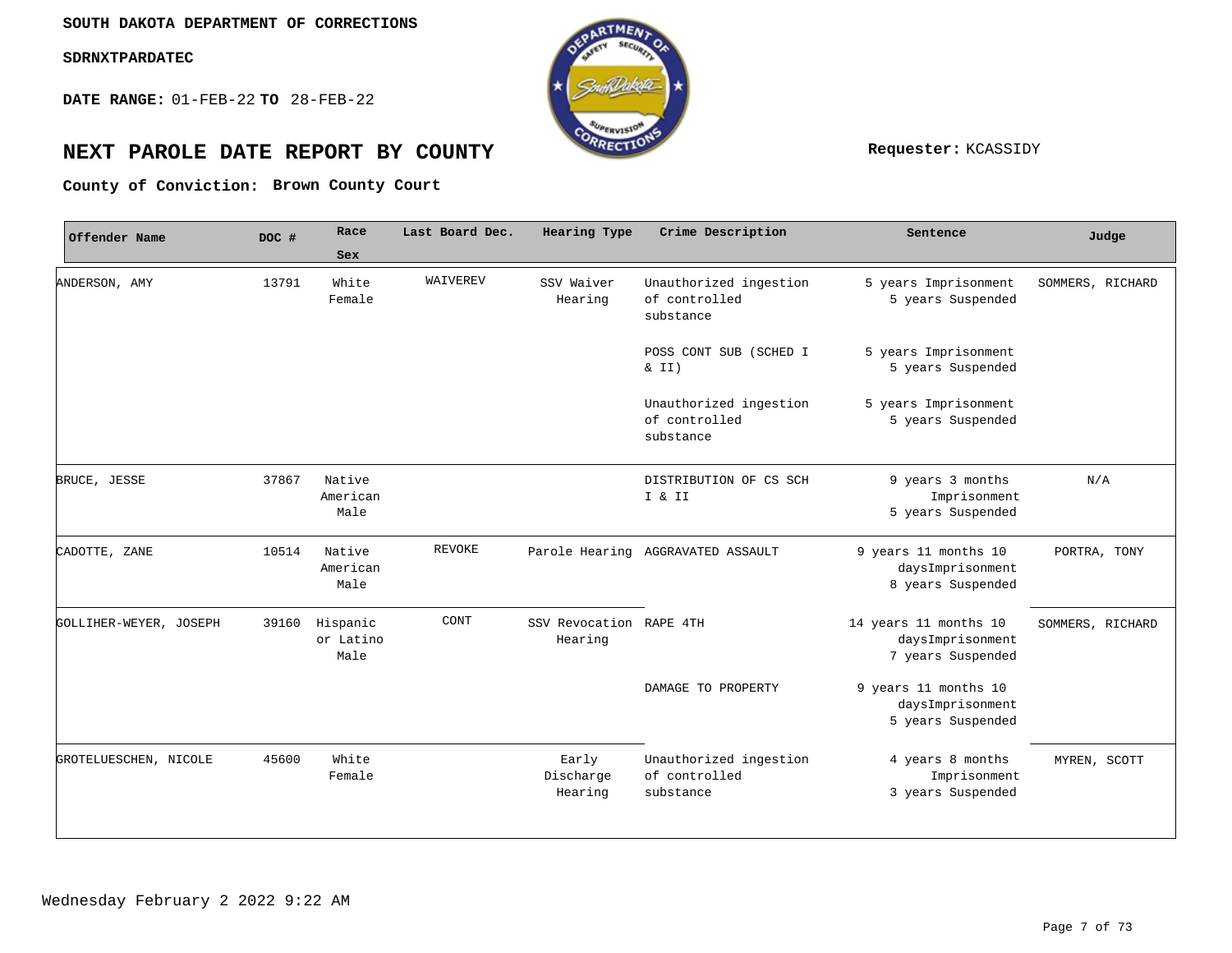**DATE RANGE:** 01-FEB-22 **TO** 28-FEB-22

## **NEXT PAROLE DATE REPORT BY COUNTY Requester:** KCASSIDY

| HEAD, TRAVIS       | 19634 | White<br>Male                | WAIVEREV      | PV Waiver<br>Hearing        | BURGLARY 2ND                    | 9 years 3 months<br>Imprisonment<br>5 years Suspended                            | PORTRA, TONY     |
|--------------------|-------|------------------------------|---------------|-----------------------------|---------------------------------|----------------------------------------------------------------------------------|------------------|
| KRAMER, EMILY      | 56485 | White<br>Female              | <b>REVOKE</b> | SSV Waiver<br>Hearing       | FORGERY                         | 4 years 11 months 10<br>daysImprisonment<br>3 years Suspended<br>3 years Imposed | MYREN, SCOTT     |
|                    |       |                              |               |                             | POSS CONT SUB (SCHED I<br>& II) | 4 years 11 months 10<br>daysImprisonment<br>3 years Suspended                    |                  |
| MARCUCCI, MICHELLE | 55234 | Native<br>American<br>Female | REVOKE        | Parole Hearing BURGLARY 2ND |                                 | 10 years Imprisonment<br>10 years Suspended                                      | PORTRA, TONY     |
| MCCUNE, GAIGE      | 55211 | White<br>Male                | NONCOMPR      | Parole Hearing BURGLARY 2ND |                                 | 4 years 3 months<br>Imprisonment<br>2 years Suspended<br>2 years Imposed         | SOMMERS, RICHARD |
| ROEDDER, RICHARD   | 23634 | White<br>Male                | <b>REVOKE</b> | Parole Hearing              | POSS CONT SUB (SCHED I<br>& II) | 39 years 6 months<br>Imprisonment<br>5 years Suspended                           | FLEMMER, JON     |

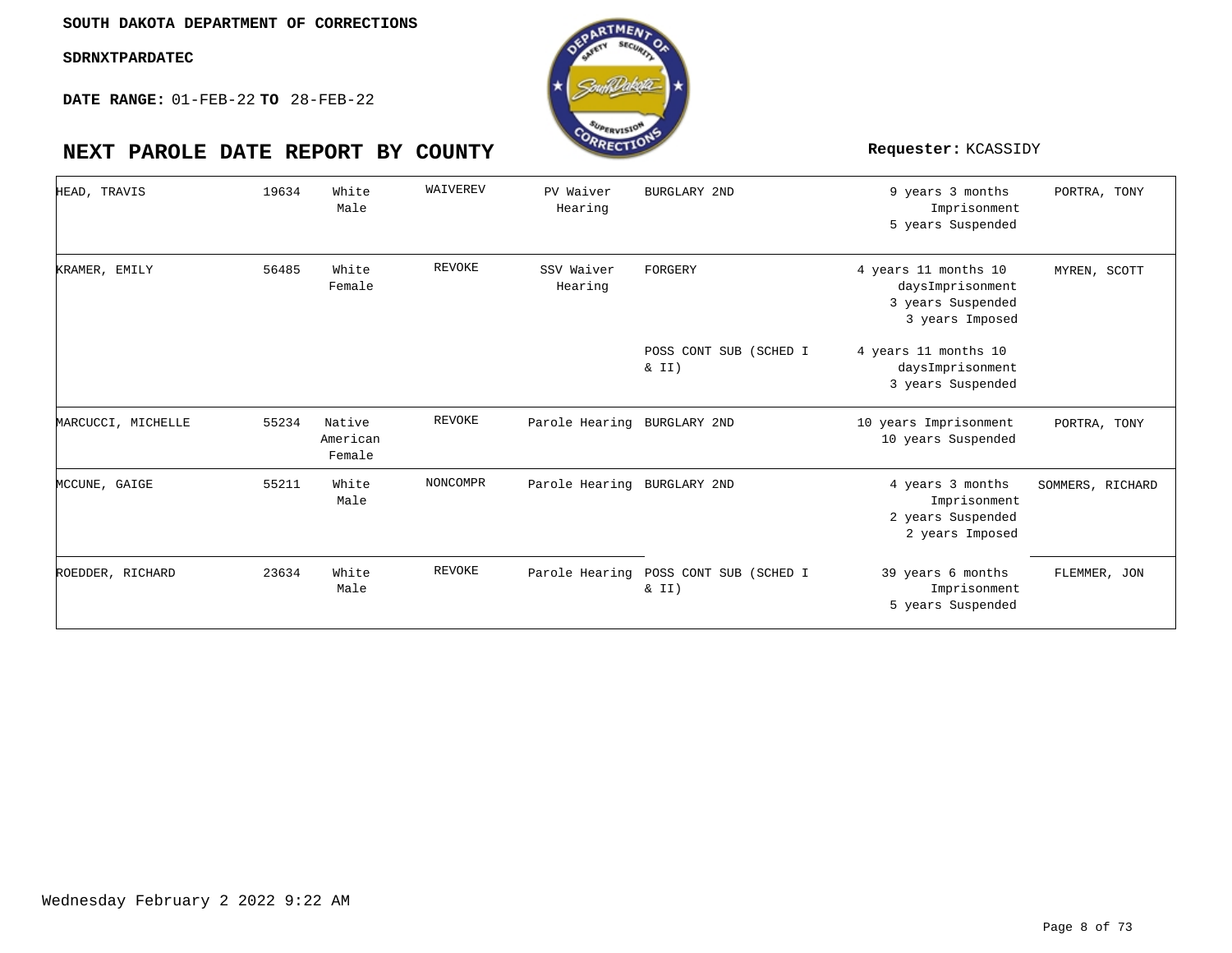**DATE RANGE:** 01-FEB-22 **TO** 28-FEB-22

## **NEXT PAROLE DATE REPORT BY COUNTY Requester:** KCASSIDY

| ROEDDER, RICHARD |                    | 23634 | White<br>Male | <b>REVOKE</b> |                          | Parole Hearing POSS OF CONTROLLED<br>SUBSTANCE | 8 years 9 months 15<br>daysImprisonment                                                                               | MYREN, SCOTT     |
|------------------|--------------------|-------|---------------|---------------|--------------------------|------------------------------------------------|-----------------------------------------------------------------------------------------------------------------------|------------------|
|                  |                    |       |               |               |                          | DISTRIBUTION OF CS /<br>PRESCRIPTION SCH II    | 10 years Imprisonment<br>5 years Suspended                                                                            |                  |
|                  |                    |       |               |               |                          | DISTRIBUTION OF CS /<br>PRESCRIPTION SCH II    | 9 years 1 months 15<br>daysImprisonment<br>9 years 1 months 15<br>daysSuspended<br>9 years 1 months 15<br>daysImposed |                  |
|                  |                    |       |               |               |                          | DISTRIBUTION OF CS /<br>PRESCRIPTION SCH II    | 9 years 1 months 15<br>daysImprisonment<br>9 years 1 months 15<br>daysSuspended<br>9 years 1 months 15<br>daysImposed |                  |
|                  | SCHAEFFER, SHELBY  | 48203 | White<br>Male | PROBCAUSE     | PV Revocation<br>Hearing | RAPE 4TH                                       | 14 years 6 months<br>Imprisonment<br>10 years Suspended                                                               | SOMMERS, RICHARD |
|                  | SCHUMACHER, SKYLAR | 56516 | White<br>Male | <b>REVOKE</b> | Parole Hearing FORGERY   |                                                | 4 years 3 months<br>Imprisonment<br>1 years Suspended<br>1 years Imposed                                              | SOMMERS, RICHARD |

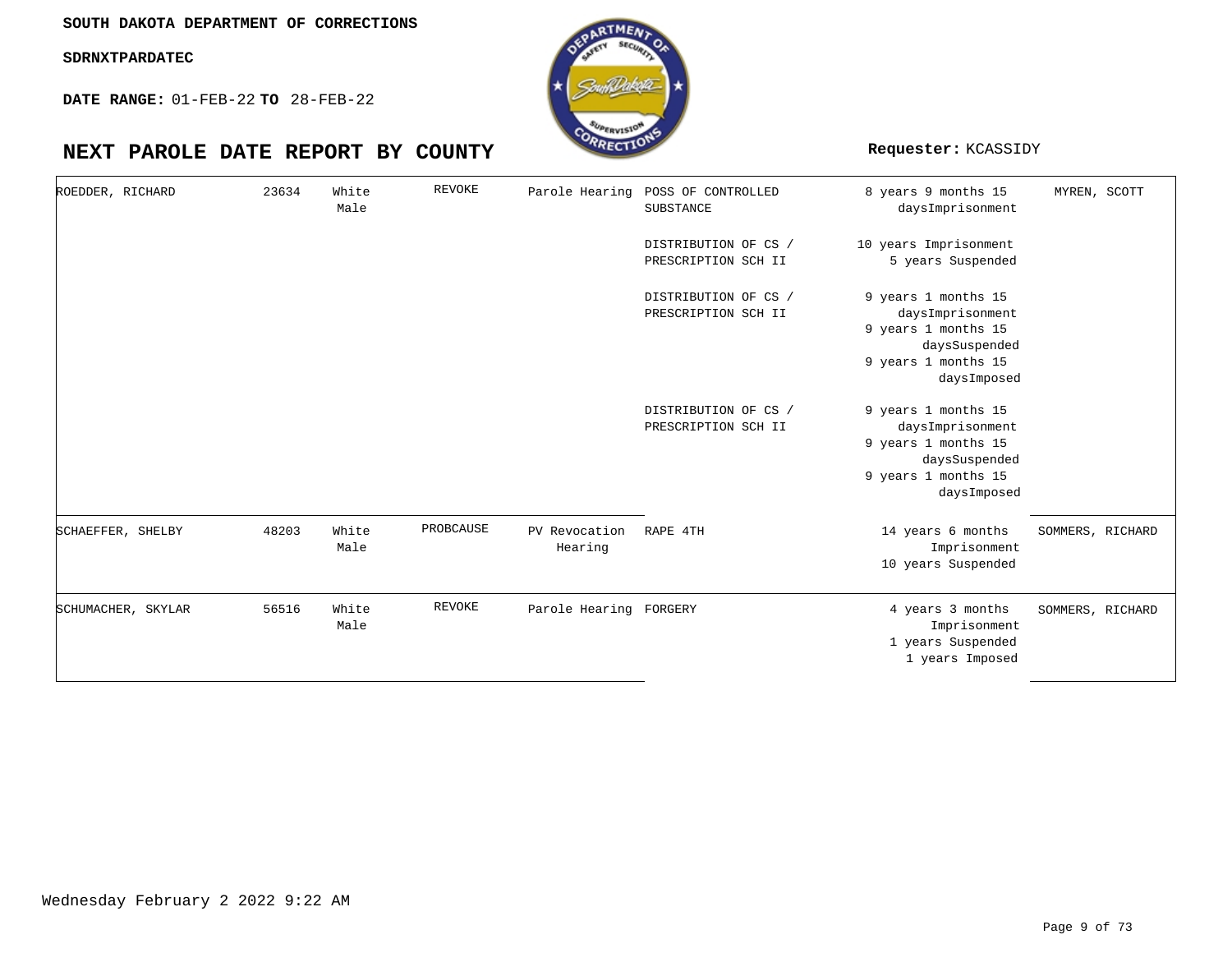**DATE RANGE:** 01-FEB-22 **TO** 28-FEB-22

## **NEXT PAROLE DATE REPORT BY COUNTY Requester:** KCASSIDY



| SMITH, DARYL | 55191 | Native<br>American<br>Female | REVOKE | Parole Hearing POSS CONT SUB (SCHED I<br>$\&$ II) | 3 years 9 months<br>Imprisonment<br>2 years 6 months<br>Suspended | SOMMERS, RICHARD |
|--------------|-------|------------------------------|--------|---------------------------------------------------|-------------------------------------------------------------------|------------------|
|              |       |                              |        | ESCAPE- SECOND DEGREE                             | 3 years 9 months<br>Imprisonment<br>2 years 6 months<br>Suspended |                  |
|              |       |                              |        | POSS CONT SUB (SCHED I<br>$\&$ II)                | 5 years Imprisonment<br>3 years Suspended                         |                  |

**Brule County Court County of Conviction:**

| Offender Name      | DOC # | Race                         | Last Board Dec. | Hearing Type             | Crime Description                              | Sentence                                                                  | Judge           |
|--------------------|-------|------------------------------|-----------------|--------------------------|------------------------------------------------|---------------------------------------------------------------------------|-----------------|
|                    |       | Sex                          |                 |                          |                                                |                                                                           |                 |
| CAVANAUGH, SILAS   | 59990 | Native<br>American<br>Male   | PROCREV         | PV Revocation<br>Hearing | GRAND THEFT ><br>\$5,000.00                    | 5 years Imprisonment<br>3 years Suspended                                 | ANDERSON, BRUCE |
| MARCUCCI, MICHELLE | 55234 | Native<br>American<br>Female | REVOKE          |                          | Parole Hearing POSS CONT SUB (SCHED I<br>& II) | 2 years 11 months<br>Imprisonment<br>2 years Suspended<br>2 years Imposed | ANDERSON, BRUCE |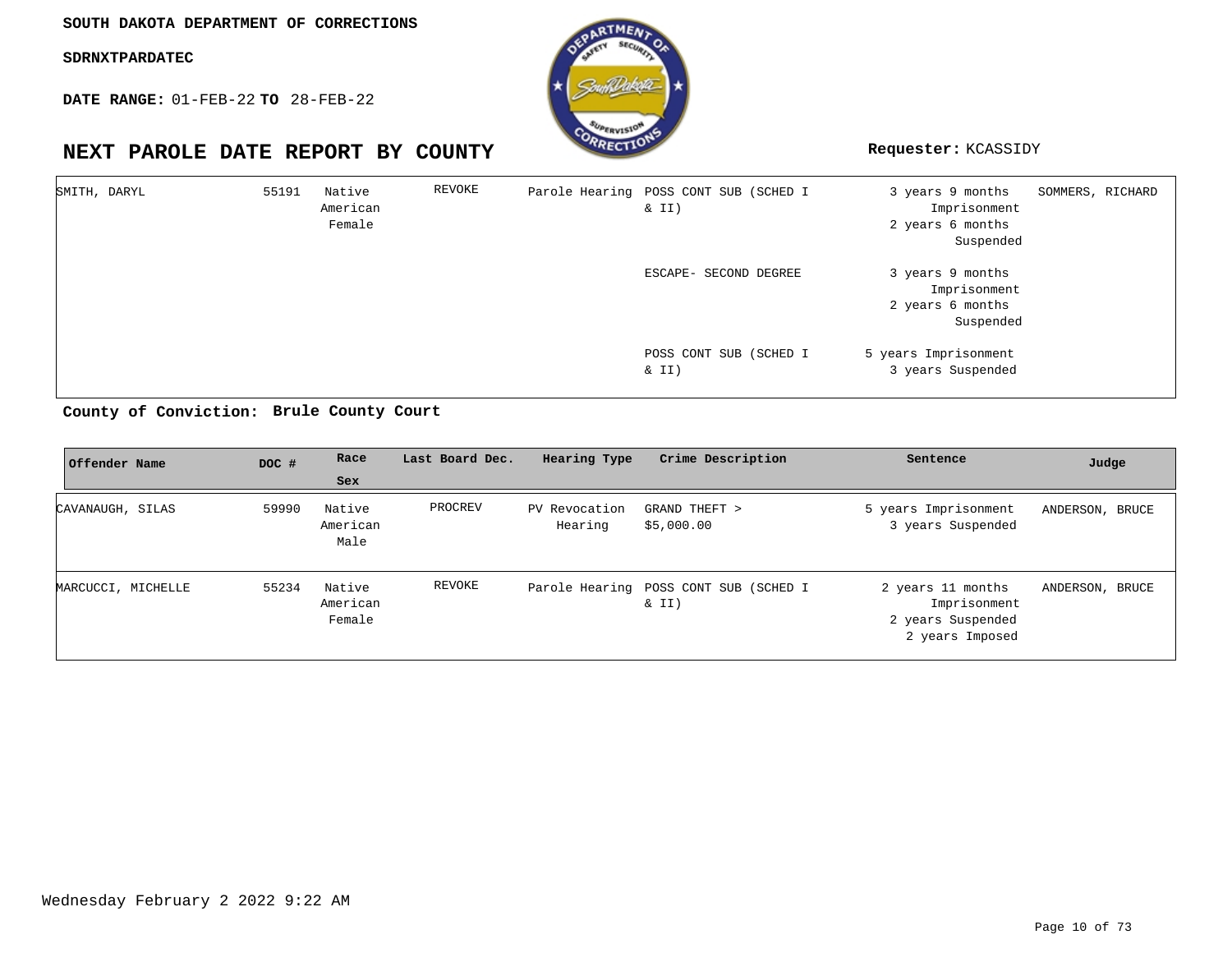**DATE RANGE:** 01-FEB-22 **TO** 28-FEB-22



# **NEXT PAROLE DATE REPORT BY COUNTY REPORT BY ALL PROPERTY REQUESTER:** KCASSIDY

**Butte County Court County of Conviction:**

| Offender Name  | DOC # | Race                       | Last Board Dec. | Hearing Type                           | Crime Description                                                   | Sentence                                                     | Judge        |
|----------------|-------|----------------------------|-----------------|----------------------------------------|---------------------------------------------------------------------|--------------------------------------------------------------|--------------|
|                |       | Sex                        |                 |                                        |                                                                     |                                                              |              |
| GINSBACH, CALI | 52620 | White<br>Female            |                 | Early<br>Discharge<br>Hearing          | <b>BURGLARY 1ST</b>                                                 | 6 years 15<br>daysImprisonment<br>2 years Suspended          | DAY, MICHAEL |
|                |       |                            |                 |                                        | FORGERY                                                             | 4 years 5 months 10<br>daysImprisonment<br>3 years Suspended |              |
|                |       |                            |                 |                                        | POSS CONT SUB (SCHED I<br>$\& II)$                                  | 5 years Imprisonment<br>3 years Suspended                    |              |
|                |       |                            |                 |                                        | BURGLARY 3RD                                                        | 5 years Imprisonment<br>3 years Suspended                    |              |
|                |       |                            |                 |                                        | BURGLARY 3RD                                                        | 5 years Imprisonment<br>3 years Suspended                    |              |
| KRAMBECK, JOHN | 10458 | White<br>Male              | <b>REVOKE</b>   |                                        | Parole Hearing Unauthorized ingestion<br>of controlled<br>substance | 3 years 3 months<br>Imprisonment<br>1 years Suspended        | DAY, MICHAEL |
|                |       |                            |                 |                                        | <b>BURGLARY 1ST</b>                                                 | 19 years 9 months<br>Imprisonment<br>15 years Suspended      |              |
| MOORE, DAKOTA  | 60693 | Native<br>American<br>Male | WAIVE           | SSV Revocation BURGLARY 3RD<br>Hearing |                                                                     | 4 years 5 months 10<br>daysImprisonment<br>3 years Suspended | DAY, MICHAEL |
|                |       |                            |                 |                                        | GRAND THEFT <<br>\$2,500.00                                         | 4 years 5 months 10<br>daysImprisonment<br>3 years Suspended |              |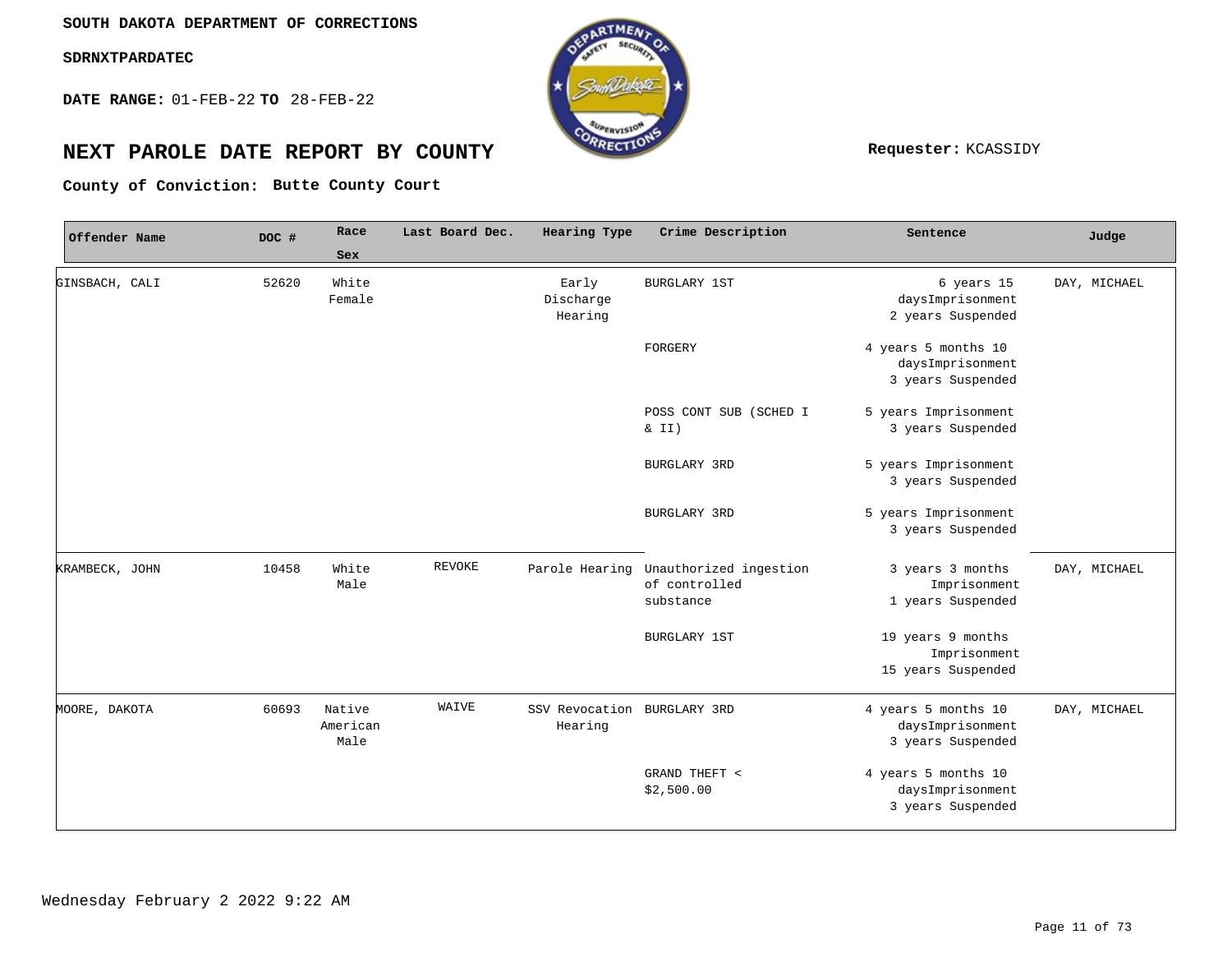**DATE RANGE:** 01-FEB-22 **TO** 28-FEB-22

## **NEXT PAROLE DATE REPORT BY COUNTY Requester:** KCASSIDY



| RODEN, VICTOR | 9017 | White<br>Male | Early<br>Discharge<br>Hearing | BURGLARY 1ST                     | 10 years 3 months<br>Imprisonment<br>5 years Suspended | DAY, MICHAEL |
|---------------|------|---------------|-------------------------------|----------------------------------|--------------------------------------------------------|--------------|
|               |      |               |                               | VIOLATION OF<br>PROTECTION ORDER | 3 months Imprisonment                                  |              |

## County of Conviction: Charles Mix County

| Offender Name     | DOC # | Race<br>Sex                  | Last Board Dec. | Hearing Type          | Crime Description                               | Sentence                                                                 | Judge           |
|-------------------|-------|------------------------------|-----------------|-----------------------|-------------------------------------------------|--------------------------------------------------------------------------|-----------------|
| DAUGHERTY, JEREMY | 52358 | White<br>Male                | REVOKE          |                       | Parole Hearing DISTRIBUTION OF CS SCH<br>I & II | 5 years Imprisonment<br>4 years Suspended<br>4 years Imposed             | ANDERSON, BRUCE |
| JOHNSON, JOANN    | 15762 | Native<br>American<br>Female | REJECT          | SSV Waiver<br>Hearing | POSS CONT SUB (SCHED I<br>$\&$ II)              | 4 years 11 months<br>Imprisonment<br>3 years Suspended                   | ANDERSON, BRUCE |
| MCBRIDE, NELSON   | 57302 | Native<br>American<br>Male   | REVOKE          |                       | Parole Hearing AGGRAVATED ASSAULT               | 9 years 9 months<br>Imprisonment<br>7 years Suspended<br>7 years Imposed | ANDERSON, BRUCE |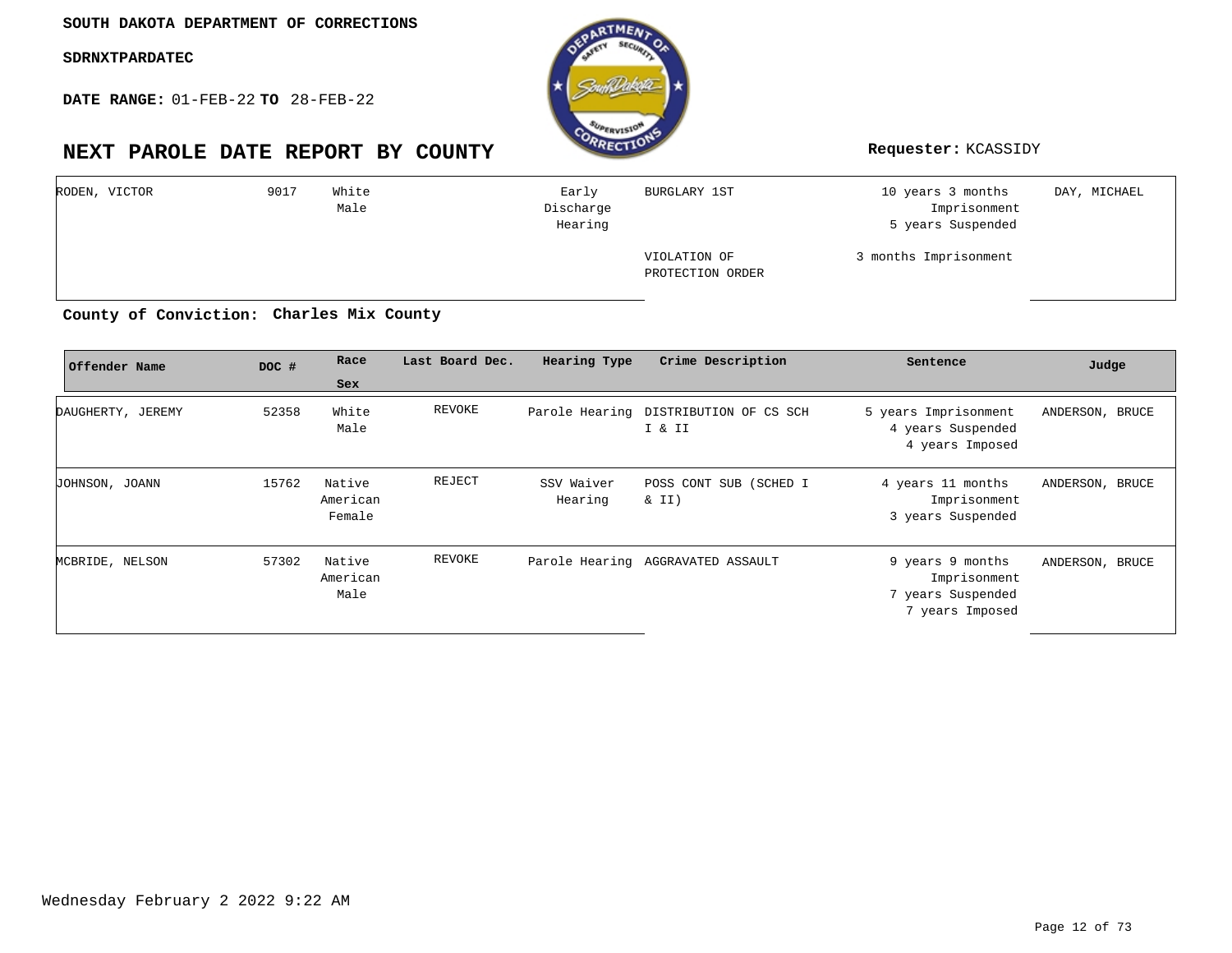**DATE RANGE:** 01-FEB-22 **TO** 28-FEB-22



## **NEXT PAROLE DATE REPORT BY COUNTY Requester:** KCASSIDY

County of Conviction: Clay County Court

| Offender Name      | DOC # | Race                          | Last Board Dec. | Hearing Type                  | Crime Description                                                   | Sentence                                                                 | Judge          |
|--------------------|-------|-------------------------------|-----------------|-------------------------------|---------------------------------------------------------------------|--------------------------------------------------------------------------|----------------|
|                    |       | Sex                           |                 |                               |                                                                     |                                                                          |                |
| BOHLEN, AUSTIN     | 54437 | White<br>Male                 |                 | Early<br>Discharge<br>Hearing | Unauthorized ingestion<br>of controlled<br>substance                | 3 years Imprisonment                                                     | BERN, TAMI     |
| DELAROSA, ALEXIS   | 52950 | Hispanic<br>or Latino<br>Male | REVOKE          |                               | Parole Hearing Unauthorized ingestion<br>of controlled<br>substance | 4 years 9 months<br>Imprisonment<br>3 years Suspended<br>3 years Imposed | BERN, TAMI     |
| GAINSFORTH, XAVIER | 50261 | White<br>Male                 | NONCOMP         |                               | Parole Hearing AGGRAVATED ASSAULT                                   | 15 years Imprisonment<br>7 years Suspended                               | GERING, CHERYL |
|                    |       |                               |                 |                               | SIMPLE ASSAULT 3RD                                                  | 2 years Imprisonment                                                     |                |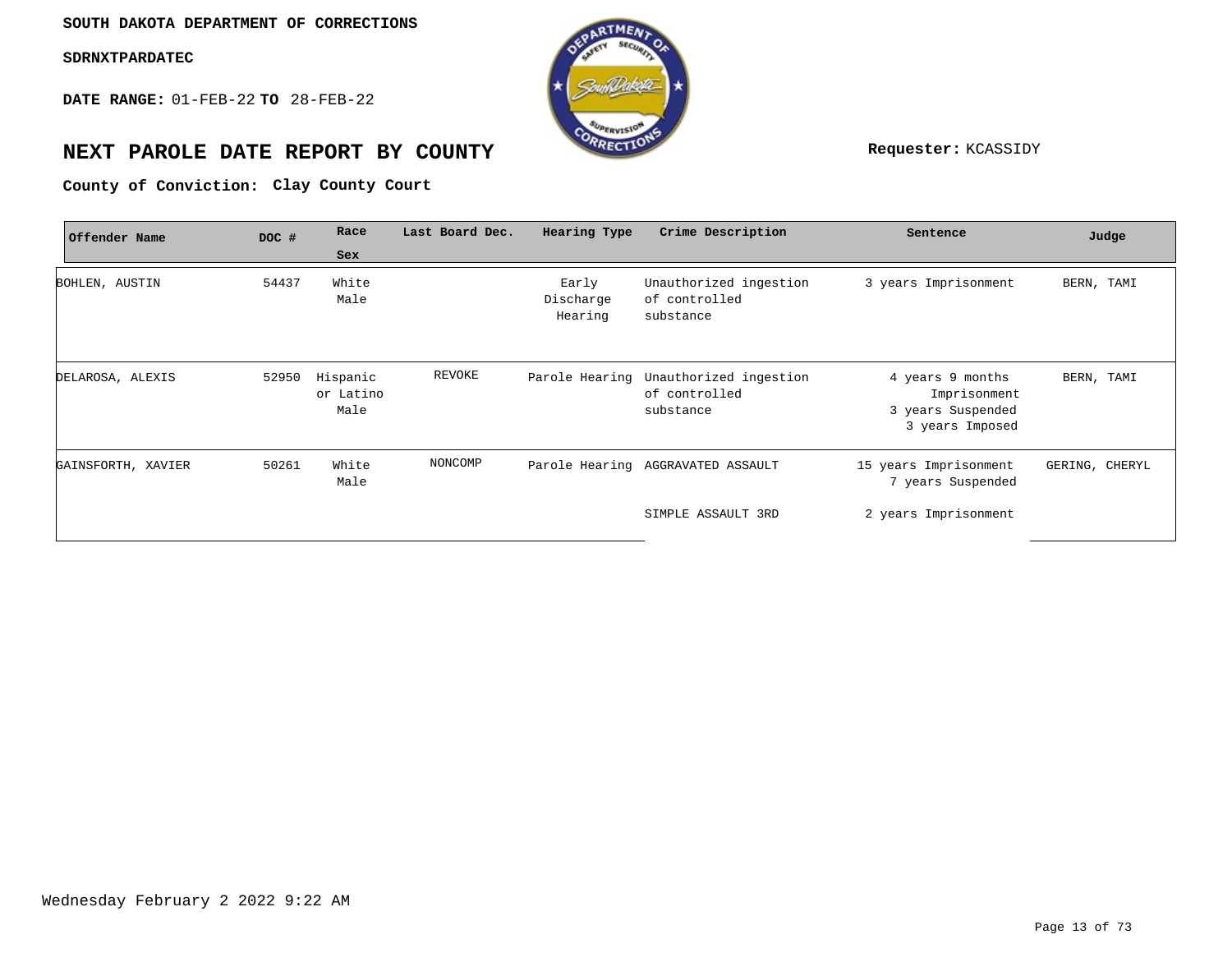**DATE RANGE:** 01-FEB-22 **TO** 28-FEB-22



# **NEXT PAROLE DATE REPORT BY COUNTY REPORT BY ALL PROPERTY REQUESTER:** KCASSIDY

**Codington County Court County of Conviction:**

| Offender Name      | DOC # | Race                         | Last Board Dec. | Hearing Type             | Crime Description                                                   | Sentence                                                                | Judge          |
|--------------------|-------|------------------------------|-----------------|--------------------------|---------------------------------------------------------------------|-------------------------------------------------------------------------|----------------|
|                    |       | Sex                          |                 |                          |                                                                     |                                                                         |                |
| AMUNDSON, MITCHELL | 39251 | White<br>Male                | REVOKE          |                          | Unauthorized ingestion<br>of controlled<br>substance                | 4 years 9 months 25<br>daysImprisonment<br>3 years Suspended<br>Imposed | SPEARS, ROBERT |
| GODFREY, KAYLA     | 53643 | Native<br>American<br>Female |                 | Dispositional<br>Meeting | Unauthorized ingestion<br>of controlled<br>substance                | 4 years 3 months<br>Imprisonment<br>2 years 6 months<br>Suspended       | MEANS, CARMEN  |
| LABATTE, RACHEL    | 52390 | Native<br>American<br>Female | <b>REVOKE</b>   | SSV Waiver<br>Hearing    | POSS CONT SUB (SCHED I<br>$\&$ II)                                  | 5 years Imprisonment<br>5 years Suspended                               | SPEARS, ROBERT |
| MAUNU, AUSTIN      | 53874 | White<br>Male                | DENY            |                          | Parole Hearing DISTRIBUTION OF CS SCH<br>I & II                     | 6 years 6 months<br>Imprisonment<br>2 years Suspended                   | MEANS, CARMEN  |
|                    |       |                              |                 |                          | POSS CONT SUB (SCHED I<br>$\&$ II)                                  | 4 years 6 months<br>Imprisonment<br>1 years Suspended                   |                |
| MITCHELL, JEREMY   | 50409 | White<br>Male                | REVOKE          | SSV Waiver<br>Hearing    | DWI 4TH                                                             | 5 years Imprisonment<br>5 years Suspended                               | SPEARS, ROBERT |
|                    |       |                              |                 |                          | DWI 5TH                                                             | 10 years Imprisonment<br>10 years Suspended                             |                |
| RENVILLE, DAVID    | 20226 | Native<br>American<br>Male   | NONCOMPR        |                          | Parole Hearing Unauthorized ingestion<br>of controlled<br>substance | 5 years Imprisonment<br>2 years Suspended                               | SPEARS, ROBERT |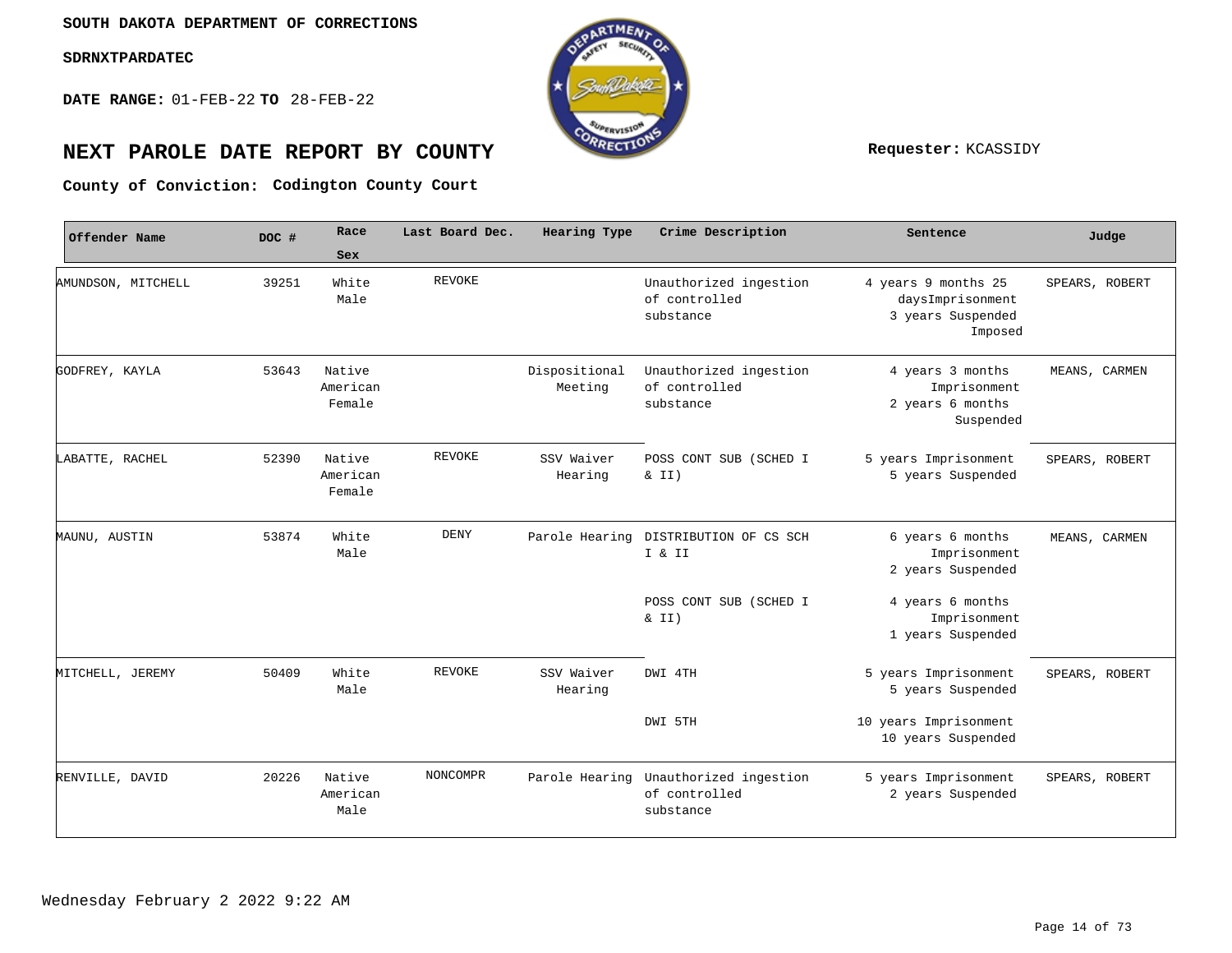**DATE RANGE:** 01-FEB-22 **TO** 28-FEB-22



#### 5 years Imprisonment 3 years Suspended 3 years Imposed 5 years Imprisonment 5 years Suspended 4 years 3 months Imprisonment 1 years Suspended 4 years 3 months Imprisonment 1 years Suspended 4 years 3 months Imprisonment 1 years Suspended Parole Hearing Unauthorized ingestion of controlled substance Unauthorized ingestion of controlled substance Dispositional POSS PRESC/NONPRESC/CONT SUB IN JAIL Unauthorized ingestion of controlled substance Unauthorized ingestion of controlled substance Native American White White Female Male Male 50716 53730 53730 ROCKWOOD, SIERRA SCHULER, NOAH SCHULER, NOAH REVOKE GRANT GRANT Dispositional Meeting Meeting SPEARS, ROBERT MEANS, CARMEN STOLTENBURG, GREGORY

**Custer County Court County of Conviction:**

| Offender Name | DOC # | Race                         | Last Board Dec. | Hearing Type             | Crime Description | Sentence                                 | Judge          |
|---------------|-------|------------------------------|-----------------|--------------------------|-------------------|------------------------------------------|----------------|
|               |       | <b>Sex</b>                   |                 |                          |                   |                                          |                |
| RICHARD, EDNA | 40337 | Native<br>American<br>Female | REVOKE          | Dispositional<br>Meeting | VEHICULAR BATTERY | 9 years 11 months 20<br>daysImprisonment | DAVIS, JEFFERY |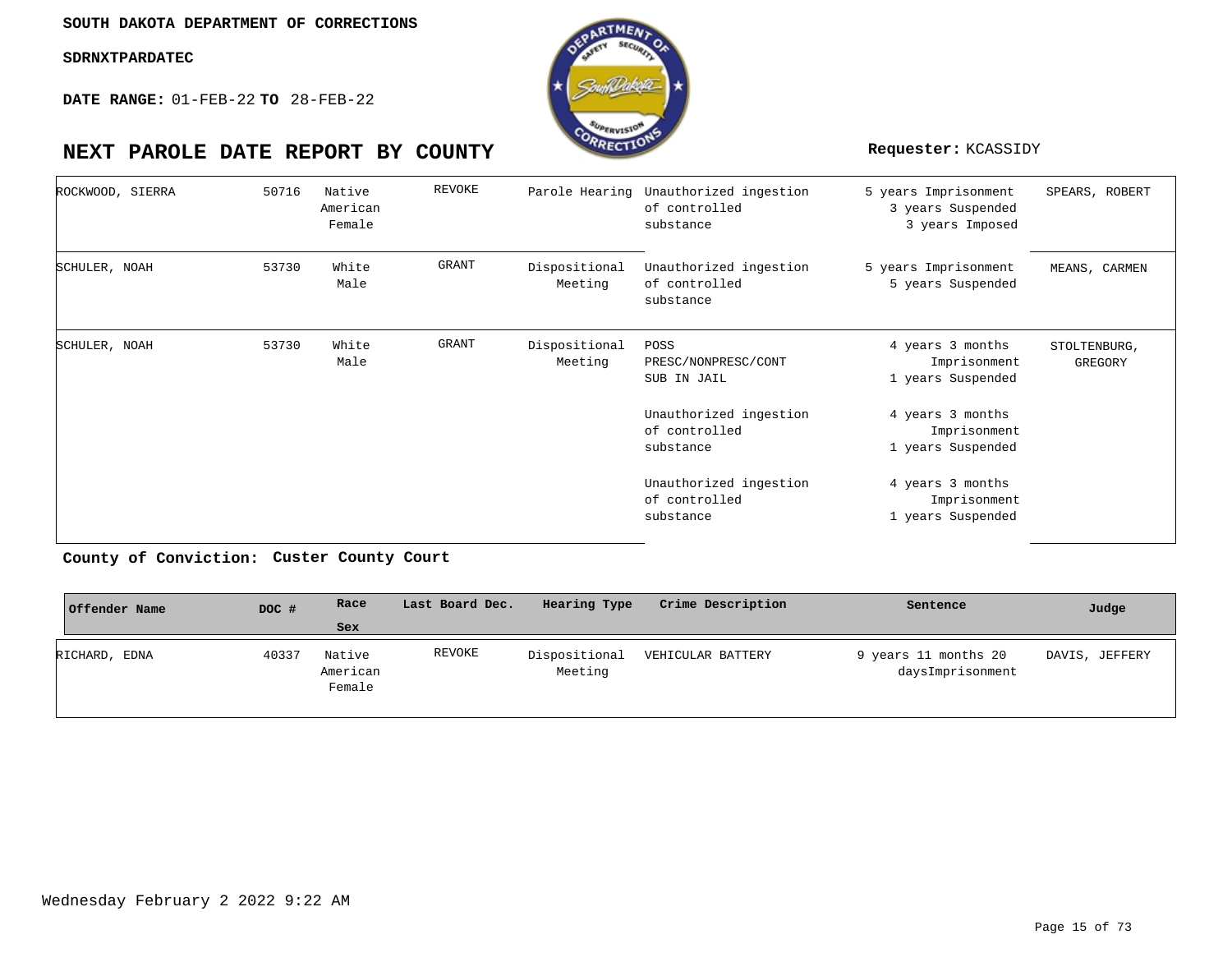**DATE RANGE:** 01-FEB-22 **TO** 28-FEB-22



## **NEXT PAROLE DATE REPORT BY COUNTY Requester:** KCASSIDY

**Davison County Court County of Conviction:**

| Offender Name    | DOC # | Race<br>Sex                | Last Board Dec. | Hearing Type             | Crime Description                 | Sentence                                              | Judge                        |
|------------------|-------|----------------------------|-----------------|--------------------------|-----------------------------------|-------------------------------------------------------|------------------------------|
| BRUGUIER, AUSTIN | 16263 | Native<br>American<br>Male |                 | Dispositional<br>Meeting | POSS CONT SUB (SCHED I<br>& $II)$ | 4 years 9 months<br>Imprisonment<br>2 years Suspended | GILES, CHRIS                 |
| DAVIS, GREGORY   | 6552  | White<br>Male              | REVOKE          | Parole Hearing FORGERY   |                                   | 3 years Imprisonment                                  | DOBBERPUHL,<br><b>EUGENE</b> |
|                  |       |                            |                 |                          | POSS OF CHILD<br>PORNOGRAPHY      | 2 years 3 months<br>Imprisonment                      |                              |
|                  |       |                            |                 |                          | POSS OF CHILD<br>PORNOGRAPHY      | 3 years Imprisonment                                  |                              |
|                  |       |                            |                 |                          | POSS OF CHILD<br>PORNOGRAPHY      | 3 years Imprisonment                                  |                              |
|                  |       |                            |                 |                          | POSS OF CHILD<br>PORNOGRAPHY      | 3 years Imprisonment                                  |                              |
|                  |       |                            |                 |                          | POSS OF CHILD<br>PORNOGRAPHY      | 3 years Imprisonment                                  |                              |
|                  |       |                            |                 |                          | POSS OF CHILD<br>PORNOGRAPHY      | 3 years Imprisonment                                  |                              |
|                  |       |                            |                 |                          | POSS OF CHILD<br>PORNOGRAPHY      | 3 years Imprisonment                                  |                              |
|                  |       |                            |                 |                          | POSS OF CHILD<br>PORNOGRAPHY      | 3 years Imprisonment                                  |                              |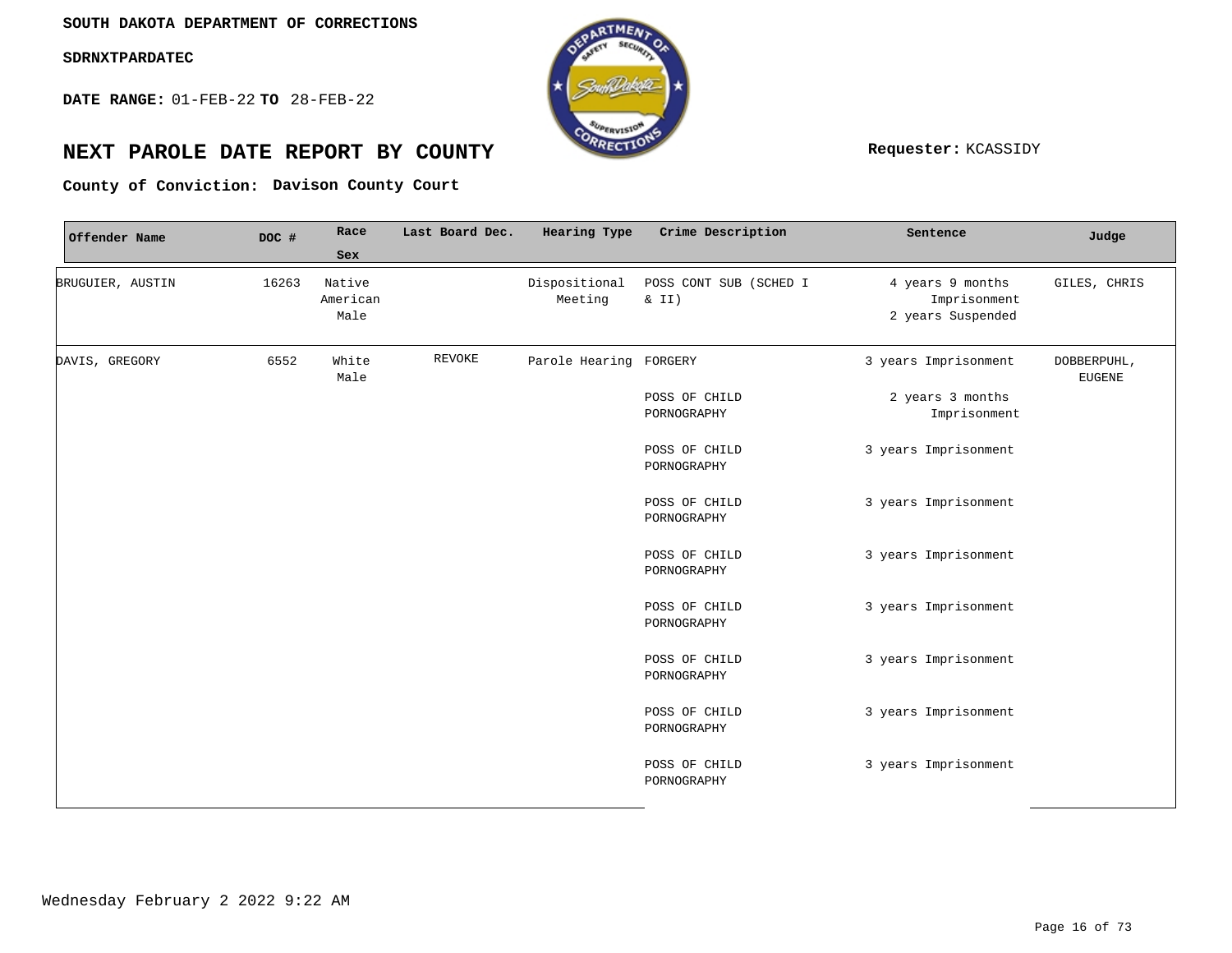**DATE RANGE:** 01-FEB-22 **TO** 28-FEB-22



| DEGEN, DAVID     | 12309 | White<br>Male                | <b>REVOKE</b> | Parole Hearing                | DISTRIBUTION OF CS SCH<br>I & II  | 7 years 1 months 10<br>daysImprisonment<br>6 years Suspended<br>6 years Imposed | BJORKMAN, TIMOTHY |
|------------------|-------|------------------------------|---------------|-------------------------------|-----------------------------------|---------------------------------------------------------------------------------|-------------------|
| DEGEN, DAVID     | 12309 | White<br>Male                | <b>REVOKE</b> | Parole Hearing                | POSS CONT SUB (SCHED I<br>& II)   | 4 years 4 months 10<br>daysImprisonment                                         | GILES, CHRIS      |
| ECKHOFF, DWAYNE  | 15778 | White<br>Male                | CONT          | Parole Hearing                | POSS CONT SUB (SCHED I<br>& II)   | 5 years Imprisonment<br>3 years Suspended                                       | GILES, CHRIS      |
| HAUKAAS, DALE    | 14321 | Native<br>American<br>Male   | <b>REVOKE</b> |                               | Parole Hearing AGGRAVATED ASSAULT | 11 years Imprisonment<br>9 years Suspended<br>9 years Imposed                   | GILES, CHRIS      |
| HOPKINS, LARISSA | 47717 | Native<br>American<br>Female | <b>REVOKE</b> | Parole Hearing                | POSS CONT SUB (SCHED I<br>& II)   | 3 years 7 months 5<br>daysImprisonment<br>3 years Suspended<br>3 years Imposed  | GILES, CHRIS      |
| STOCK, DAVID     | 10394 | White<br>Male                | WAIVEREV      | SSV Waiver<br>Hearing         | DISTRIBUTION OF CS SCH<br>I & II  | 9 years 6 months<br>Imprisonment<br>7 years Suspended                           | GILES, CHRIS      |
|                  |       |                              |               |                               | POSS CONT SUB (SCHED I<br>& II)   | 5 years Imprisonment<br>5 years Suspended                                       |                   |
| VALLE, KATIE     | 49125 | White<br>Female              |               | Early<br>Discharge<br>Hearing | POSS OF CONT SUBST BY<br>INMATE   | 9 years 6 months<br>Imprisonment<br>6 years Suspended                           | SMITH, PATRICK    |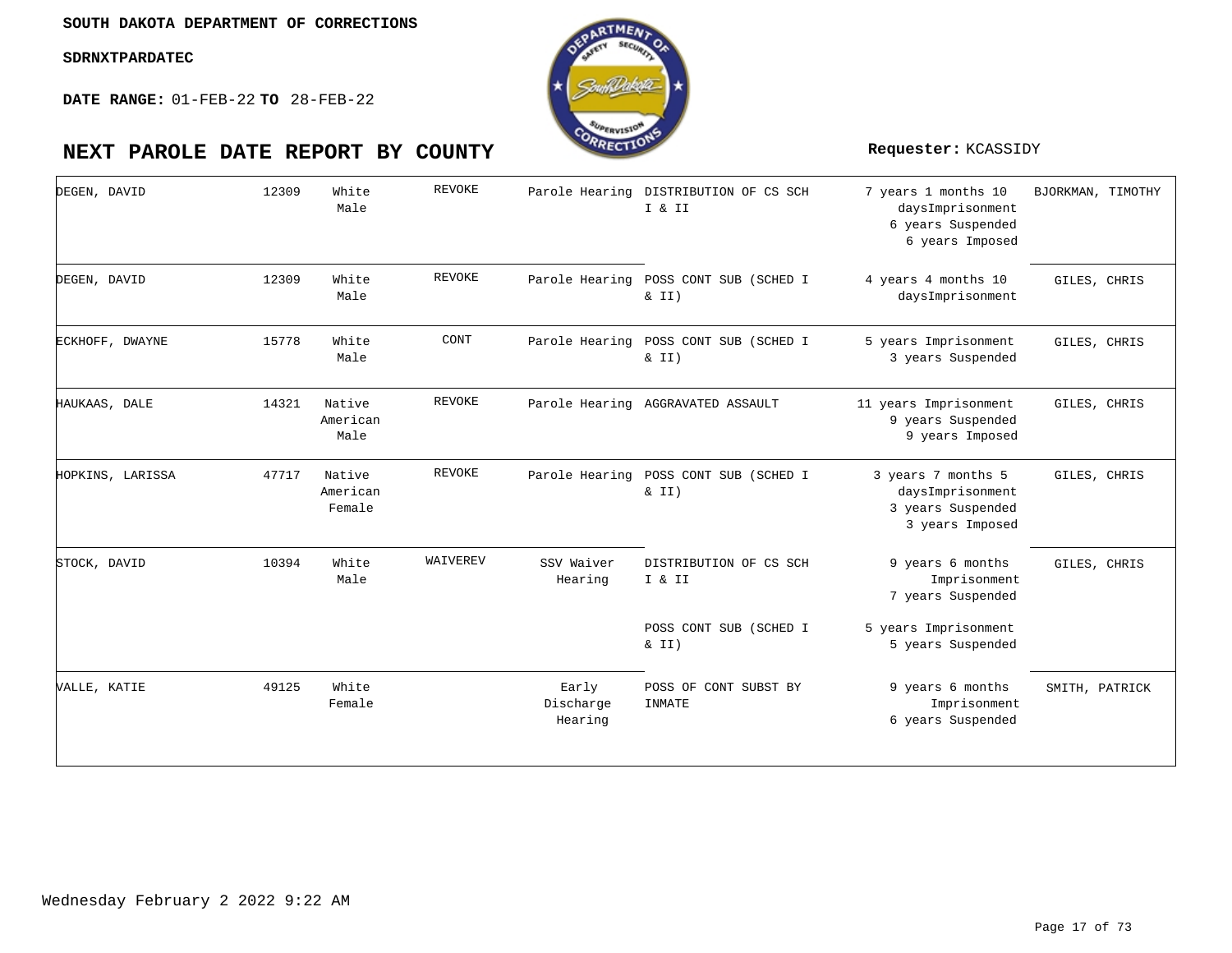**DATE RANGE:** 01-FEB-22 **TO** 28-FEB-22



| WHITE EYES, LEMA | 54998 | Native<br>American<br>Female | NONCOMPR | Parole Hearing DWI 4TH |                                                            | 4 years 3 months 20<br>daysImprisonment<br>2 years Suspended<br>2 years Imposed | SMITH, PATRICK |
|------------------|-------|------------------------------|----------|------------------------|------------------------------------------------------------|---------------------------------------------------------------------------------|----------------|
| ZOTTI, ANTHONY   | 63156 | Native<br>American<br>Male   | NONCOMP  |                        | Parole Hearing SIMPLE ASSAULT ON LAW<br><b>ENFORCEMENT</b> | 1 years 11 months 10<br>daysImprisonment                                        | GILES, CHRIS   |

**Day County Court County of Conviction:**

| Offender Name | DOC # | Race                       | Last Board Dec. | Hearing Type           | Crime Description | Sentence                         | Judge        |
|---------------|-------|----------------------------|-----------------|------------------------|-------------------|----------------------------------|--------------|
|               |       | Sex                        |                 |                        |                   |                                  |              |
| FISHER, JAMES | 13055 | Native<br>American<br>Male | REVOKE          | Parole Hearing DWI 4TH |                   | 4 years 3 months<br>Imprisonment | FLEMMER, JON |

**Deuel County Court County of Conviction:**

| Offender Name  | DOC # | Race          | Last Board Dec. | Hearing Type                | Crime Description           | Sentence                                  | Judge         |
|----------------|-------|---------------|-----------------|-----------------------------|-----------------------------|-------------------------------------------|---------------|
|                |       | Sex           |                 |                             |                             |                                           |               |
| ANDREWS, DAMON | 46403 | White<br>Male | REVOKE          | Parole Hearing BURGLARY 3RD |                             | 5 years Imprisonment<br>3 years Suspended | ELSHERE, DAWN |
|                |       |               |                 |                             | GRAND THEFT <<br>\$2,500.00 | 2 years Imprisonment                      |               |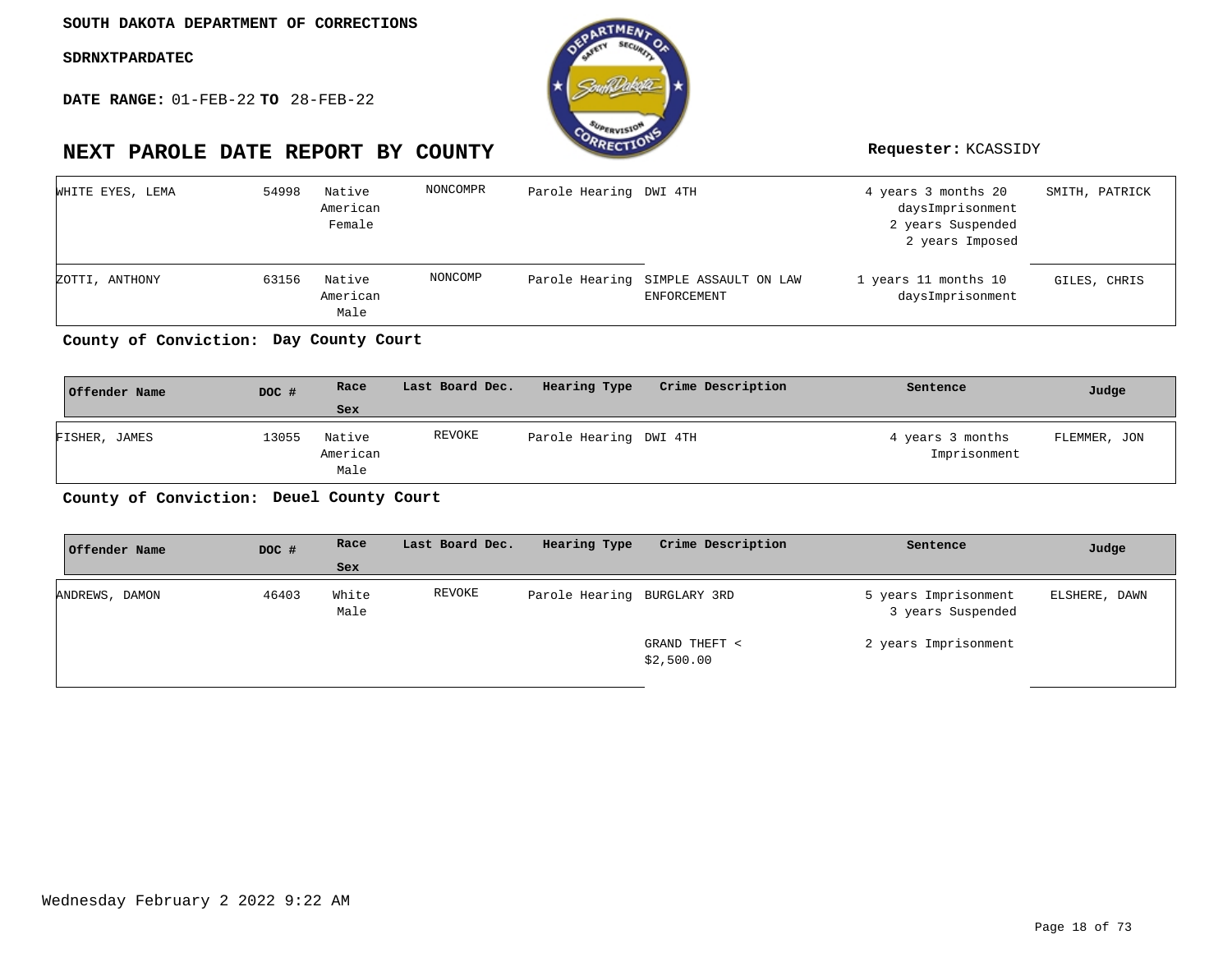**DATE RANGE:** 01-FEB-22 **TO** 28-FEB-22



## **NEXT PAROLE DATE REPORT BY COUNTY Requester:** KCASSIDY

**Fall River County Court County of Conviction:**

| Offender Name | DOC # | Race          | Last Board Dec. | Hearing Type | Crime Description                                                   | Sentence                                                                 | Judge             |
|---------------|-------|---------------|-----------------|--------------|---------------------------------------------------------------------|--------------------------------------------------------------------------|-------------------|
|               |       | Sex           |                 |              |                                                                     |                                                                          |                   |
| LIEN, CODY    | 16723 | White<br>Male | REVOKE          |              | Parole Hearing Unauthorized ingestion<br>of controlled<br>substance | 4 years 3 months<br>Imprisonment<br>1 years Suspended<br>1 years Imposed | GUSINSKY, ROBERT  |
|               |       |               |                 |              | Unauthorized ingestion<br>of controlled<br>substance                | 4 years 3 months<br>Imprisonment<br>1 years Suspended<br>1 years Imposed |                   |
| LIEN, CODY    | 16723 | White<br>Male | <b>REVOKE</b>   |              | Parole Hearing AGGRAVATED ASSAULT                                   | 3 years 3 months<br>Imprisonment                                         | HENDRICKSON, JOSH |

## **Grant County Court County of Conviction:**

| Offender Name    | DOC # | Race          | Last Board Dec. | Hearing Type                            | Crime Description | Sentence                          | Judge          |
|------------------|-------|---------------|-----------------|-----------------------------------------|-------------------|-----------------------------------|----------------|
|                  |       | Sex           |                 |                                         |                   |                                   |                |
| VOLDSETH, ROBERT | 40084 | White<br>Male |                 | Commutation-<br>Paper Review<br>Hearing | RAPE 1ST          | 38 years 6 months<br>Imprisonment | SPEARS, ROBERT |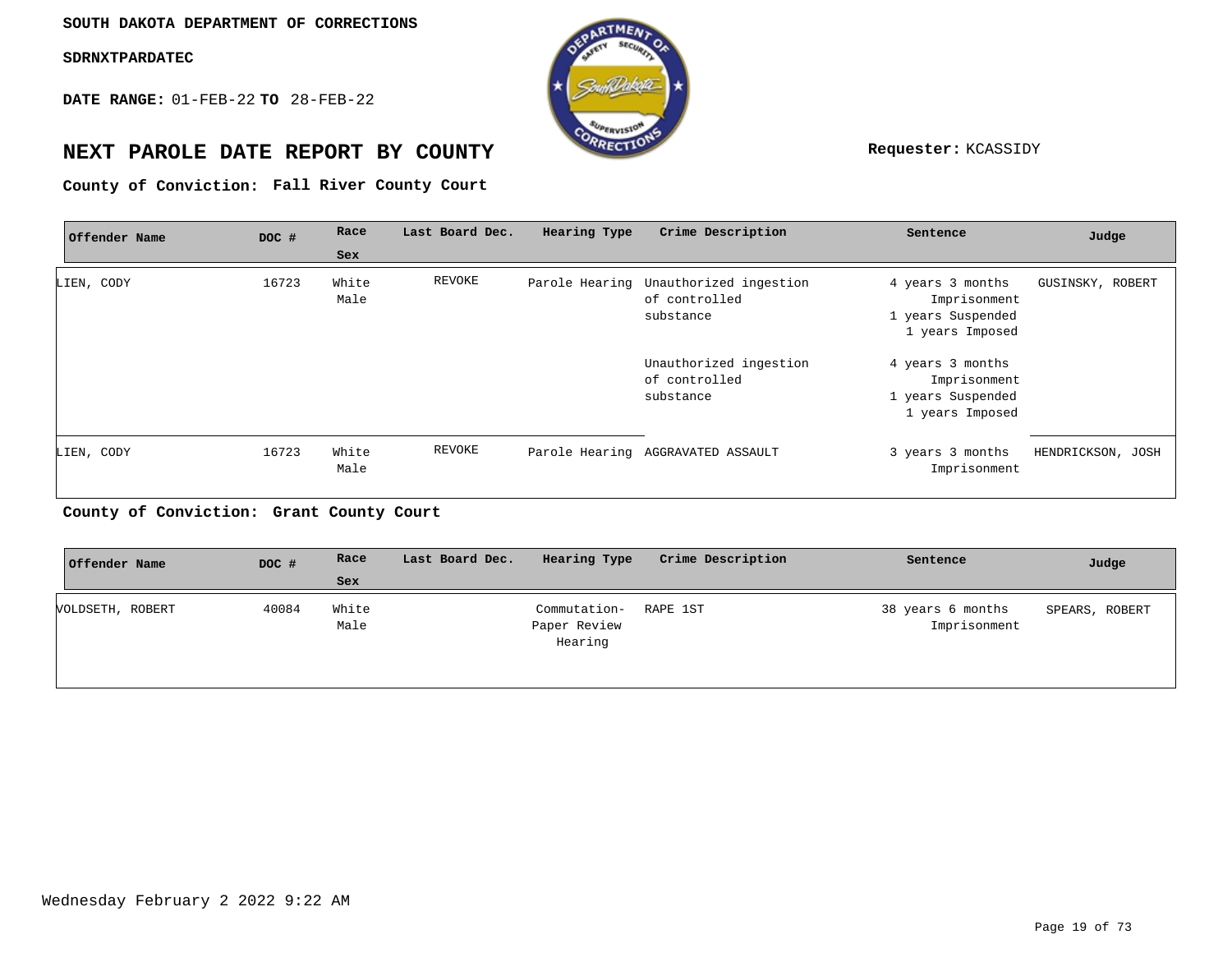**DATE RANGE:** 01-FEB-22 **TO** 28-FEB-22



## **NEXT PAROLE DATE REPORT BY COUNTY Requester:** KCASSIDY

**Hanson County Court County of Conviction:**

| Offender Name        | DOC # | Race          | Last Board Dec. | Hearing Type                | Crime Description           | Sentence                                              | Judge        |
|----------------------|-------|---------------|-----------------|-----------------------------|-----------------------------|-------------------------------------------------------|--------------|
|                      |       | Sex           |                 |                             |                             |                                                       |              |
| WHITE-OLESEN, ASHTON | 44145 | White<br>Male | NONCOMP         | Parole Hearing BURGLARY 3RD |                             | 4 years 9 months<br>Imprisonment<br>3 years Suspended | GILES, CHRIS |
|                      |       |               |                 |                             | GRAND THEFT ><br>\$5,000.00 | 10 years Imprisonment<br>10 years Suspended           |              |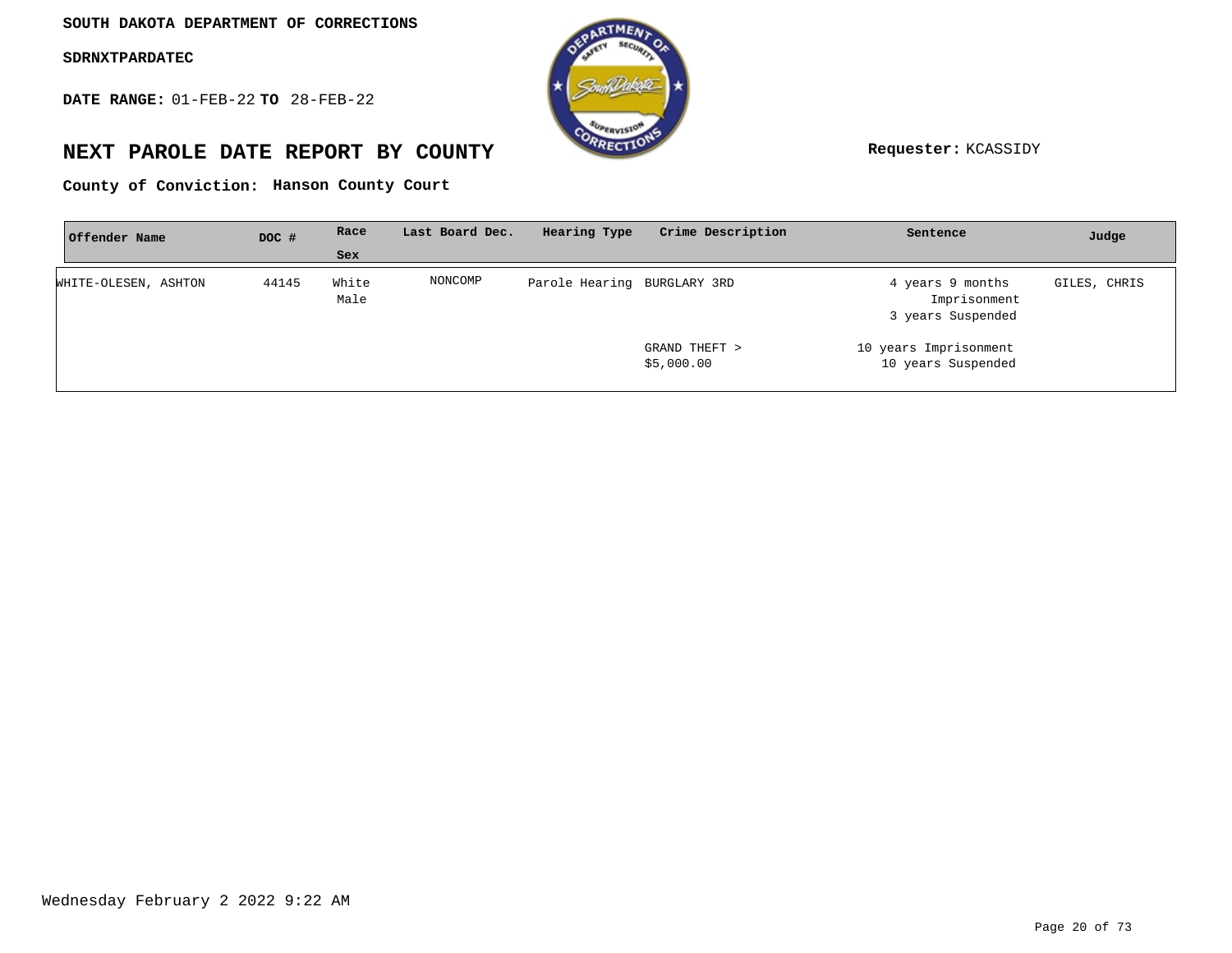**DATE RANGE:** 01-FEB-22 **TO** 28-FEB-22



## **NEXT PAROLE DATE REPORT BY COUNTY REPORT BY ALL PROPERTY REQUESTER:** KCASSIDY

**Hughes County Court County of Conviction:**

| Offender Name      | DOC # | Race                       | Last Board Dec. | <b>Hearing Type</b>         | Crime Description                                    | Sentence                                                                  | Judge                 |
|--------------------|-------|----------------------------|-----------------|-----------------------------|------------------------------------------------------|---------------------------------------------------------------------------|-----------------------|
|                    |       | Sex                        |                 |                             |                                                      |                                                                           |                       |
| BEST, CORBIN       | 45028 | White<br>Male              | <b>REVOKE</b>   | Parole Hearing BURGLARY 2ND |                                                      | 6 years 10 months<br>Imprisonment<br>1 years Suspended<br>1 years Imposed | BROWN, JOHN           |
| DRAPPEAUX, CHARLES | 9132  | Native<br>American<br>Male | <b>REVOKE</b>   | Parole Hearing              | POSS CONT SUB (SCHED I<br>& II)                      | 5 years 9 months<br>Imprisonment<br>3 years Suspended<br>3 years Imposed  | BROWN, JOHN           |
|                    |       |                            |                 |                             | POSS CONT SUB (SCHED I<br>$\& II)$                   | 3 years 9 months<br>Imprisonment<br>1 years Suspended<br>1 years Imposed  |                       |
| DUPRIS, MASON      | 60415 | Native<br>American<br>Male | WAIVE           |                             | Parole Hearing POSS CONT SUB (SCHED I<br>& II)       | 2 years 10 months 20<br>daysImprisonment                                  | KLINGER,<br>CHRISTINA |
| FLOWERS, YOLANDA   | 19238 | White<br>Female            | WAIVEREV        | SSV Waiver<br>Hearing       | Unauthorized ingestion<br>of controlled<br>substance | 4 years 3 months 25<br>daysImprisonment<br>1 years Suspended              | MAYER, BRIDGET        |
| FLUTE, TORELL      | 52189 | Native<br>American<br>Male | <b>GRANT</b>    | PV Waiver<br>Hearing        | Unauthorized ingestion<br>of controlled<br>substance | 10 years Imprisonment<br>5 years Suspended                                | BARNETT, MARK         |
|                    |       |                            |                 |                             | Unauthorized ingestion<br>of controlled<br>substance | 5 years Imprisonment                                                      |                       |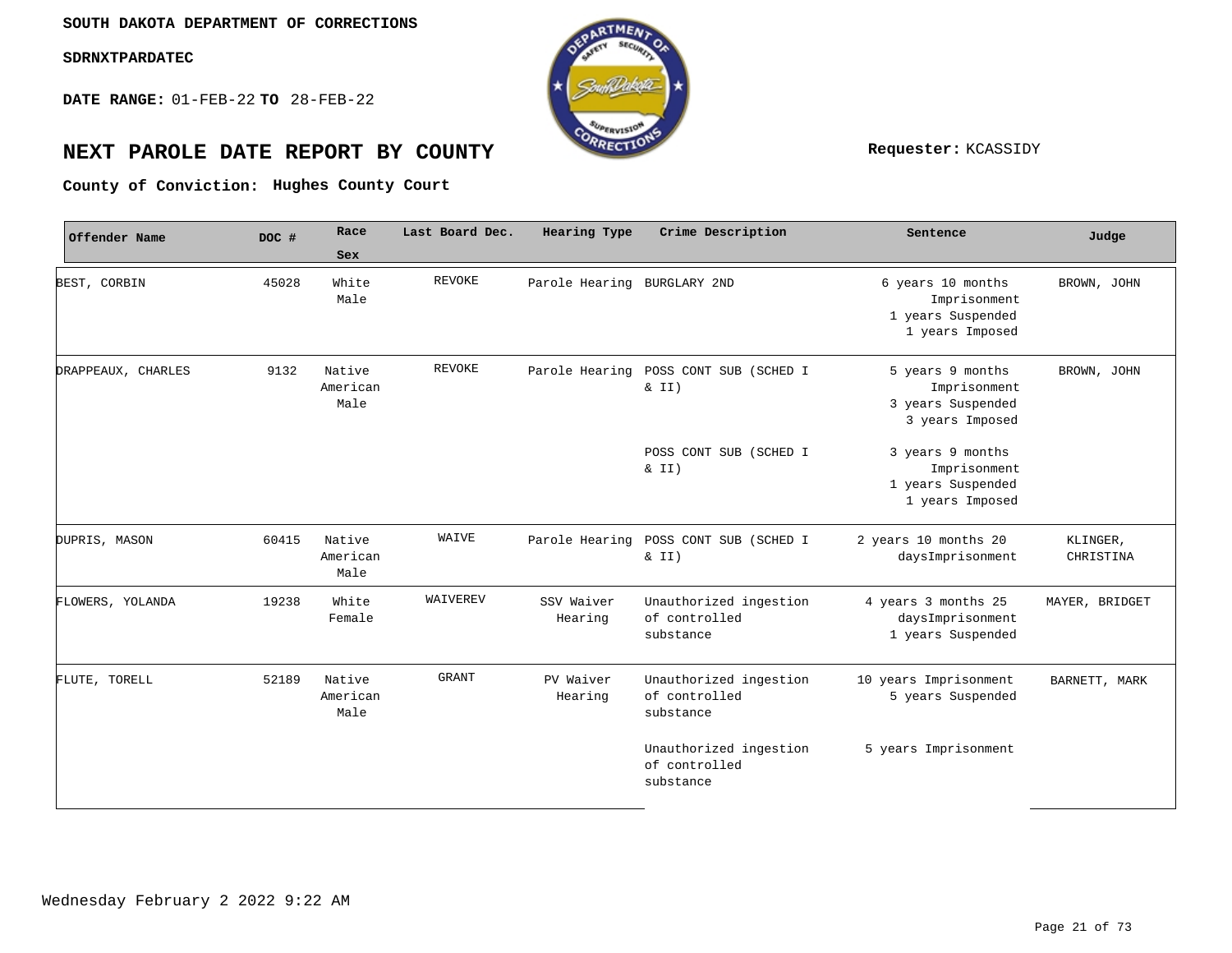**DATE RANGE:** 01-FEB-22 **TO** 28-FEB-22



| MITCHELL, JEREMY  | 50409 | White<br>Male                   | REVOKE        | SSV Waiver<br>Hearing | GRAND THEFT ><br>\$2,500.00                          | 5 years Imprisonment<br>4 years Suspended<br>4 years Imposed                                                   | BARNETT, MARK         |
|-------------------|-------|---------------------------------|---------------|-----------------------|------------------------------------------------------|----------------------------------------------------------------------------------------------------------------|-----------------------|
| PORTILLO, AMADA   | 1494  | Hispanic<br>or Latino<br>Female | DENY          |                       | Parole Hearing AGGRAVATED ASSAULT                    | 8 years 7 months 5<br>daysImprisonment<br>3 years Suspended                                                    | BROWN, JOHN           |
| RED CLOUD, PEDRO  | 54939 | Native<br>American<br>Male      | <b>REVOKE</b> | Parole Hearing        | SIMPLE ASSAULT ON LAW<br><b>ENFORCEMENT</b>          | 2 years Imprisonment                                                                                           | MAYER, BRIDGET        |
| SMITH, DARYL      | 55191 | Native<br>American<br>Female    | <b>REVOKE</b> | Parole Hearing        | Unauthorized ingestion<br>of controlled<br>substance | 4 years 6 months<br>Imprisonment<br>4 years 8 months 21<br>daysSuspended<br>4 years 8 months 21<br>daysImposed | MAYER, BRIDGET        |
| WILLIAMS, LATASHA | 50769 | Native<br>American<br>Female    | <b>REVOKE</b> |                       | Parole Hearing ESCAPE- SECOND DEGREE                 | 1 years 9 months<br>Imprisonment<br>1 years Suspended<br>1 years Imposed                                       | KLINGER,<br>CHRISTINA |

County of Conviction: Jerauld County Court

| Offender Name | DOC # | Race          | Last Board Dec. | Hearing Type         | Crime Description                                    | Sentence                                                     | Judge          |
|---------------|-------|---------------|-----------------|----------------------|------------------------------------------------------|--------------------------------------------------------------|----------------|
|               |       | Sex           |                 |                      |                                                      |                                                              |                |
| KUSHMAN, RYAN | 15455 | White<br>Male | CONV            | PV Waiver<br>Hearing | POSS CONT SUB (SCHED I<br>& II)                      | 4 years Imprisonment                                         | PARDY, PATRICK |
|               |       |               |                 |                      | Unauthorized ingestion<br>of controlled<br>substance | 5 years Imprisonment<br>5 years Suspended<br>3 years Imposed |                |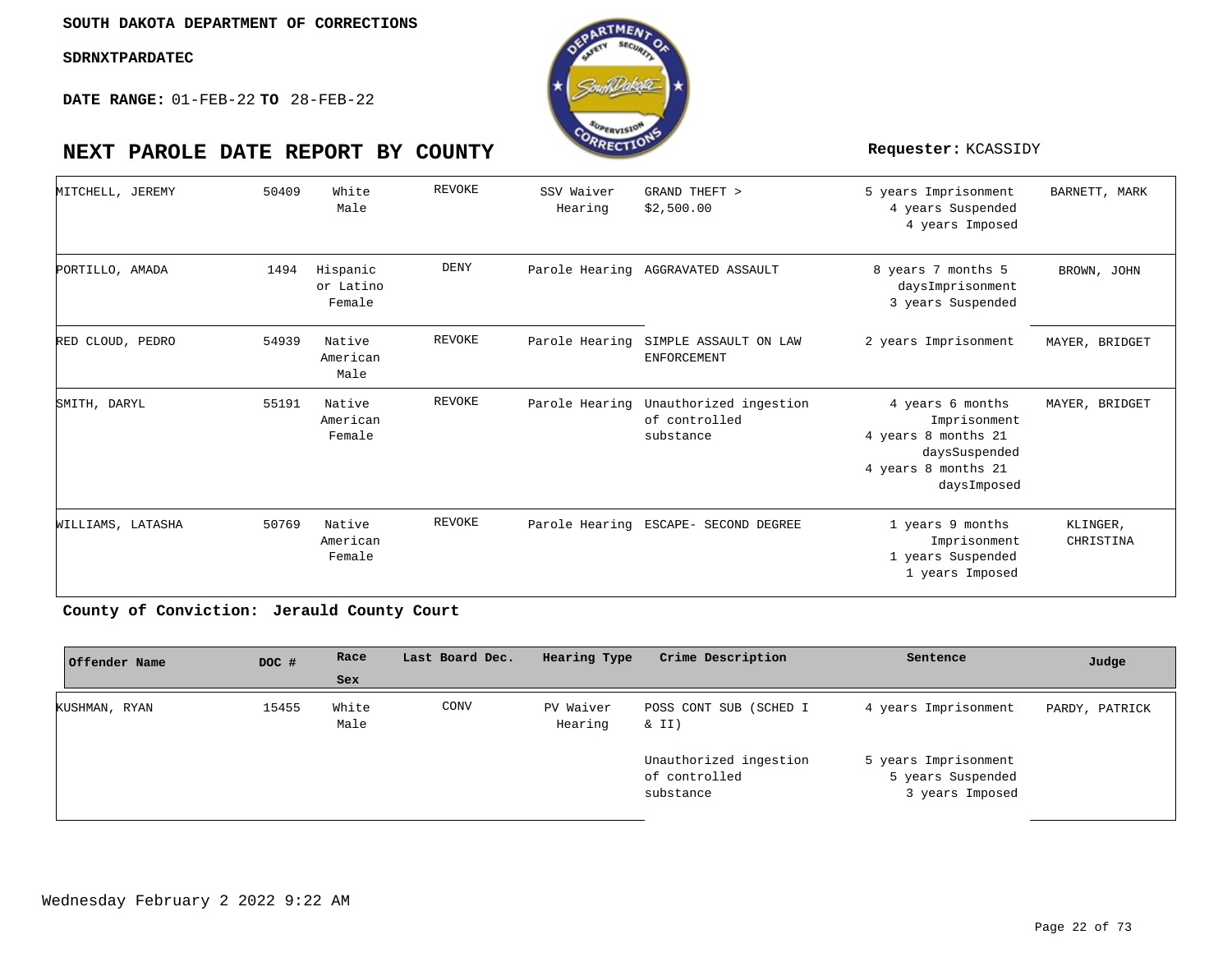**DATE RANGE:** 01-FEB-22 **TO** 28-FEB-22



## **NEXT PAROLE DATE REPORT BY COUNTY Requester:** KCASSIDY

**Jones County Court County of Conviction:**

| Offender Name    | DOC # | Race          | Last Board Dec. | Hearing Type                 | Crime Description | Sentence                                                                         | Judge         |
|------------------|-------|---------------|-----------------|------------------------------|-------------------|----------------------------------------------------------------------------------|---------------|
|                  |       | Sex           |                 |                              |                   |                                                                                  |               |
| BRIDGES, JEROMEY | 51314 | White<br>Male | REVOKE          | Parole Hearing GRAND THEFT > | \$5,000.00        | 4 years 10 months 15<br>daysImprisonment<br>1 years Suspended<br>1 years Imposed | BROWN, JOHN   |
| LOMBARDI, CRAIG  | 38627 | White<br>Male |                 | Dispositional<br>Meeting     | BURGLARY 3RD      | 10 years Imprisonment                                                            | BARNETT, MARK |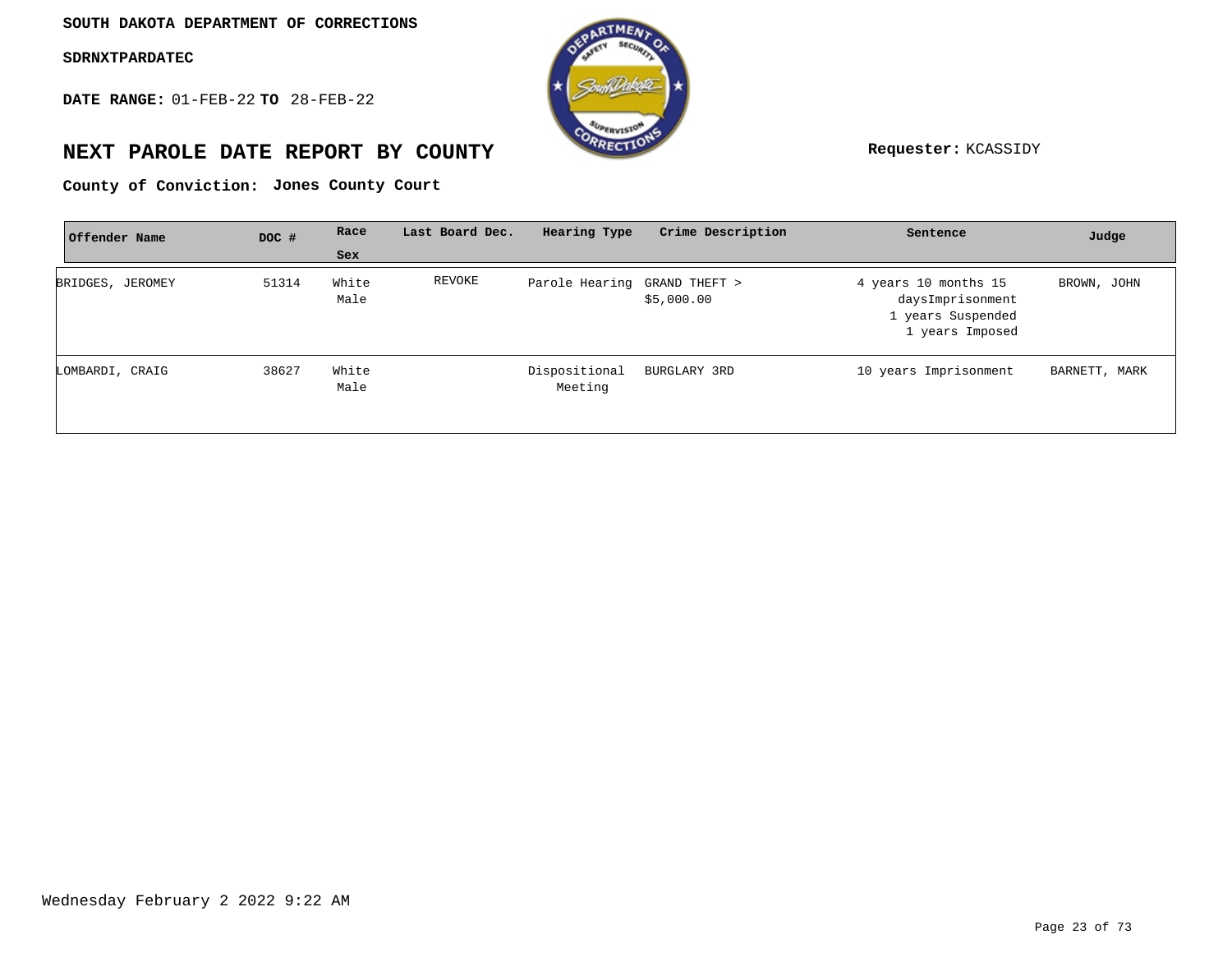**DATE RANGE:** 01-FEB-22 **TO** 28-FEB-22



## **NEXT PAROLE DATE REPORT BY COUNTY Requester:** KCASSIDY

**Lake County Court County of Conviction:**

| Offender Name        | DOC # | Race          | Last Board Dec. | Hearing Type         | Crime Description                                    | Sentence                                               | Judge          |
|----------------------|-------|---------------|-----------------|----------------------|------------------------------------------------------|--------------------------------------------------------|----------------|
|                      |       | Sex           |                 |                      |                                                      |                                                        |                |
| DEGEN, DAVID         | 12309 | White<br>Male | REVOKE          | Parole Hearing       | Unauthorized ingestion<br>of controlled<br>substance | 5 years Imprisonment<br>5 years Suspended              | PARDY, PATRICK |
|                      |       |               |                 |                      | POSS CONT SUB (SCHED I<br>& II)                      | 5 years Imprisonment<br>5 years Suspended              |                |
| MCKINNEY, TRESHAN    | 53539 | Black<br>Male | REVOKE          | Parole Hearing       | BURGLARY 2ND                                         | 3 years 9 months<br>Imprisonment                       | PARDY, PATRICK |
| WALKER, JOHNATHAN    | 56317 | White<br>Male | WAIVEREV        | PV Waiver<br>Hearing | POSS CONT SUB (SCHED I<br>& II)                      | 3 years 3 months<br>Imprisonment<br>6 months Suspended | PARDY, PATRICK |
| WHITE-OLESEN, ASHTON | 44145 | White<br>Male | NONCOMP         | Parole Hearing       | Unauthorized ingestion<br>of controlled<br>substance | 1 years Imprisonment<br>1 years Suspended              | PARDY, PATRICK |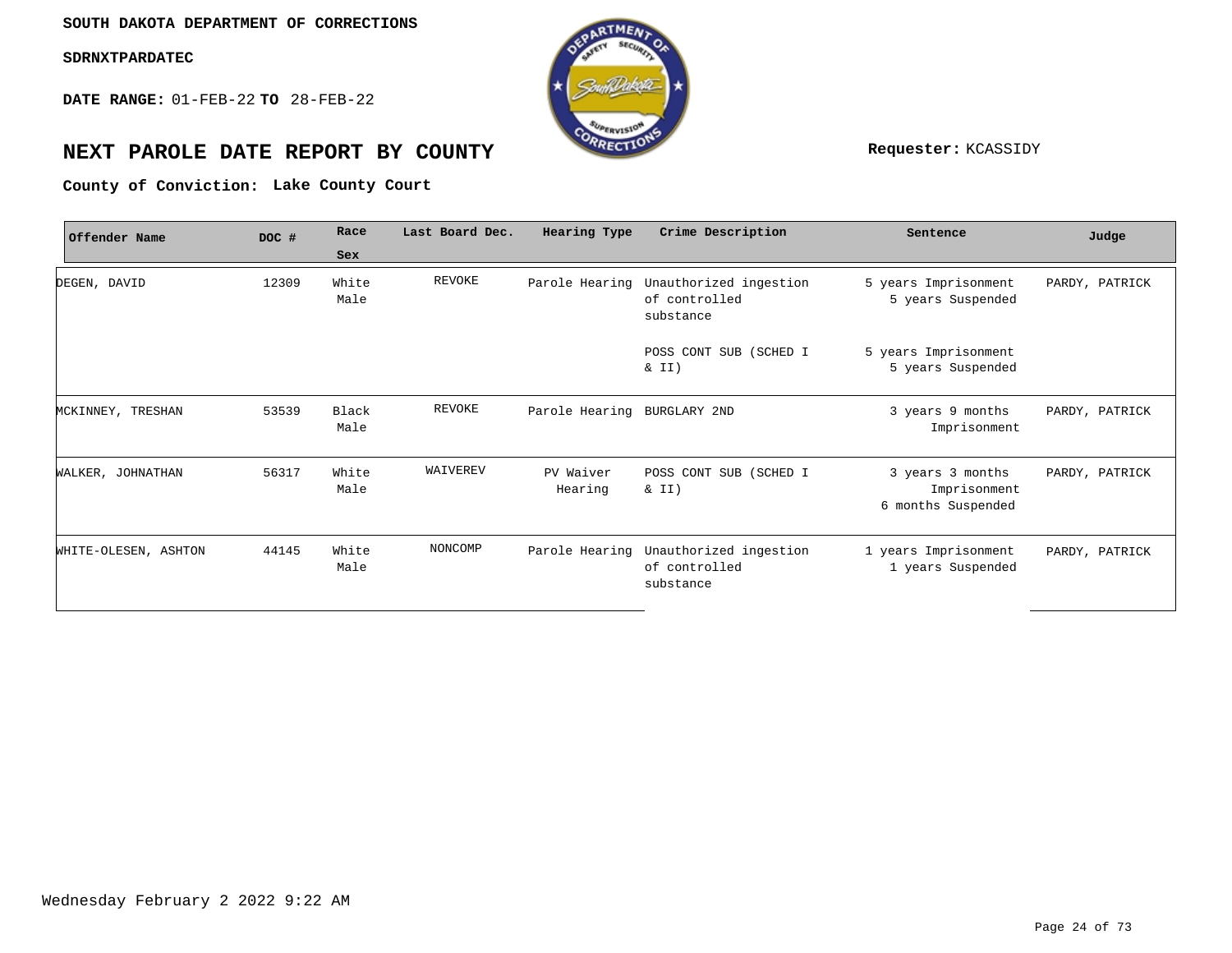**DATE RANGE:** 01-FEB-22 **TO** 28-FEB-22



# **NEXT PAROLE DATE REPORT BY COUNTY REPORT BY ALL PROPERTY REQUESTER:** KCASSIDY

**Lawrence County Court County of Conviction:**

| Offender Name     | DOC # | Race            | Last Board Dec.  | Hearing Type                            | Crime Description                | Sentence                                                                 | Judge           |
|-------------------|-------|-----------------|------------------|-----------------------------------------|----------------------------------|--------------------------------------------------------------------------|-----------------|
|                   |       | Sex             |                  |                                         |                                  |                                                                          |                 |
| BOHLEN, AUSTIN    | 54437 | White<br>Male   |                  | Early<br>Discharge<br>Hearing           | VIOLATION OF<br>PROTECTION ORDER | 2 years Imprisonment<br>2 years Suspended                                | STRAWN, ERIC    |
|                   |       |                 |                  |                                         | FAILURE TO APPEAR                | 2 years Imprisonment<br>2 years Suspended                                |                 |
| CRAWFORD, ABIGAIL | 46341 | White<br>Female | CONT             | Hearing                                 | SSV Revocation IDENTITY THEFT    | 5 years Imprisonment<br>2 years 6 months<br>Suspended                    | MACY, RANDALL   |
| DANIELS, JEANETTE | 58369 | White<br>Female | <b>GRANTPEND</b> | Early<br>Discharge<br>Hearing           | GRAND THEFT ><br>\$5,000.00      | 3 years 11 months 10<br>daysImprisonment<br>4 years Suspended            | COMER, MICHELLE |
| GARD, REX         | 2758  | White<br>Male   | DENY             | Commutation-<br>Paper Review<br>Hearing | FORGERY                          | 9 years 6 months<br>Imprisonment                                         | JOHNS, TIMOTHY  |
|                   |       |                 |                  |                                         | FORGERY                          | 10 years Imprisonment                                                    |                 |
|                   |       |                 |                  |                                         | FORGERY                          | 10 years Imprisonment                                                    |                 |
|                   |       |                 |                  |                                         | FORGERY                          | 10 years Imprisonment                                                    |                 |
|                   |       |                 |                  |                                         | FORGERY                          | 10 years Imprisonment                                                    |                 |
| KRAMBECK, JOHN    | 10458 | White<br>Male   | <b>REVOKE</b>    | Parole Hearing                          | POSS CONT SUB (SCHED I<br>& II)  | 3 years 3 months<br>Imprisonment<br>1 years Suspended<br>1 years Imposed | COMER, MICHELLE |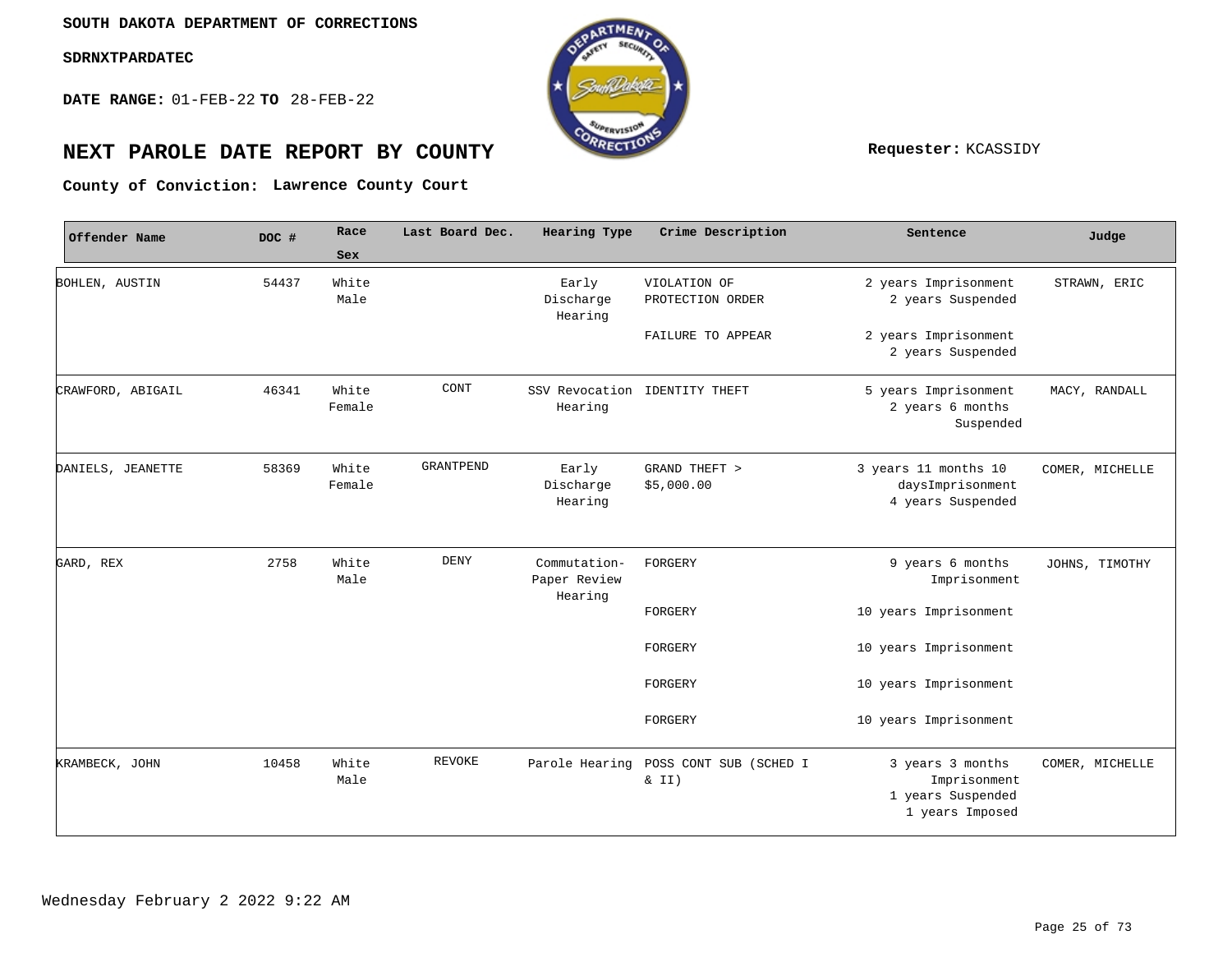**DATE RANGE:** 01-FEB-22 **TO** 28-FEB-22

## **NEXT PAROLE DATE REPORT BY COUNTY Requester:** KCASSIDY



| WEST, WILLIAM | 20858 | White<br>Male | DENY | Commutation-<br>Paper Review<br>Hearing | RAPE 1ST                        | 13 years 6 months<br>Imprisonment | JOHNS, TIMOTHY |
|---------------|-------|---------------|------|-----------------------------------------|---------------------------------|-----------------------------------|----------------|
|               |       |               |      |                                         | BURGLARY 1ST                    | 25 years Imprisonment             |                |
|               |       |               |      |                                         | POSS OF CONTROLLED<br>SUBSTANCE | 10 years Imprisonment             |                |
|               |       |               |      |                                         | ELUDING A POLICE<br>OFFICER     | 2 years Imprisonment              |                |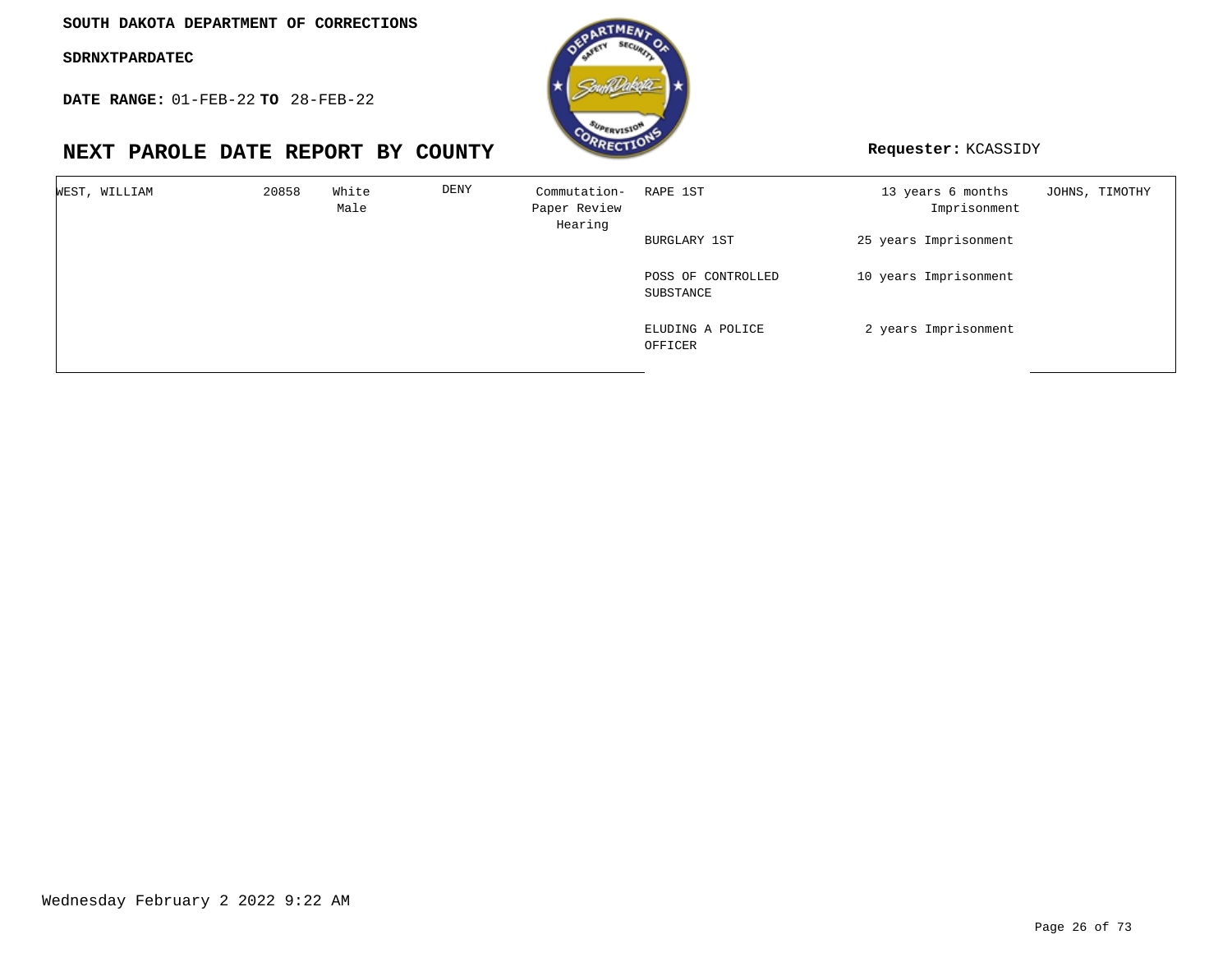**DATE RANGE:** 01-FEB-22 **TO** 28-FEB-22



## **NEXT PAROLE DATE REPORT BY COUNTY Requester:** KCASSIDY

**Lincoln County Court County of Conviction:**

| Offender Name     | DOC # | Race                       | Last Board Dec.  | Hearing Type                  | Crime Description                                    | Sentence                                                                 | Judge             |
|-------------------|-------|----------------------------|------------------|-------------------------------|------------------------------------------------------|--------------------------------------------------------------------------|-------------------|
|                   |       | Sex                        |                  |                               |                                                      |                                                                          |                   |
| BETTELYOUN, BRUCE | 51692 | Native<br>American<br>Male | <b>REVOKE</b>    | Parole Hearing                | RECEIVING/<br>TRANSFERRING STOLEN<br>VEHICLE         | 4 years 6 months<br>Imprisonment<br>2 years Suspended<br>2 years Imposed | PEKAS, JOHN       |
| BROWN, ISAAC      | 44232 | Black<br>Male              | <b>REVOKE</b>    |                               | Parole Hearing SIMPLE ASSAULT 3RD                    | 2 years Imprisonment                                                     | RASMUSSEN, RACHEL |
| DAHL, RYAN        | 39218 | White<br>Male              | REVOKE           | PV Waiver<br>Hearing          | RECEIVING/<br>TRANSFERRING STOLEN<br>VEHICLE         | 7 years 1 months<br>Imprisonment<br>5 years Suspended<br>5 years Imposed | ZELL, BRADLEY     |
|                   |       |                            |                  |                               | DIST MJ TO MINOR: <= 1<br>OZ                         | 3 years 1 months<br>Imprisonment<br>3 years Suspended<br>3 years Imposed |                   |
| FRANKS, JORDAN    | 39383 | White<br>Female            | <b>GRANTPEND</b> | Early<br>Discharge<br>Hearing | DWI 5TH                                              | 6 years 6 months<br>Imprisonment<br>7 years Suspended                    | RASMUSSEN, RACHEL |
| HETH, JEFFREY     | 49869 | Native<br>American<br>Male | <b>REVOKE</b>    | Parole Hearing                | FAIL TO REGISTER AS A<br>SEX OFFENDER                | 1 years 3 months<br>Imprisonment                                         | HOFFMAN, DOUG     |
|                   |       |                            |                  |                               | Unauthorized ingestion<br>of controlled<br>substance | 4 years 3 months<br>Imprisonment<br>3 years Suspended<br>3 years Imposed |                   |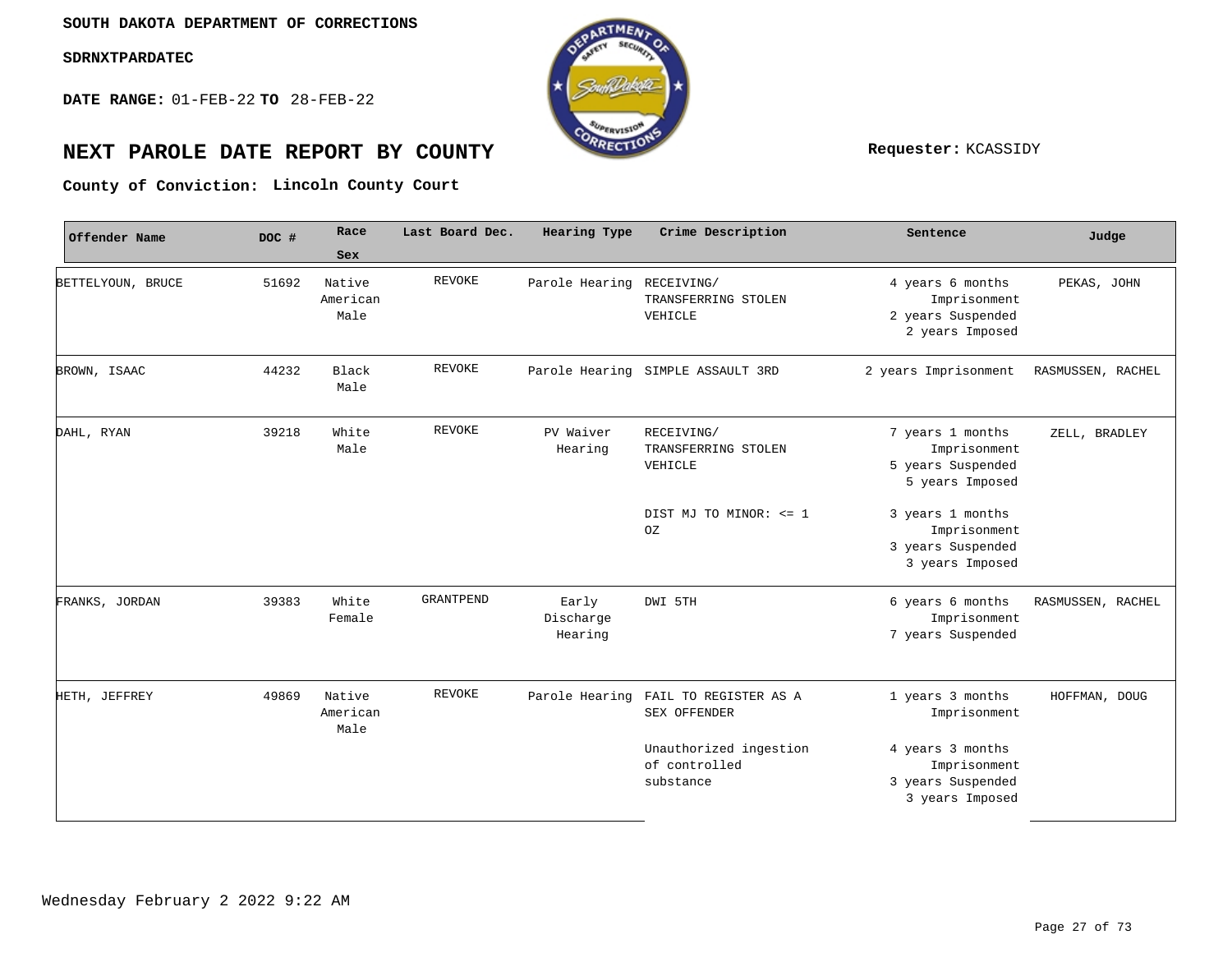**DATE RANGE:** 01-FEB-22 **TO** 28-FEB-22

## **NEXT PAROLE DATE REPORT BY COUNTY Requester:** KCASSIDY



| <b>JULSON, JONATHON</b> | 37532 | White<br>Male                |         | Early<br>Discharge<br>Hearing | ROBBERY 1ST                                          | 15 years 10 months 20<br>daysImprisonment<br>5 years Suspended                  | STEELE, RODNEY    |
|-------------------------|-------|------------------------------|---------|-------------------------------|------------------------------------------------------|---------------------------------------------------------------------------------|-------------------|
| LONGMAN, SHELLY         | 59705 | Native<br>American<br>Female | NONCOMP |                               | Parole Hearing ESCAPE- SECOND DEGREE                 | 4 years 2 months 10<br>daysImprisonment<br>2 years Suspended                    | RASMUSSEN, RACHEL |
|                         |       |                              |         |                               | Unauthorized ingestion<br>of controlled<br>substance | 4 years Imprisonment<br>4 years Suspended                                       |                   |
| SORENSEN, SHAY          | 43881 | White<br>Male                | REVOKE  | Dispositional<br>Meeting      | POSS CONT SUB (SCHED I<br>$\&$ II)                   | 9 years 5 months 20<br>daysImprisonment<br>5 years Suspended<br>3 years Imposed | SOGN, JON         |
|                         |       |                              |         |                               | POSS FIREARM BY FELON                                | 1 years 5 months 20<br>daysImprisonment                                         |                   |
| THOMAS, JESSICA         | 53425 | Native<br>American<br>Female |         | Dispositional<br>Meeting      | SIMPLE ASSAULT ON LAW<br><b>ENFORCEMENT</b>          | 5 years Imprisonment<br>4 years Suspended                                       | PEKAS, JOHN       |
| VALLE, KATIE            | 49125 | White<br>Female              |         | Early<br>Discharge<br>Hearing | POSS CONT SUB (SCHED I<br>$\&$ II)                   | 9 years 6 months<br>Imprisonment<br>6 years Suspended                           | N/A               |
| YOUNG BEAR, REGINA      | 15719 | Native<br>American<br>Female | REVOKE  |                               | Parole Hearing POSS CONT SUB (SCHED I<br>& II)       | 8 years Imprisonment<br>5 years Suspended                                       | RASMUSSEN, RACHEL |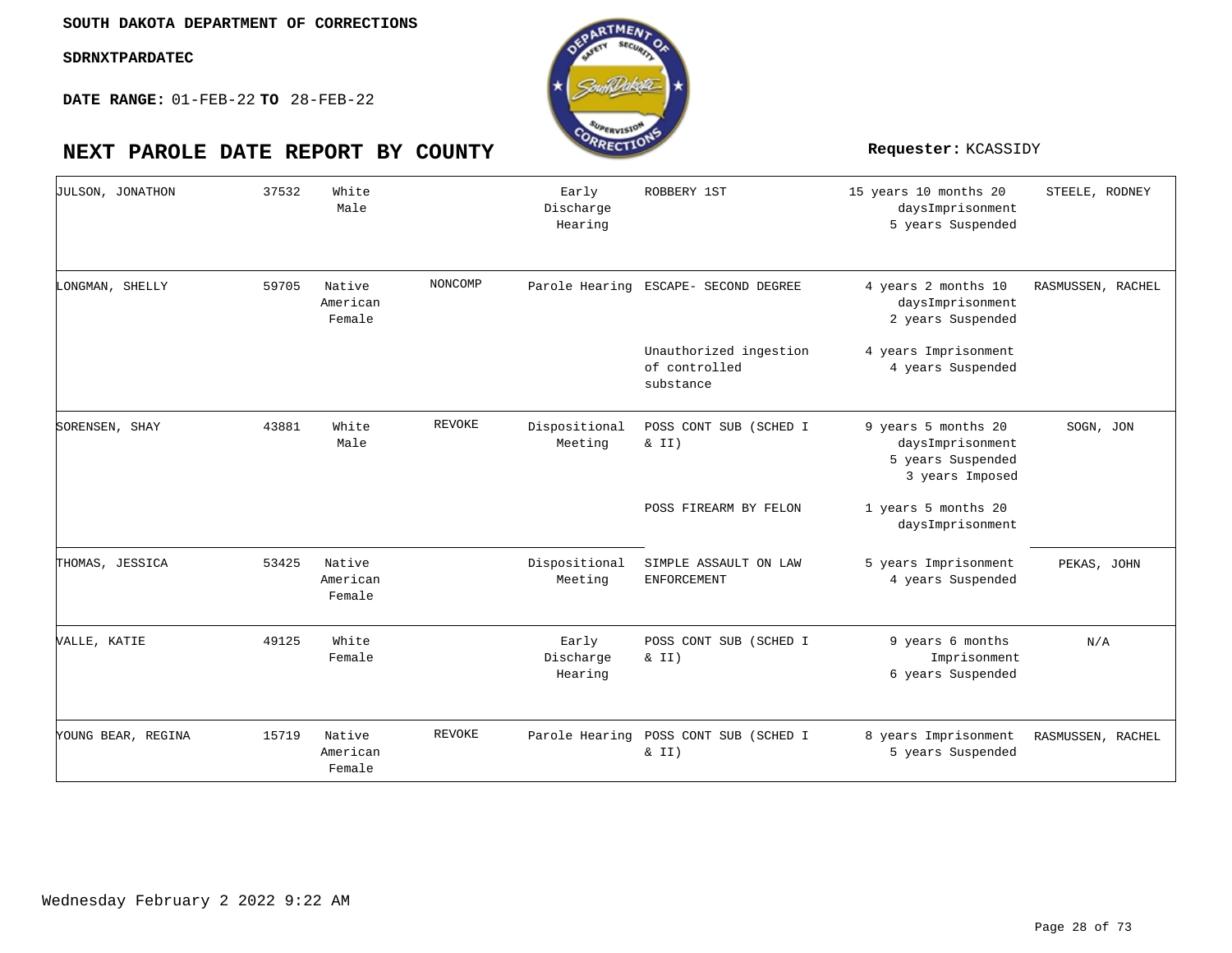**DATE RANGE:** 01-FEB-22 **TO** 28-FEB-22

## **NEXT PAROLE DATE REPORT BY COUNTY Requester:** KCASSIDY



| YOUNG, RONNIE | 23519 | White<br>Male | REVOKE | Parole Hearing GRAND THEFT > | \$5,000.00        | 12 years 2 months 10<br>daysImprisonment<br>3 years 6 months<br>Suspended       | HOFFMAN, DOUG |
|---------------|-------|---------------|--------|------------------------------|-------------------|---------------------------------------------------------------------------------|---------------|
|               |       |               |        |                              | FAILURE TO APPEAR | 9 years 8 months 10<br>daysImprisonment<br>8 years Suspended<br>8 years Imposed |               |

## **Marshall County Court County of Conviction:**

| Offender Name         | DOC # | Race            | Last Board Dec. | Hearing Type                  | Crime Description                                    | Sentence                                                     | Judge            |
|-----------------------|-------|-----------------|-----------------|-------------------------------|------------------------------------------------------|--------------------------------------------------------------|------------------|
|                       |       | <b>Sex</b>      |                 |                               |                                                      |                                                              |                  |
| GROTELUESCHEN, NICOLE | 45600 | White<br>Female |                 | Early<br>Discharge<br>Hearing | Unauthorized ingestion<br>of controlled<br>substance | 4 years 8 months 10<br>daysImprisonment<br>4 years Suspended | SOMMERS, RICHARD |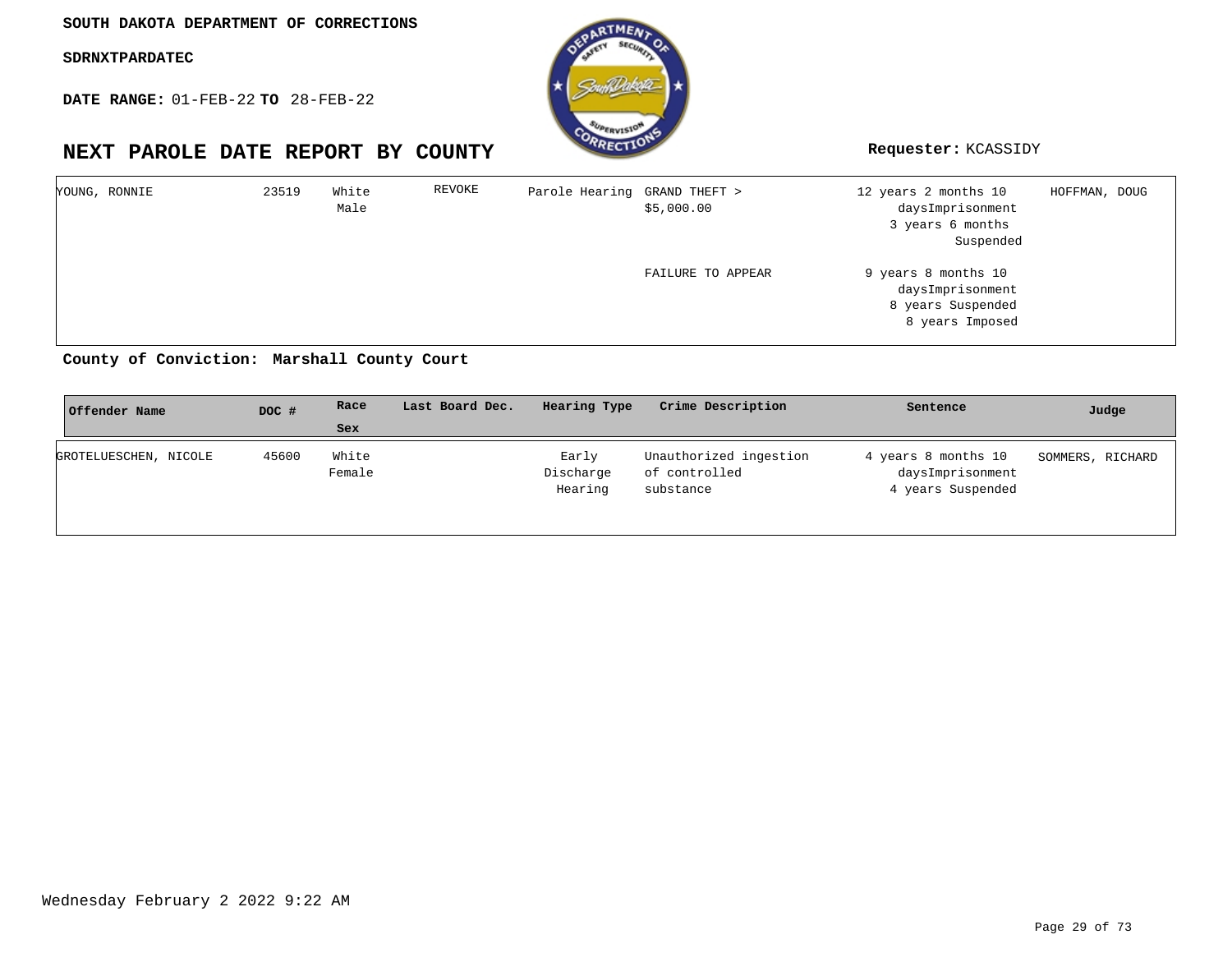**DATE RANGE:** 01-FEB-22 **TO** 28-FEB-22



# **NEXT PAROLE DATE REPORT BY COUNTY Requester:** KCASSIDY

**Meade County Court County of Conviction:**

| Offender Name     | DOC # | Race                         | Last Board Dec. | Hearing Type                            | Crime Description                                    | Sentence                                                                 | Judge           |
|-------------------|-------|------------------------------|-----------------|-----------------------------------------|------------------------------------------------------|--------------------------------------------------------------------------|-----------------|
|                   |       | Sex                          |                 |                                         |                                                      |                                                                          |                 |
| CRAWFORD, ABIGAIL | 46341 | White<br>Female              | CONT            | Hearing                                 | SSV Revocation VEHICULAR BATTERY                     | 8 years Imprisonment<br>4 years Suspended                                | DAY, MICHAEL    |
| GINSBACH, CALI    | 52620 | White<br>Female              |                 | Early<br>Discharge<br>Hearing           | FORGERY                                              | 5 years Imprisonment<br>5 years Suspended                                | SWANSON, GORDON |
| LEGRAND, JOHN     | 7559  | White<br>Male                |                 | Commutation-<br>Paper Review<br>Hearing | DIST CONT SUBST TO<br>MINOR SCH I & II               | 18 years 3 months<br>Imprisonment                                        | ECKRICH, JEROME |
| MOORE, DAKOTA     | 60693 | Native<br>American<br>Male   | WAIVE           | SSV Revocation<br>Hearing               | ELUDING A POLICE<br>OFFICER                          | 1 years 5 months 10<br>daysImprisonment                                  | DAY, MICHAEL    |
|                   |       |                              |                 |                                         | POSS CONT SUB (SCHED I<br>$\&$ II)                   | 4 years 5 months 10<br>daysImprisonment<br>3 years Suspended             |                 |
| RICHARD, EDNA     | 40337 | Native<br>American<br>Female | <b>REVOKE</b>   | Dispositional<br>Meeting                | Unauthorized ingestion<br>of controlled<br>substance | 5 years Imprisonment<br>5 years Suspended                                | KRULL, KEVIN    |
| STABBER, SAMMY    | 6186  | Native<br>American<br>Male   | <b>REVOKE</b>   | Parole Hearing                          | Unauthorized ingestion<br>of controlled<br>substance | 9 years 3 months<br>Imprisonment<br>3 years Suspended<br>3 years Imposed | DAY, MICHAEL    |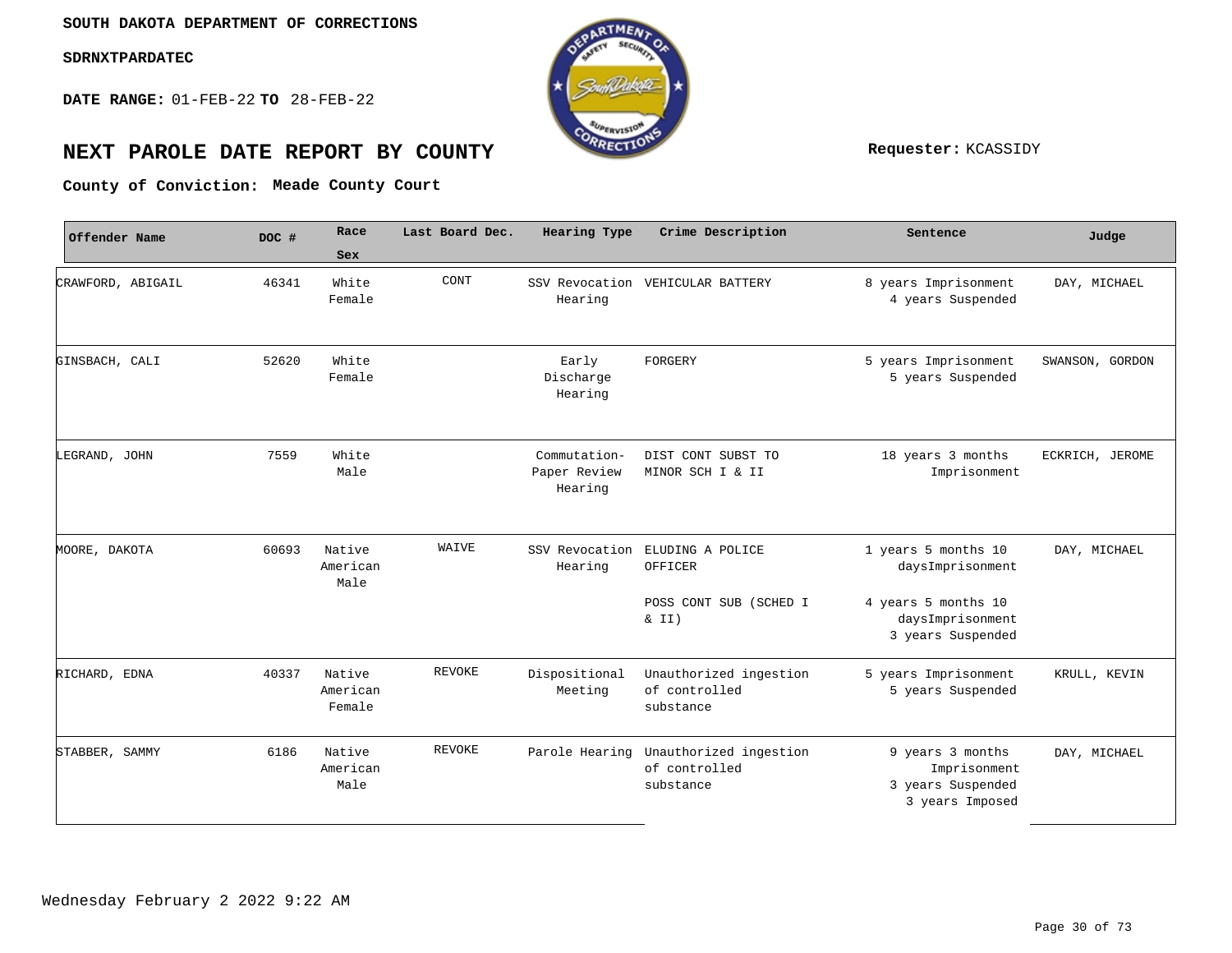**DATE RANGE:** 01-FEB-22 **TO** 28-FEB-22



## **NEXT PAROLE DATE REPORT BY COUNTY Requester:** KCASSIDY

**Mellette County Court County of Conviction:**

| Offender Name  | DOC # | Race                         | Last Board Dec. | Hearing Type                 | Crime Description                                                   | Sentence                                                                 | Judge           |
|----------------|-------|------------------------------|-----------------|------------------------------|---------------------------------------------------------------------|--------------------------------------------------------------------------|-----------------|
|                |       | Sex                          |                 |                              |                                                                     |                                                                          |                 |
| BARTLETT, KURT | 48311 | Native<br>American<br>Male   | REVOKE          | Parole Hearing GRAND THEFT > | \$2,500.00                                                          | 4 years 6 months<br>Imprisonment                                         | BARNETT, MARK   |
|                |       |                              |                 |                              | Intentional damage to<br>property>\$5,000<\$100,0<br>00             | 9 years 6 months<br>Imprisonment<br>5 years Suspended<br>5 years Imposed |                 |
| CASTAWAY, MYRA | 57630 | Native<br>American<br>Female | REVOKE          |                              | Parole Hearing Unauthorized ingestion<br>of controlled<br>substance | 5 years Imprisonment<br>1 years Suspended<br>1 years Imposed             | NORTHRUP, MARGO |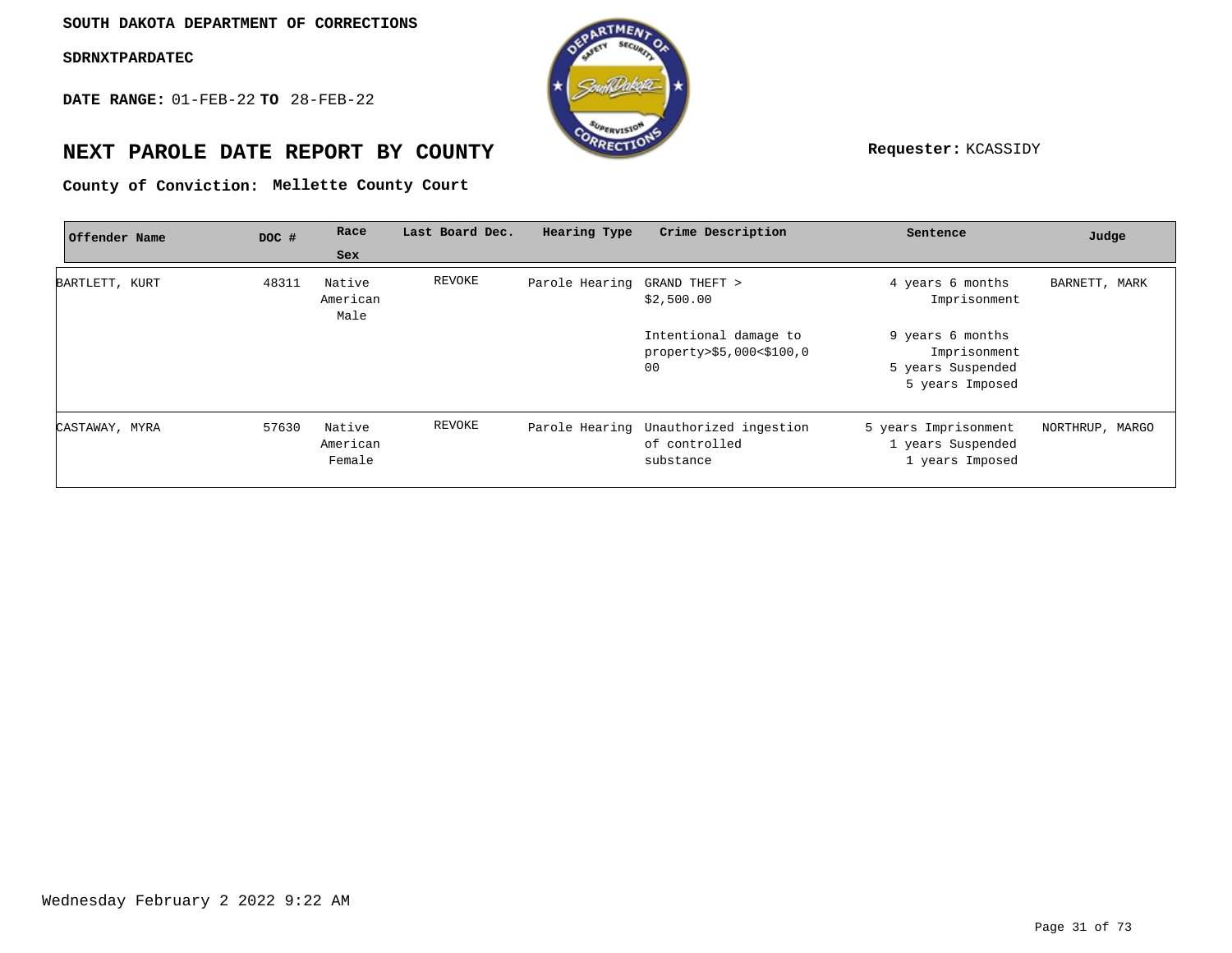**DATE RANGE:** 01-FEB-22 **TO** 28-FEB-22



## **NEXT PAROLE DATE REPORT BY COUNTY Requester:** KCASSIDY

**Minnehaha County Court County of Conviction:**

| Offender Name   | DOC # | Race                       | Last Board Dec. | Hearing Type                            | Crime Description                            | Sentence                                                                          | Judge                 |
|-----------------|-------|----------------------------|-----------------|-----------------------------------------|----------------------------------------------|-----------------------------------------------------------------------------------|-----------------------|
|                 |       | Sex                        |                 |                                         |                                              |                                                                                   |                       |
| ANDERSON, BRIAN | 38892 | White<br>Male              |                 | Commutation-<br>Paper Review<br>Hearing | MANSLAUGHTER 1ST                             | 78 years 6 months<br>Imprisonment<br>30 years Suspended                           | ZELL, BRADLEY         |
|                 |       |                            |                 |                                         | AGGRAVATED ASSAULT                           | 13 years 6 months<br>Imprisonment<br>13 years 6 months<br>Suspended               |                       |
| ANDERSON, DAVID | 9722  | White<br>Male              | <b>RECPA</b>    | Early<br>Discharge<br>Hearing           | VEHICULAR HOMICIDE                           | 108 years Imprisonment                                                            | MEIERHENRY,<br>JUDITH |
| ANDERSON, LEE   | 11008 | White<br>Male              | <b>DENY</b>     | Commutation-<br>Paper Review            | <b>BURGLARY 1ST</b>                          | Life                                                                              | SEVERSON, GLEN        |
|                 |       |                            |                 | Hearing                                 | <b>BURGLARY 1ST</b>                          | Imprisonment                                                                      |                       |
|                 |       |                            |                 |                                         | AGGRAVATED ASSAULT                           | 23 years 6 months<br>Imprisonment                                                 |                       |
|                 |       |                            |                 |                                         | AGGRAVATED ASSAULT                           | Imprisonment                                                                      |                       |
|                 |       |                            |                 |                                         | AGGRAVATED ASSAULT                           | 23 years 6 months<br>Imprisonment                                                 |                       |
| ANDREWS, JOSEPH | 35803 | Native<br>American<br>Male | REVOKE          | Parole Hearing                          | RECEIVING/<br>TRANSFERRING STOLEN<br>VEHICLE | 4 years Imprisonment<br>2 years 2 months<br>Suspended<br>2 years 2 months Imposed | THEELER, CAMELA       |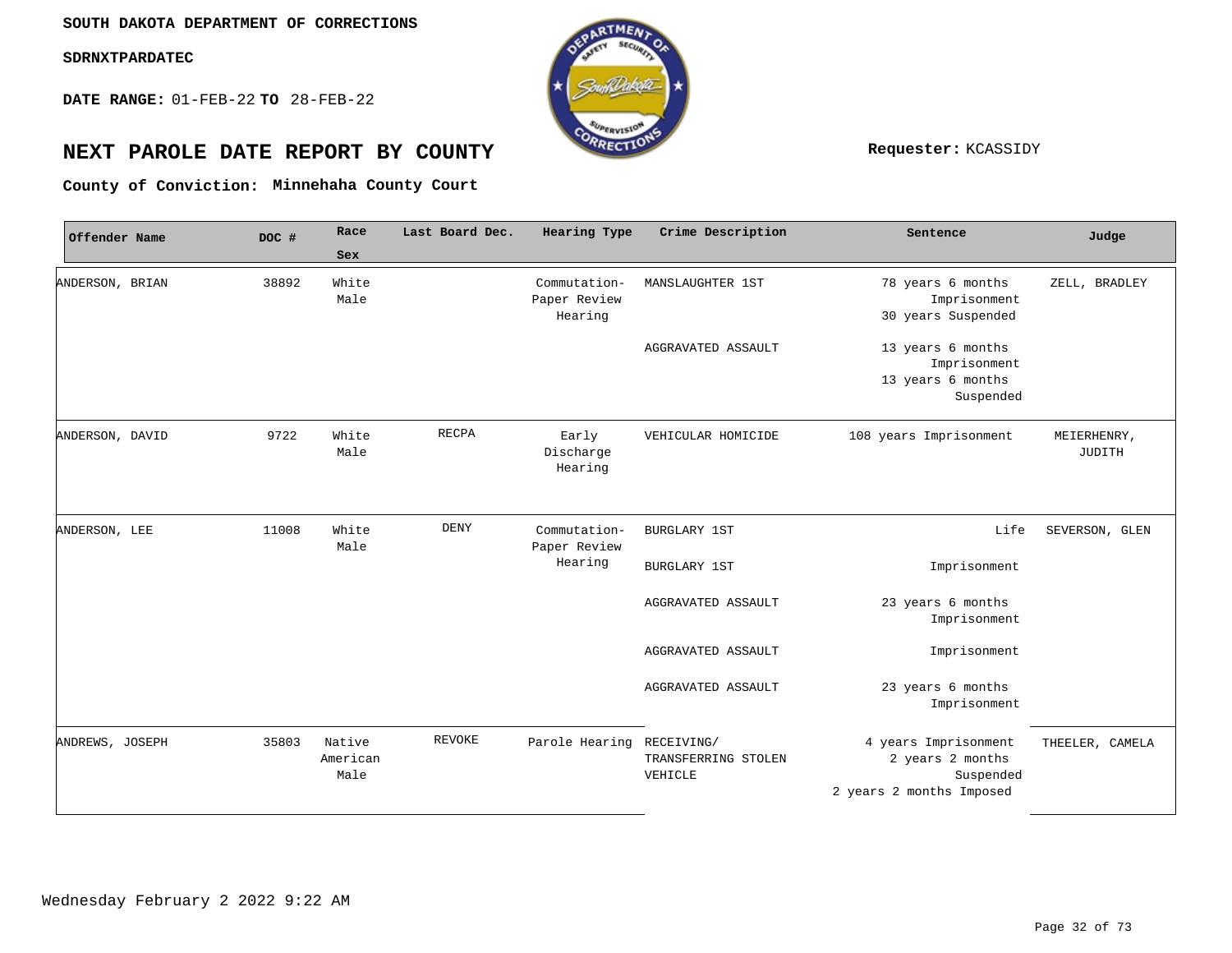**DATE RANGE:** 01-FEB-22 **TO** 28-FEB-22



| BENTAAS, THERESA     | 65175 | White<br>Female            |               |                          | Parole Hearing MANSLAUGHTER 1ST                | 10 years Imprisonment<br>9 years Suspended                               | ZELL, BRADLEY     |
|----------------------|-------|----------------------------|---------------|--------------------------|------------------------------------------------|--------------------------------------------------------------------------|-------------------|
| BEST, CORBIN         | 45028 | White<br>Male              | REVOKE        |                          | Parole Hearing POSS CONT SUB (SCHED I<br>& II) | 1 years Imprisonment<br>1 years Suspended                                | THEELER, CAMELA   |
| BLACK BEAR, JAYSON   | 47603 | Native<br>American<br>Male | REVOKE        | Dispositional<br>Meeting | ROBBERY 1ST                                    | 9 years Imprisonment<br>5 years Suspended<br>2 years 6 months Imposed    | SABERS, SUSAN     |
| BLACK BEAR, JAYSON   | 47603 | Native<br>American<br>Male | <b>REVOKE</b> | Dispositional<br>Meeting | POSS CONT SUB (SCHED I<br>$\&$ II)             | 2 years Imprisonment<br>2 years Suspended                                | THEELER, CAMELA   |
| BLACK BONNET, MARCUS | 33560 | Native<br>American<br>Male | REVOKE        |                          | Parole Hearing POSS CONT SUB (SCHED I<br>& II) | 4 years 6 months<br>Imprisonment<br>3 years Suspended<br>3 years Imposed | DAMGAARD, NATALIE |
|                      |       |                            |               |                          | FAILURE TO APPEAR                              | 2 years Imprisonment<br>2 years Suspended                                |                   |
| BLACK BONNET, MARCUS | 33560 | Native<br>American<br>Male | REVOKE        | Parole Hearing           | POSS CONT SUB (SCHED I<br>$\&$ II)             | 3 years Imprisonment<br>3 years Suspended                                | ZELL, BRADLEY     |
| BLACK LANCE, JALEN   | 58897 | Native<br>American<br>Male | WAIVEREV      | PV Waiver<br>Hearing     | POSS CONT SUB (SCHED I<br>& II)                | 3 years Imprisonment                                                     | HOUWMAN, ROBIN    |
| BLACK LANCE, JALEN   | 58897 | Native<br>American<br>Male | WAIVEREV      | PV Waiver<br>Hearing     | POSS CONT SUB (SCHED I<br>& II)                | 5 years Imprisonment<br>5 years Suspended                                | N/A               |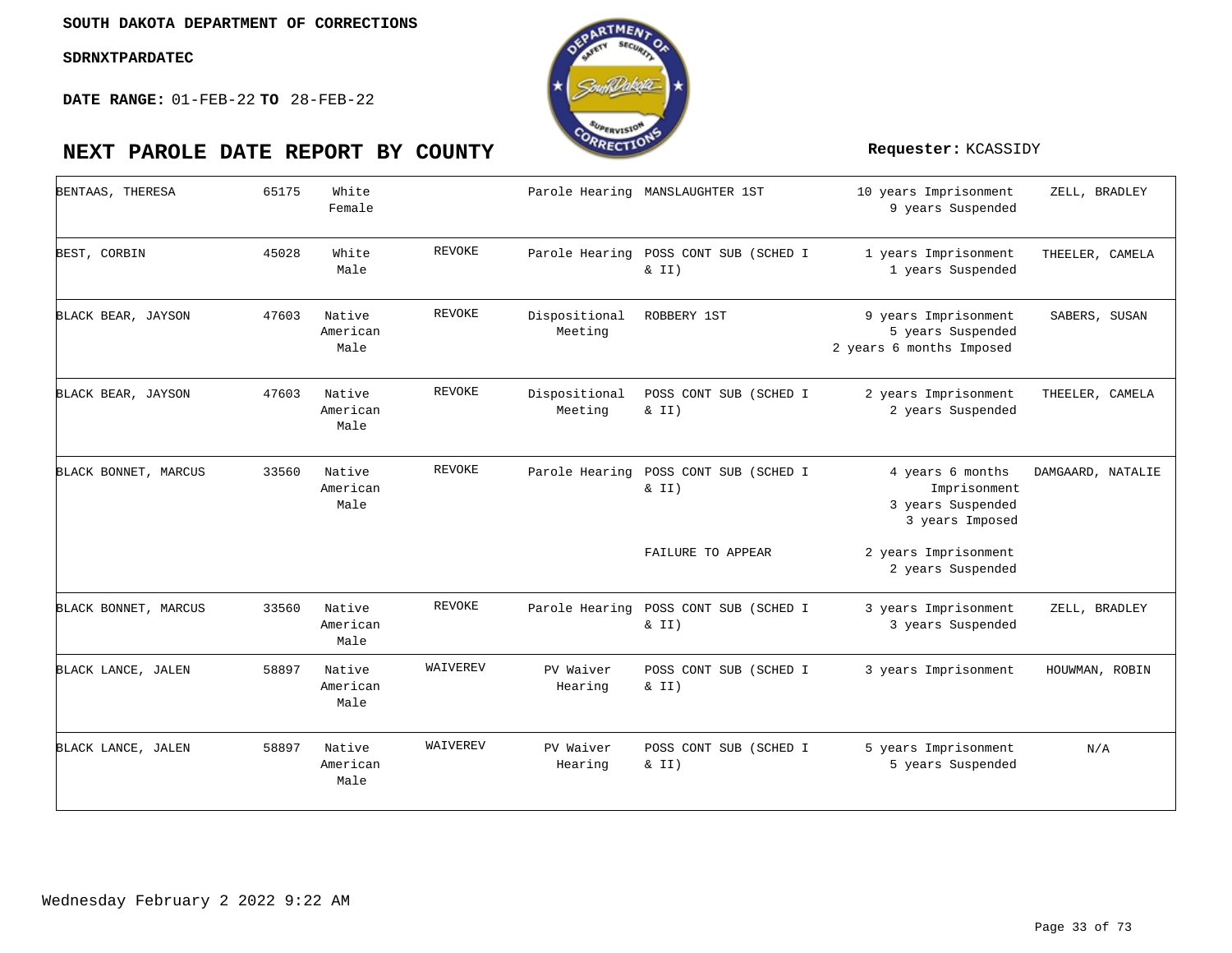### **SOUTH DAKOTA DEPARTMENT OF CORRECTIONS**

### **SDRNXTPARDATEC**

**DATE RANGE:** 01-FEB-22 **TO** 28-FEB-22

## **NEXT PAROLE DATE REPORT BY COUNTY Requester:** KCASSIDY

| BOTT, ALEXANDER   | 33481 | White<br>Male              |               | Dispositional<br>Meeting | DISTRIBUTION OF MJ: ><br>1 0Z / < ½ LB | 4 years Imprisonment<br>4 years Suspended                                                                                | ZELL, BRADLEY     |
|-------------------|-------|----------------------------|---------------|--------------------------|----------------------------------------|--------------------------------------------------------------------------------------------------------------------------|-------------------|
| BRAKEALL, WINSTON | 22268 | White<br>Male              | REVOKE        | Parole Hearing RAPE 1ST  |                                        | 30 years Imprisonment                                                                                                    | KEAN, GENE        |
|                   |       |                            |               |                          | SEX CONT<br>W/CHILD < 16               | 10 years Imprisonment                                                                                                    |                   |
|                   |       |                            |               |                          | W/CHILD < 16<br>SEX CONT               | 10 years Imprisonment                                                                                                    |                   |
| BROWN, ISAAC      | 44232 | Black<br>Male              | <b>REVOKE</b> |                          | Parole Hearing AGGRAVATED ASSAULT      | 8 years 9 months<br>Imprisonment<br>9 months Suspended<br>Imposed                                                        | SABERS, SUSAN     |
| CADOTTE, ZANE     | 10514 | Native<br>American<br>Male | <b>REVOKE</b> |                          | Parole Hearing TAMPERING W/ WITNESS    | 5 years 11 months 10<br>daysImprisonment<br>2 years Suspended<br>2 years Imposed                                         | DAMGAARD, NATALIE |
|                   |       |                            |               |                          | ESCAPE- SECOND DEGREE                  | 2 years 11 months 10<br>daysImprisonment<br>2 years 11 months 10<br>daysSuspended<br>2 years 11 months 10<br>daysImposed |                   |
|                   |       |                            |               |                          | POSS CONT SUB (SCHED I<br>$\&$ II)     | 4 years Imprisonment<br>4 years Suspended<br>4 years Imposed                                                             |                   |

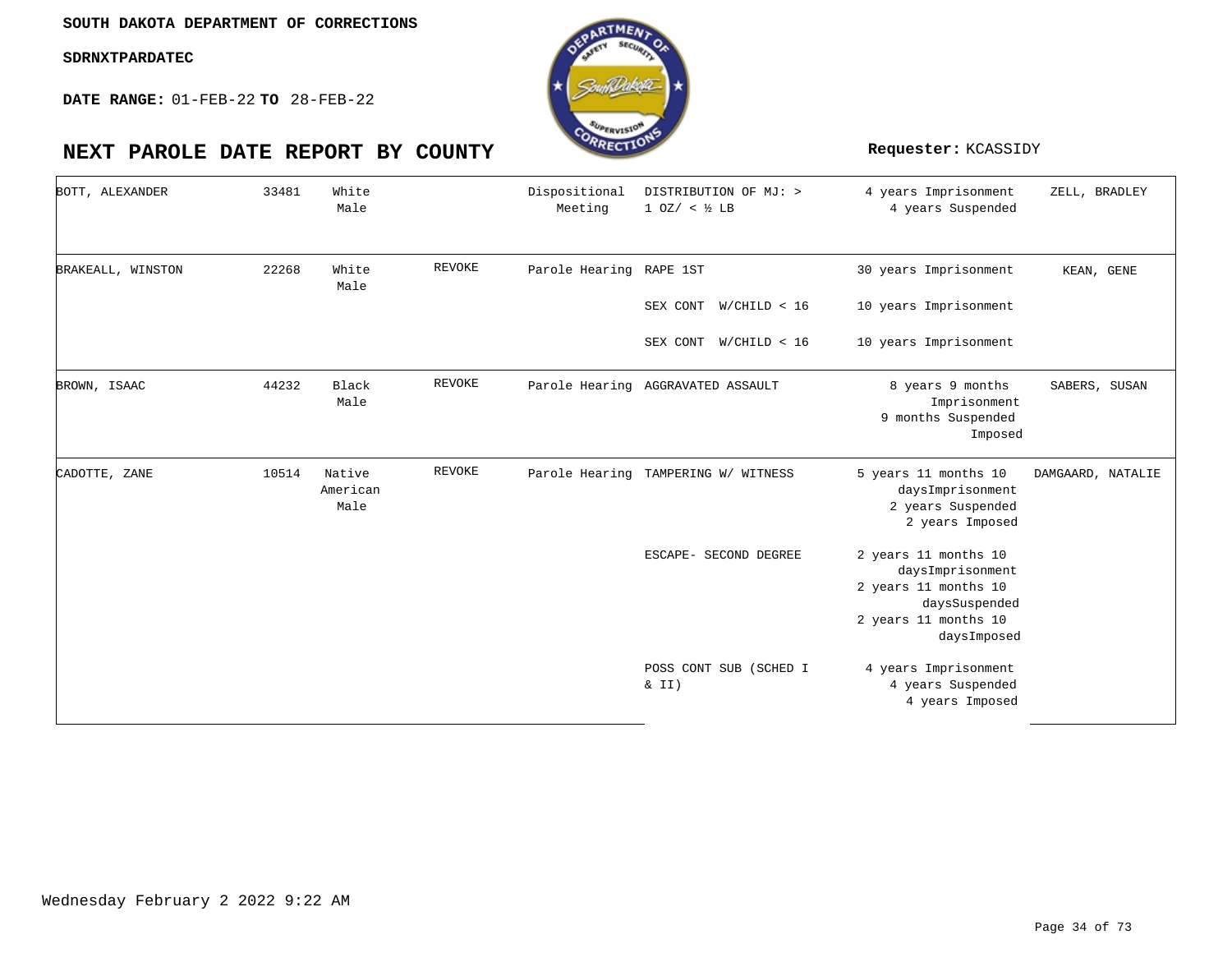**DATE RANGE:** 01-FEB-22 **TO** 28-FEB-22



REVOKE

#### 5 years Imprisonment 5 years Imprisonment 13 years Imprisonment 10 years Suspended 13 years Imprisonment 10 years Suspended 2 years Imprisonment 2 years Suspended 3 years Imprisonment Suspended Imposed 2 years Imprisonment 2 years Suspended 7 years 2 months 10 daysImprisonment 4 years Suspended 4 years Imposed 2 years Imprisonment 6 months Suspended 13 years 11 months 10 daysImprisonment 11 years Suspended Parole Hearing POSS CONT SUB (SCHED I & II) RECEIVING/ TRANSFERRING STOLEN VEHICLE Parole Hearing BURGLARY 1ST Parole Hearing BURGLARY 2ND ELUDING A POLICE OFFICER Parole Hearing FORGERY Parole Hearing POSS CONT SUB (SCHED I  $& II)$ Parole Hearing Intent Render Fire Alarm System Inoper Parole Hearing SIMPLE ASSAULT 3RD BURGLARY 2ND White White White Native American Native American Native American Native American Native American Male Male Male Female Female Male Male Male 52216 52216 52216 54610 54610 15242 15242 21394 CASEY, CLAYTON CASEY, CLAYTON CASEY, CLAYTON CHANKU, SHERRY CHANKU, SHERRY CLARK, ROCKY CLARK, ROCKY CLAYMORE, JASON REVOKE REVOKE REVOKE REVOKE REVOKE REVOKE GRANT Dispositional Meeting HOUWMAN, ROBIN PEKAS, JOHN HOFFMAN, DOUG SABERS, SUSAN HOUWMAN, ROBIN POWER, JAMES CUTLER, JONI

### Wednesday February 2 2022 9:22 AM

N/A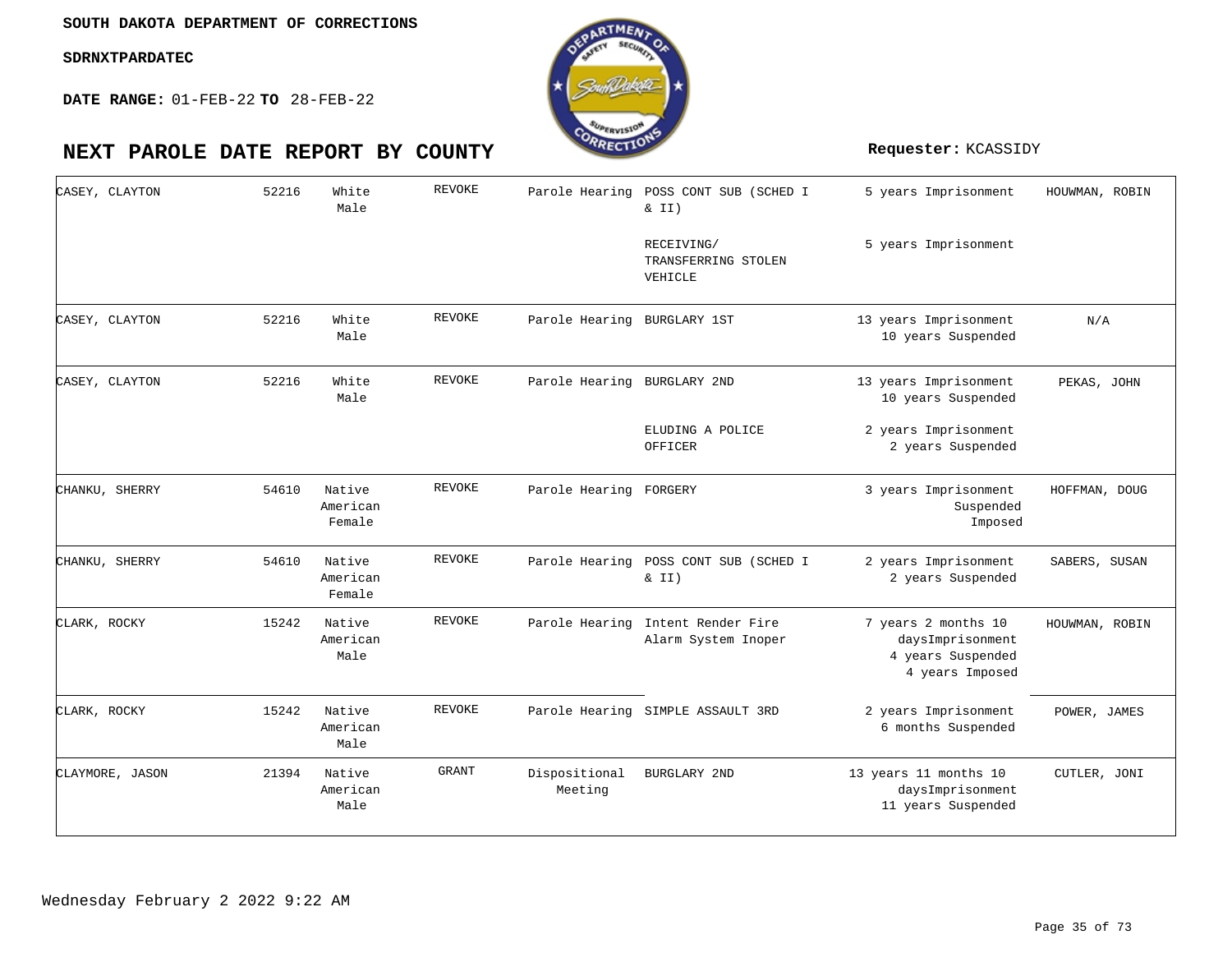**DATE RANGE:** 01-FEB-22 **TO** 28-FEB-22

## **NEXT PAROLE DATE REPORT BY COUNTY Requester:** KCASSIDY

| CLAYMORE, JASON   |                     | 21394 | Native<br>American<br>Male | <b>GRANT</b>  | Dispositional<br>Meeting | POSS CONT SUB (SCHED I<br>& II)    | 2 years Imprisonment<br>2 years Suspended                                                     | HOFFMAN, DOUG  |
|-------------------|---------------------|-------|----------------------------|---------------|--------------------------|------------------------------------|-----------------------------------------------------------------------------------------------|----------------|
|                   |                     |       |                            |               |                          | POSS CONT SUB (SCHED I<br>$\&$ II) | 2 years Imprisonment<br>2 years Suspended                                                     |                |
| CLAYMORE, JASON   |                     | 21394 | Native<br>American<br>Male | <b>GRANT</b>  | Dispositional<br>Meeting | FORGERY                            | 2 years 9 months<br>Imprisonment                                                              | ZELL, BRADLEY  |
| CLEMENTS, RICHARD |                     | 53442 | Native<br>American<br>Male | <b>REVOKE</b> | Parole Hearing           | POSS CONT SUB (SCHED I<br>& II)    | 2 years 9 months<br>Imprisonment<br>2 years 9 months<br>Suspended<br>2 years 9 months Imposed | HOUWMAN, ROBIN |
|                   |                     |       |                            |               |                          | POSS CONT SUB (SCHED I<br>$\&$ II) | 5 years Imprisonment<br>5 years Suspended                                                     |                |
|                   | CLIFFORD, CHRISTIAN | 45902 | Native<br>American<br>Male | <b>REVOKE</b> | PV Waiver<br>Hearing     | AGGRAVATED ASSAULT                 | 11 years 1 months 20<br>daysImprisonment<br>7 years Suspended<br>5 years 10 months<br>Imposed | HOUWMAN, ROBIN |

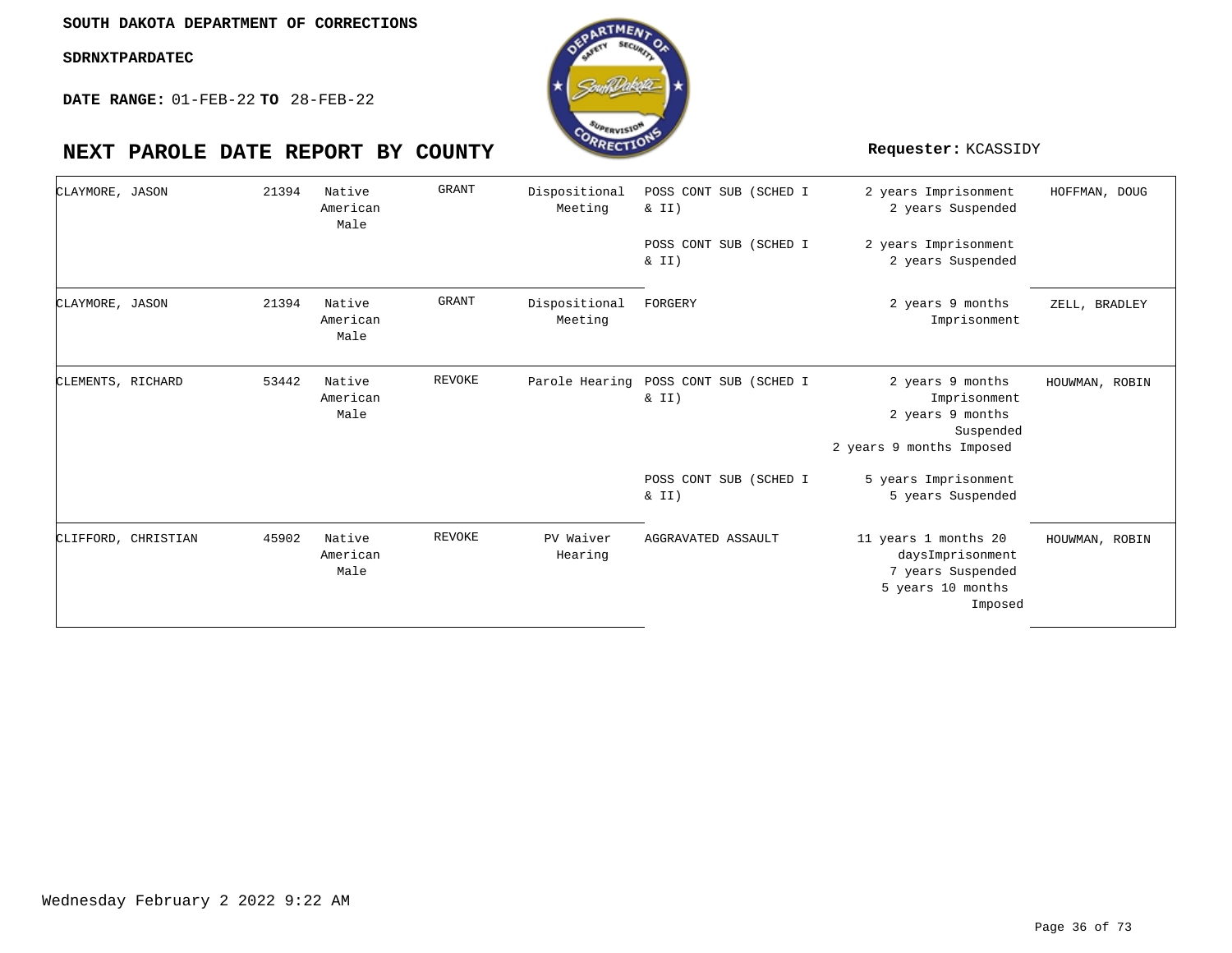**DATE RANGE:** 01-FEB-22 **TO** 28-FEB-22

| CLIFFORD, JOHN     | 3557  | Native<br>American<br>Male   | WAIVEREV     | SSV Waiver<br>Hearing         | POSS CONT SUB (SCHED I<br>& II)<br>POSS CONT SUB (SCHED I | 7 years Imprisonment<br>3 years Suspended<br>7 years Imprisonment        | SOGN, JON      |
|--------------------|-------|------------------------------|--------------|-------------------------------|-----------------------------------------------------------|--------------------------------------------------------------------------|----------------|
|                    |       |                              |              |                               | $\&$ II)                                                  | 7 years Suspended                                                        |                |
|                    |       |                              |              |                               | RECEIVING/<br>TRANSFERRING STOLEN<br>VEHICLE              | 4 years Imprisonment<br>4 years Suspended                                |                |
|                    |       |                              |              |                               | ELUDING A POLICE<br>OFFICER                               | 2 years Imprisonment<br>2 years Suspended                                |                |
| CLOUD, MURIEL      | 59382 | Native<br>American<br>Female | <b>GRANT</b> | Dispositional<br>Meeting      | Unauthorized ingestion<br>of controlled<br>substance      | 3 years Imprisonment<br>3 years Suspended                                | SABERS, SUSAN  |
|                    |       |                              |              |                               | POSS CONT SUB (SCHED I<br>& II)                           | 3 years Imprisonment<br>3 years Suspended                                |                |
| COURNOYER, CAMILLE | 51000 | Native<br>American<br>Female |              | Dispositional<br>Meeting      | Unauthorized ingestion<br>of controlled<br>substance      | 6 years Imprisonment<br>6 years Suspended                                | HOUWMAN, ROBIN |
| COURNOYER, TATIANA | 51848 | Native<br>American<br>Female | REVOKE       | PV Waiver<br>Hearing          | POSS CONT SUB (SCHED I<br>& II)                           | 6 years 8 months<br>Imprisonment<br>3 years Suspended<br>3 years Imposed | SOGN, JON      |
| CROWLEY, DAVID     | 22446 | White<br>Male                |              | Early<br>Discharge<br>Hearing | DWI 6TH                                                   | 10 years Imprisonment<br>7 years 6 months<br>Suspended                   | SOGN, JON      |

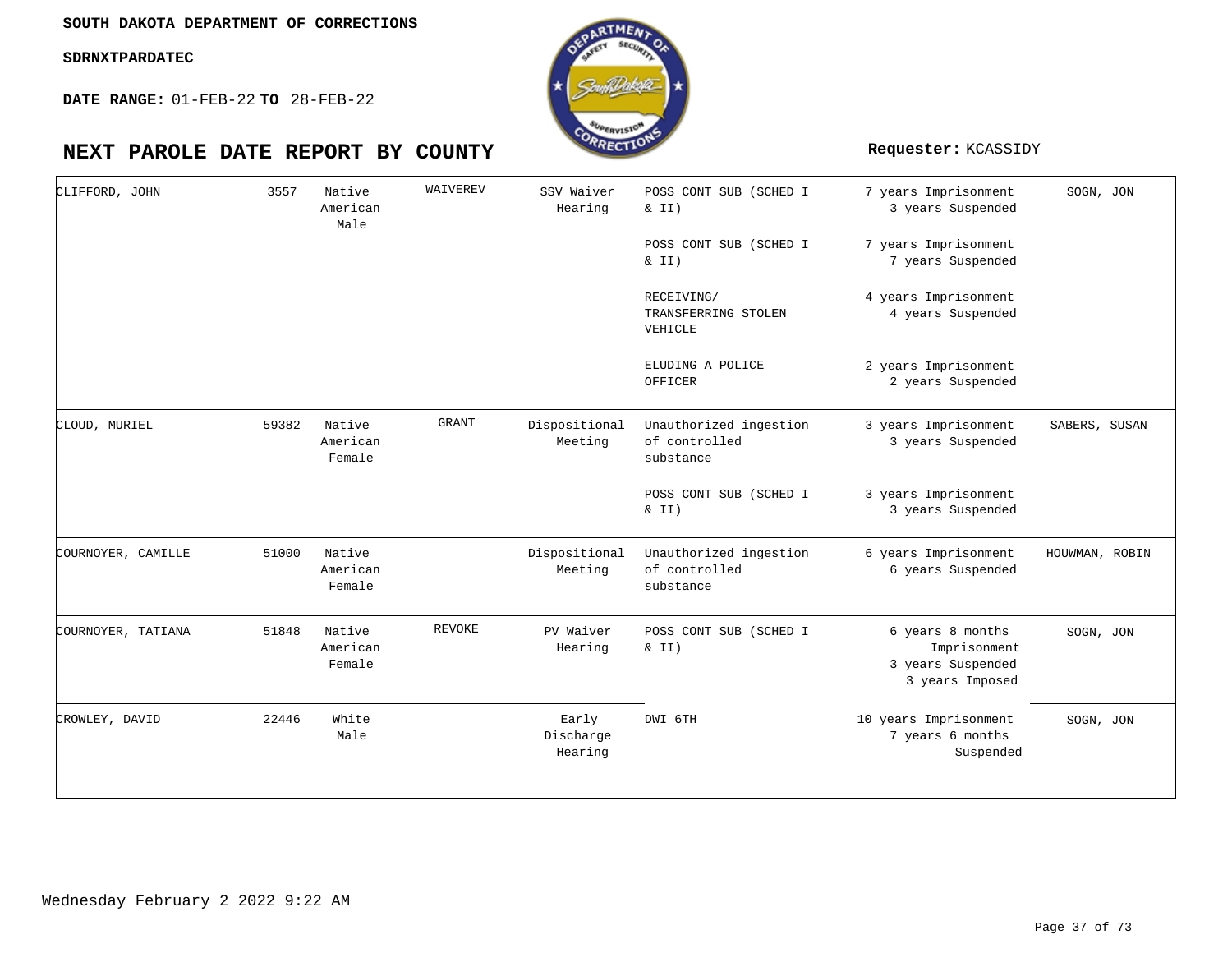

| DAHL, RYAN     | 39218 | White<br>Male | <b>REVOKE</b> | PV Waiver<br>Hearing       | SIMPLE ASSAULT ON LAW<br><b>ENFORCEMENT</b>    | 1 years 6 months<br>Imprisonment<br>1 years 6 months<br>Suspended<br>1 years 6 months Imposed | HOUWMAN, JUDGE<br>ROBIN |
|----------------|-------|---------------|---------------|----------------------------|------------------------------------------------|-----------------------------------------------------------------------------------------------|-------------------------|
| DAHL, RYAN     | 39218 | White<br>Male | <b>REVOKE</b> | PV Waiver<br>Hearing       | SIMPLE ASSAULT ON LAW<br><b>ENFORCEMENT</b>    | 2 years Imprisonment                                                                          | SOGN, JON               |
| DAVIS, BRET    | 51236 | White<br>Male | <b>REVOKE</b> | Parole Hearing             | POSS CONT SUB (SCHED I<br>& II)                | 6 years Imprisonment<br>4 years Suspended                                                     | DAMGAARD, NATALIE       |
|                |       |               |               |                            | POSS CONT SUB (SCHED I<br>& II)                | 5 years Imprisonment<br>5 years Suspended                                                     |                         |
| DAVIS, BRET    | 51236 | White<br>Male | REVOKE        |                            | Parole Hearing POSS CONT SUB (SCHED I<br>& II) | 2 years Imprisonment<br>2 years Suspended<br>2 years Imposed                                  | SABERS, SUSAN           |
| DAVIS, GREGORY | 6552  | White<br>Male | <b>REVOKE</b> | Parole Hearing             | SEX OFFENDER FAILURE<br>TO UPDATE ADDRESS      | 4 years 3 months<br>Imprisonment<br>2 years Suspended                                         | DAMGAARD, NATALIE       |
| DAVIS, GREGORY | 6552  | White<br>Male | REVOKE        | Parole Hearing GRAND THEFT |                                                | 5 years Imprisonment                                                                          | NEILES, JOSEPH          |
| DEBELTS, STEVE | 15738 | White<br>Male |               | Dispositional<br>Meeting   | SEX OFFENDER FAILURE<br>TO UPDATE ADDRESS      | 2 years Imprisonment<br>1 years Suspended                                                     | HOUWMAN, ROBIN          |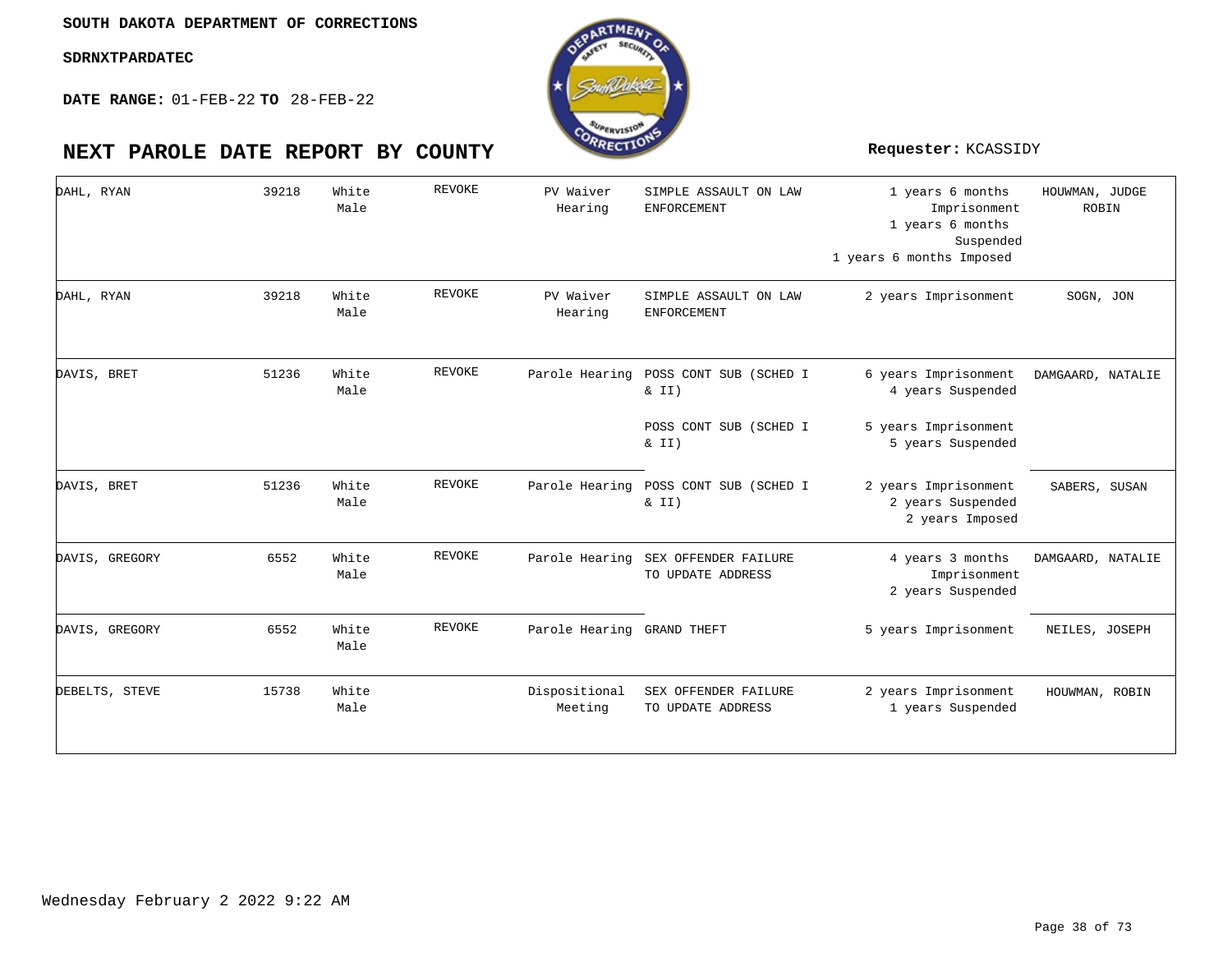**DATE RANGE:** 01-FEB-22 **TO** 28-FEB-22



### 9 years 4 months 20 daysImprisonment 9 years 3 months Suspended 7 years 9 months Imposed 1 years Imprisonment 1 years Suspended 4 years 9 months Imprisonment 4 years 9 months Suspended 4 years 9 months Imprisonment 2 years 6 months Suspended 6 years 3 months Imprisonment 3 years 6 months Suspended 3 years 4 months Imposed 9 years 3 months 25 daysImprisonment 7 years Suspended 6 years 7 months Imprisonment 4 years Suspended 2 years 9 months Imposed Parole Hearing AGGRAVATED ASSAULT SIMPLE ASSAULT ON LAW ENFORCEMENT POSS CONT SUB (SCHED I  $& II)$ Unauthorized ingestion of controlled substance Dispositional POSS CONT SUB (SCHED I  $& II)$ POSS CONT SUB (SCHED I  $& II)$ Unauthorized ingestion of controlled substance Native American Native American Native American White White Native American Male Male Male Female Female Male 45712 20938 20938 51743 19238 16763 DENOYER, JONATHAN DENOYER, WILLYLON DENOYER, WILLYLON ELLIOTT, AIMEE FLOWERS, YOLANDA FLUTE, PERNELL REVOKE WAIVEREV WAIVEREV REVOKE WAIVEREV REVOKE SSV Waiver Hearing SSV Waiver Hearing Meeting SSV Waiver Hearing PV Waiver Hearing ZELL, BRADLEY HOUWMAN, JUDGE ROBIN HOUWMAN, ROBIN HOUWMAN, ROBIN CUTLER, JONI SOGN, JON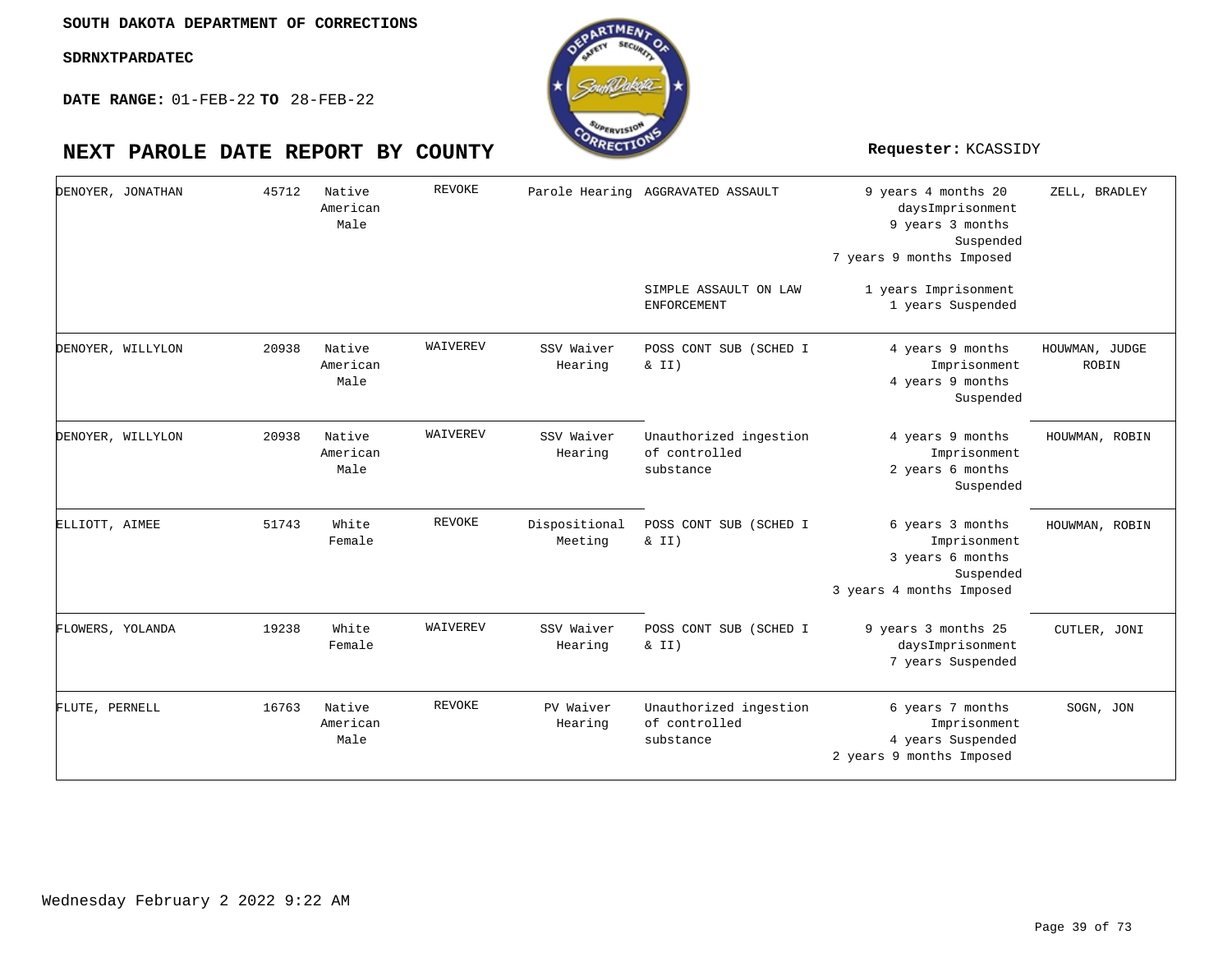**DATE RANGE:** 01-FEB-22 **TO** 28-FEB-22

| FLYING HORSE, JAMYS | 52074 | Native<br>American<br>Male    | NONCOMPR  | Dispositional<br>Meeting                | SIMPLE ASSAULT ON LAW<br>ENFORCEMENT                                                           | 2 years 5 months 10<br>daysImprisonment<br>2 years 6 months<br>Suspended<br>2 years 6 months Imposed | DAMGAARD, NATALIE |
|---------------------|-------|-------------------------------|-----------|-----------------------------------------|------------------------------------------------------------------------------------------------|------------------------------------------------------------------------------------------------------|-------------------|
| GAMRAK, SHEY        | 52631 | White<br>Male                 | REVREINST | PV Waiver<br>Hearing                    | POSS CONT SUB (SCHED I<br>& II)                                                                | 3 years Imprisonment                                                                                 | SABERS, SUSAN     |
| GARZA, JOSE         | 3686  | Hispanic<br>or Latino<br>Male |           | Commutation-<br>Paper Review<br>Hearing | MURDER 1ST<br>ARSON 1ST                                                                        | Life<br>Life                                                                                         | KEAN, GENE        |
| GATLUAK, DHAN       | 60938 | Black<br>Male                 | NONCOMP   | Hearing                                 | SSV Revocation ASSAULT BY PRISONER IN<br>A COUNTY JAIL<br>SIMPLE ASSAULT ON LAW<br>ENFORCEMENT | 5 years Imprisonment<br>3 years Suspended<br>2 years Imprisonment<br>2 years Suspended               | DAMGAARD, NATALIE |
| GERKEN, JOSEPH      | 8249  | Native<br>American<br>Male    | GRANT     | Dispositional<br>Meeting                | POSS CONT SUB (SCHED I<br>& II)                                                                | 5 years Imprisonment<br>5 years Suspended                                                            | SOGN, JON         |
| GOETSCH, SHAWN      | 14318 | White<br>Male                 | REVOKE    | Parole Hearing                          | POSS CONT SUB (SCHED I<br>& II)                                                                | 5 years 3 months<br>Imprisonment<br>4 years 6 months<br>Suspended<br>4 years 6 months Imposed        | HOUWMAN, ROBIN    |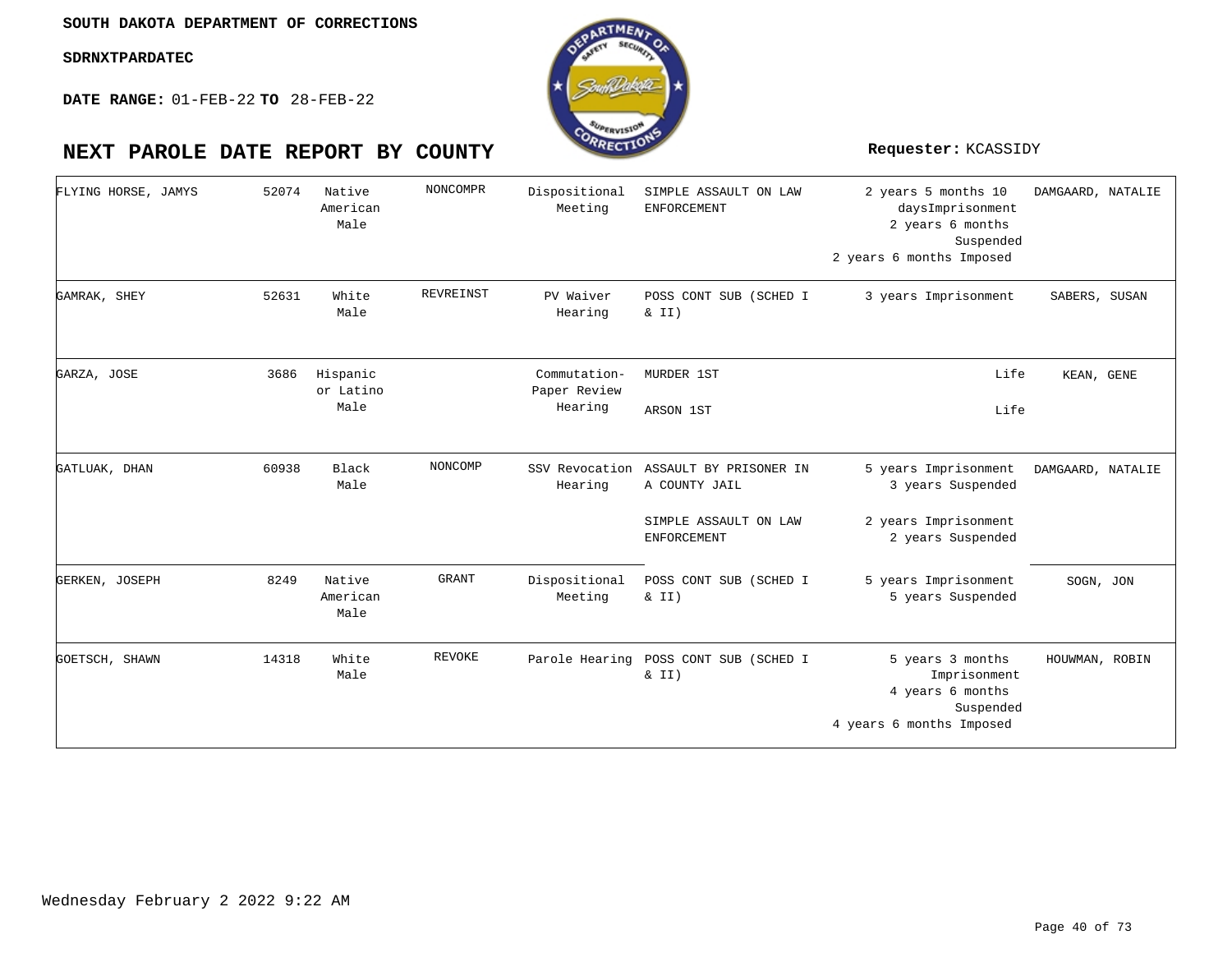**DATE RANGE:** 01-FEB-22 **TO** 28-FEB-22



### 4 years 9 months Imprisonment 4 years 9 months Suspended 4 years 9 months Imposed 1 years 9 months Imprisonment 1 years 9 months Suspended 1 years 9 months Imposed 15 years Imprisonment 15 years Imprisonment 2 years Imprisonment 2 years Imprisonment 2 years Suspended 4 years 9 months Imprisonment 3 years Suspended 5 years Imprisonment 5 years Suspended Parole Hearing POSS CONT SUB (SCHED I & II) Parole Hearing POSS CONT SUB (SCHED I  $& II)$ Parole Hearing RAPE 3RD SEX CONT W/CHILD < 16 Dispositional RECEIVING/ TRANSFERRING STOLEN VEHICLE RECEIVING/ TRANSFERRING STOLEN VEHICLE Parole Hearing POSS CONT SUB (SCHED I  $& II)$ Parole Hearing GRAND THEFT > \$5,000.00 White White White 58251 Hispanic or Latino Native American White Male Male Male Female Male Male 14318 14318 16142 14321 52613 GOETSCH, SHAWN GOETSCH, SHAWN GRAVELLE, ANTHONY HAUGLAND, AGNES HAUKAAS, DALE HAYNE, STEVEN REVOKE REVOKE WAIVE REVOKE REVOKE Meeting POWERS, JAMES SABERS, SUSAN SRSTKA, WILLIAM ZELL, BRADLEY ZELL, BRADLEY DAMGAARD, NATALIE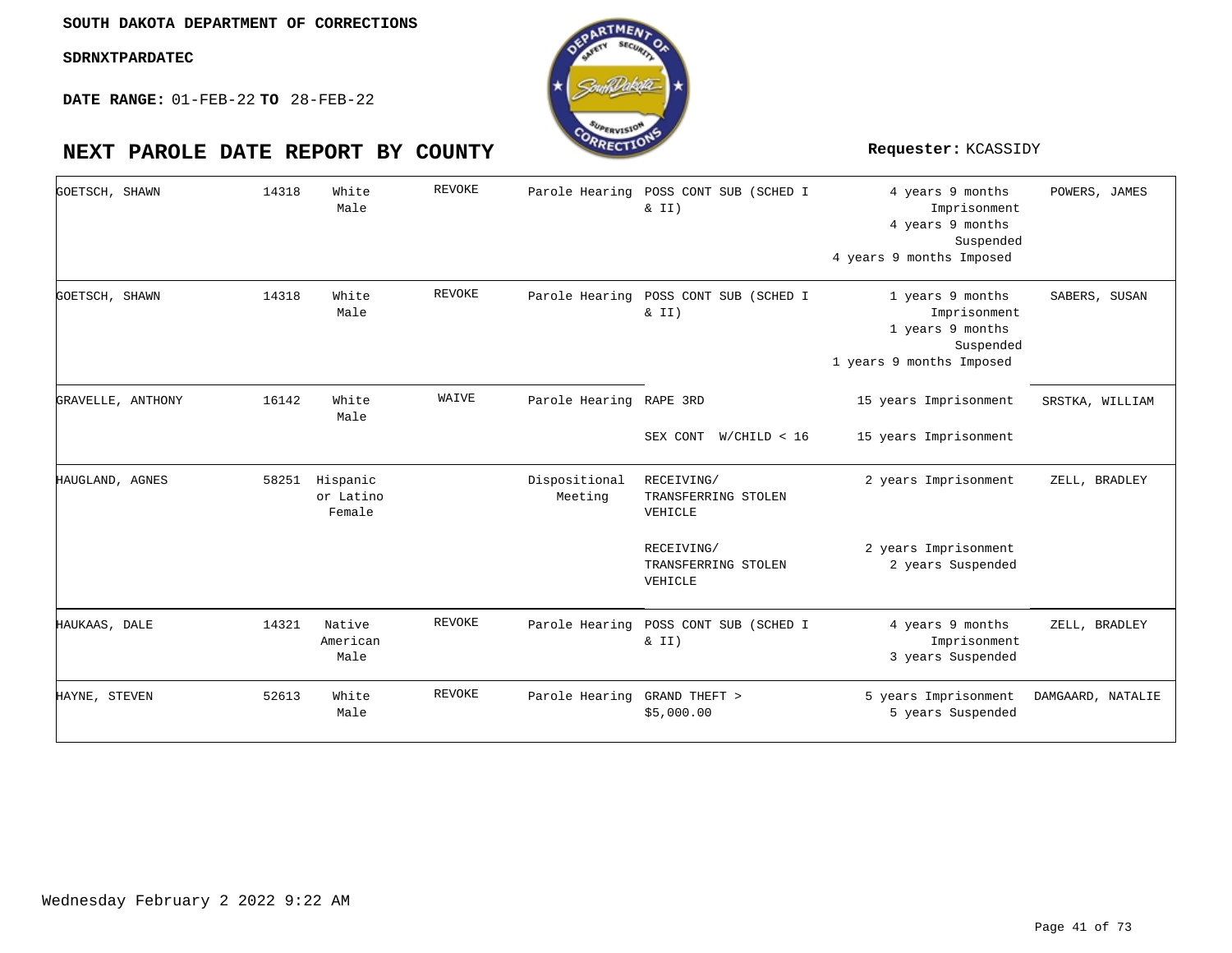**DATE RANGE:** 01-FEB-22 **TO** 28-FEB-22

| HERNANDEZ, JOSUE   | 54176 | White<br>Male                | <b>GRANT</b>  | Dispositional<br>Meeting | POSS CONT SUB (SCHED I<br>& II)                           | 4 years 8 months 20<br>daysImprisonment<br>2 years Suspended             | SOGN, JON         |
|--------------------|-------|------------------------------|---------------|--------------------------|-----------------------------------------------------------|--------------------------------------------------------------------------|-------------------|
|                    |       |                              |               |                          | POSS CONT SUB (SCHED I<br>& II)                           | 1 years 8 months 20<br>daysImprisonment                                  |                   |
|                    |       |                              |               |                          | POSS CONT SUB (SCHED I<br>$\&$ II)                        | 5 years Imprisonment<br>3 years Suspended                                |                   |
|                    |       |                              |               |                          | PERJURY (OTHER TRIAL)                                     | 2 years Imprisonment<br>2 years Suspended                                |                   |
| HETH, JEFFREY      | 49869 | Native<br>American<br>Male   | <b>REVOKE</b> | Parole Hearing           | SIMPLE ASSAULT ON LAW<br>ENFORCEMENT                      | 4 years Imprisonment<br>1 years Suspended<br>1 years Imposed             | SOGN, JON         |
|                    |       |                              |               |                          | sex offender failure<br>to update address<br>(subsequest) | 4 years Imprisonment<br>4 years Suspended<br>4 years Imposed             |                   |
| HIGH PIPE, BRADLEY | 57148 | Native<br>American<br>Male   | <b>REVOKE</b> | PV Waiver<br>Hearing     | BURGLARY 3RD                                              | 3 years 6 months<br>Imprisonment<br>1 years Suspended<br>1 years Imposed | DAMGAARD, NATALIE |
| HOPKINS, LARISSA   | 47717 | Native<br>American<br>Female | <b>REVOKE</b> |                          | Parole Hearing FAILURE TO APPEAR                          | 2 years Imprisonment<br>2 years Suspended<br>2 years Imposed             | HOUWMAN, ROBIN    |

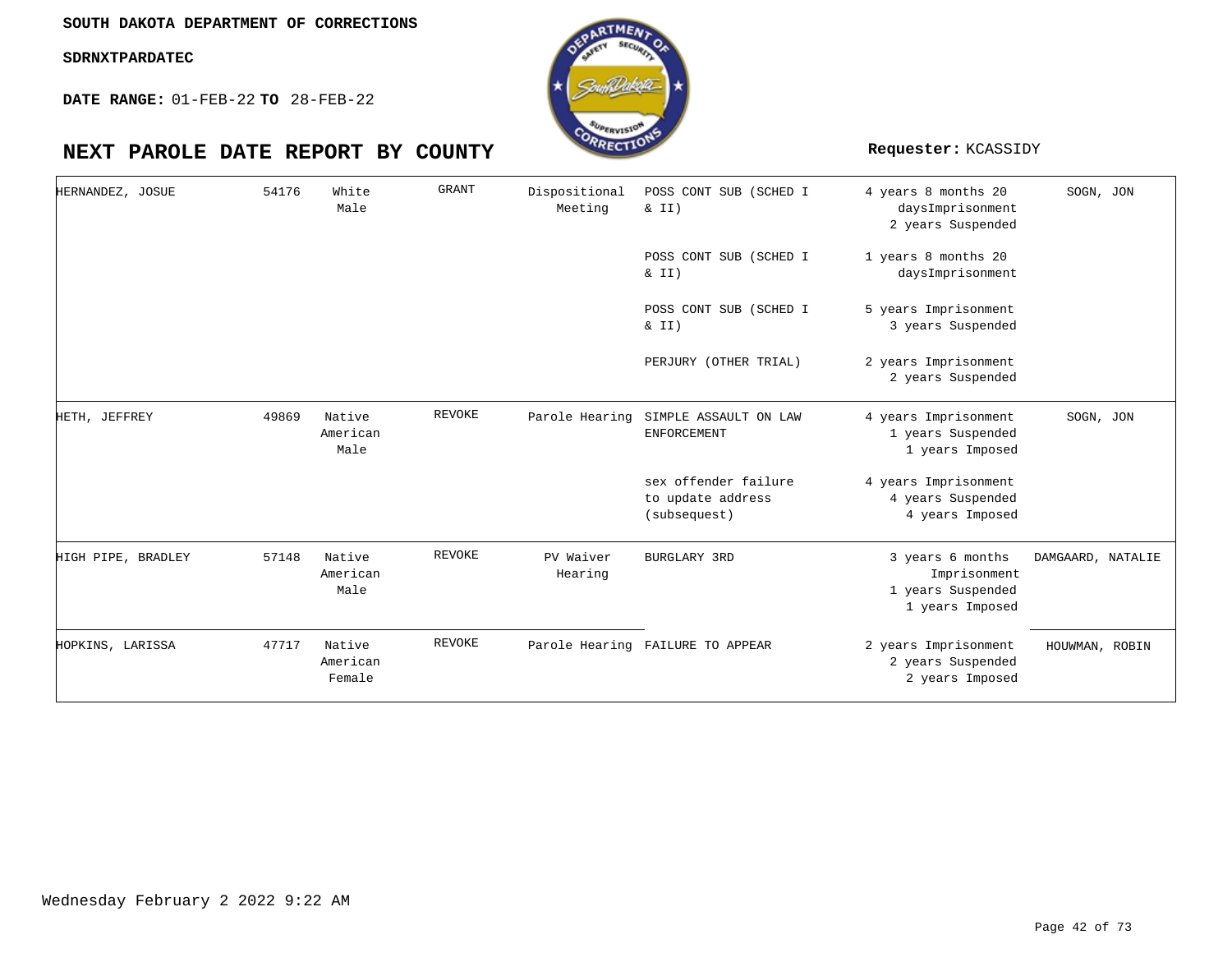**DATE RANGE:** 01-FEB-22 **TO** 28-FEB-22

| HOWARD, ANTHONY         | 58832 | Native<br>American<br>Male | WAIVE | Parole Hearing                | POSS CONT SUB (SCHED I<br>& II)              | 4 years 9 months<br>Imprisonment<br>2 years Suspended             | SABERS, SUSAN  |
|-------------------------|-------|----------------------------|-------|-------------------------------|----------------------------------------------|-------------------------------------------------------------------|----------------|
|                         |       |                            |       |                               | AGGRAVATED ASSAULT                           | 9 years 9 months<br>Imprisonment<br>7 years Suspended             |                |
|                         |       |                            |       |                               | RECEIVING/<br>TRANSFERRING STOLEN<br>VEHICLE | 5 years Imprisonment<br>5 years Suspended                         |                |
| HULSCHER, JENNIFER      | 16293 | White<br>Female            |       | Early<br>Discharge<br>Hearing | POSS CONT SUB (SCHED I<br>& II)              | 6 years 6 months 5<br>daysImprisonment                            | SOGN, JON      |
|                         |       |                            |       |                               | POSS OF MJ: 1 LB TO 10<br>LB                 | 6 years Imprisonment<br>5 years Suspended                         |                |
|                         |       |                            |       |                               | FAILURE TO APPEAR                            | 2 years Imprisonment<br>2 years Suspended                         |                |
|                         |       |                            |       |                               | FAILURE TO APPEAR                            | 2 years Imprisonment<br>2 years Suspended                         |                |
| JOHNSON, AUBREY         | 2606  | Black<br>Male              |       | Early<br>Discharge<br>Hearing | DISTRIBUTION OF MJ: ><br>$1 0Z / < 1/2$ LB   | 8 years 7 months<br>Imprisonment<br>3 years 6 months<br>Suspended | HOUWMAN, ROBIN |
| <b>JULSON, JONATHON</b> | 37532 | White<br>Male              |       | Early<br>Discharge<br>Hearing | ROBBERY 1ST                                  | 15 years 10 months 20<br>daysImprisonment<br>5 years Suspended    | STEELE, RODNEY |
|                         |       |                            |       |                               | ROBBERY 1ST                                  | 15 years 10 months 20<br>daysImprisonment<br>5 years Suspended    |                |

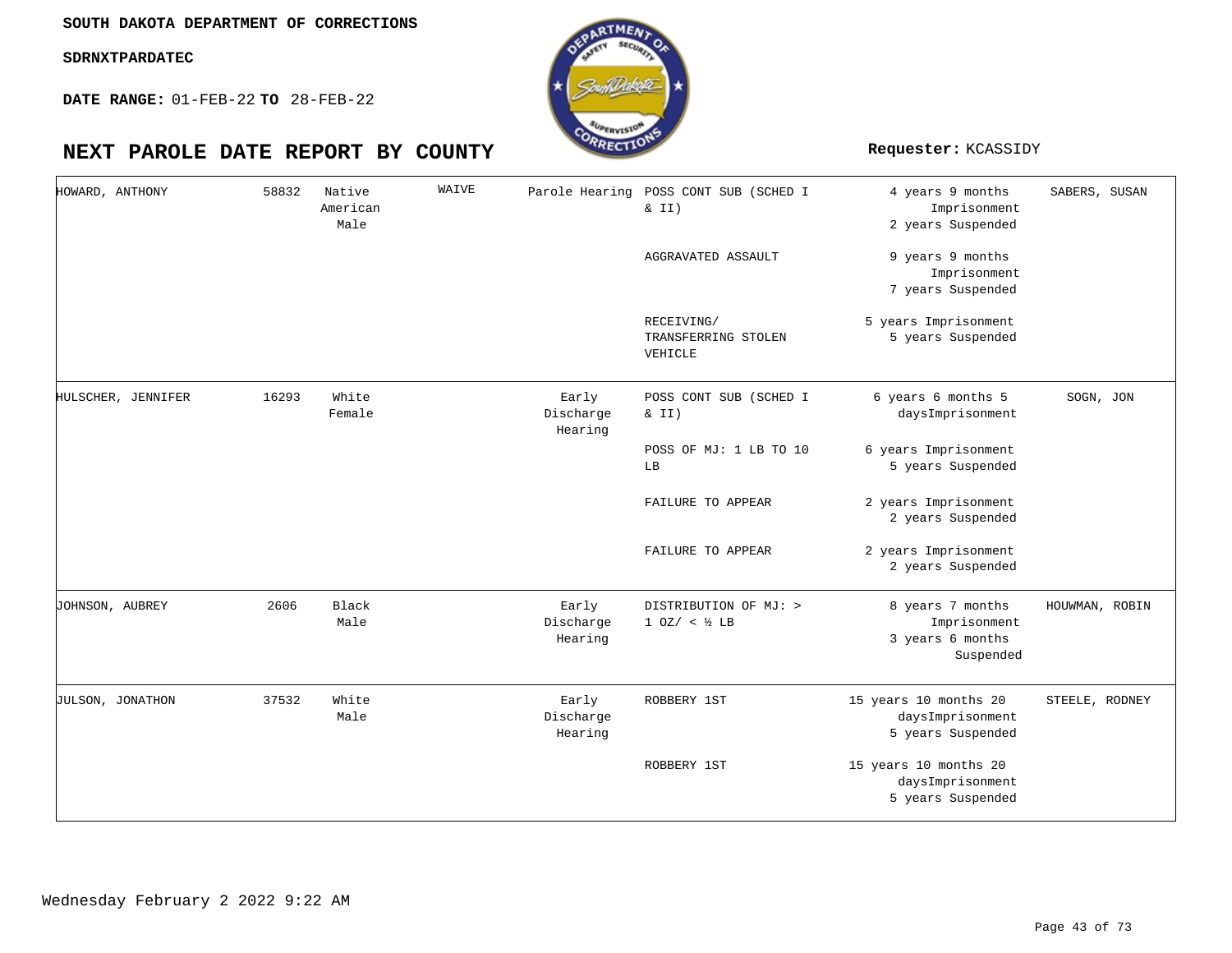**DATE RANGE:** 01-FEB-22 **TO** 28-FEB-22

| KANT, DAVID  | 38655 | White<br>Male                | Early<br>Discharge<br>Hearing | SOLICITATION OF A<br>MINOR                   | 10 years Imprisonment                                             | ZELL, BRADLEY    |
|--------------|-------|------------------------------|-------------------------------|----------------------------------------------|-------------------------------------------------------------------|------------------|
|              |       |                              |                               | INDECENT EXPOSURE                            | 2 years Imprisonment<br>2 years Suspended                         |                  |
| KARBER, SAGE | 58433 | Native<br>American<br>Female | Dispositional<br>Meeting      | POSS CONT SUB (SCHED I<br>& II)              | 3 years Imprisonment<br>3 years Suspended                         | THEELER, CAMELA  |
| KARBER, SAGE | 58433 | Native<br>American<br>Female | Dispositional<br>Meeting      | POSS<br>PRESC/NONPRESC/CONT<br>SUB IN JAIL   | 9 years 3 months<br>Imprisonment<br>5 years Suspended             | THEELER, CAMEMLA |
|              |       |                              |                               | RECEIVING/<br>TRANSFERRING STOLEN<br>VEHICLE | 2 years 3 months<br>Imprisonment<br>2 years 3 months<br>Suspended |                  |
|              |       |                              |                               | POSS CONT SUB (SCHED I<br>& II)              | 2 years 3 months<br>Imprisonment<br>2 years 3 months<br>Suspended |                  |
|              |       |                              |                               | POSS CONT SUB (SCHED I<br>& II)              | 2 years 3 months<br>Imprisonment<br>2 years 3 months<br>Suspended |                  |
|              |       |                              |                               | ESCAPE- SECOND DEGREE                        | 2 years 3 months<br>Imprisonment<br>2 years 3 months<br>Suspended |                  |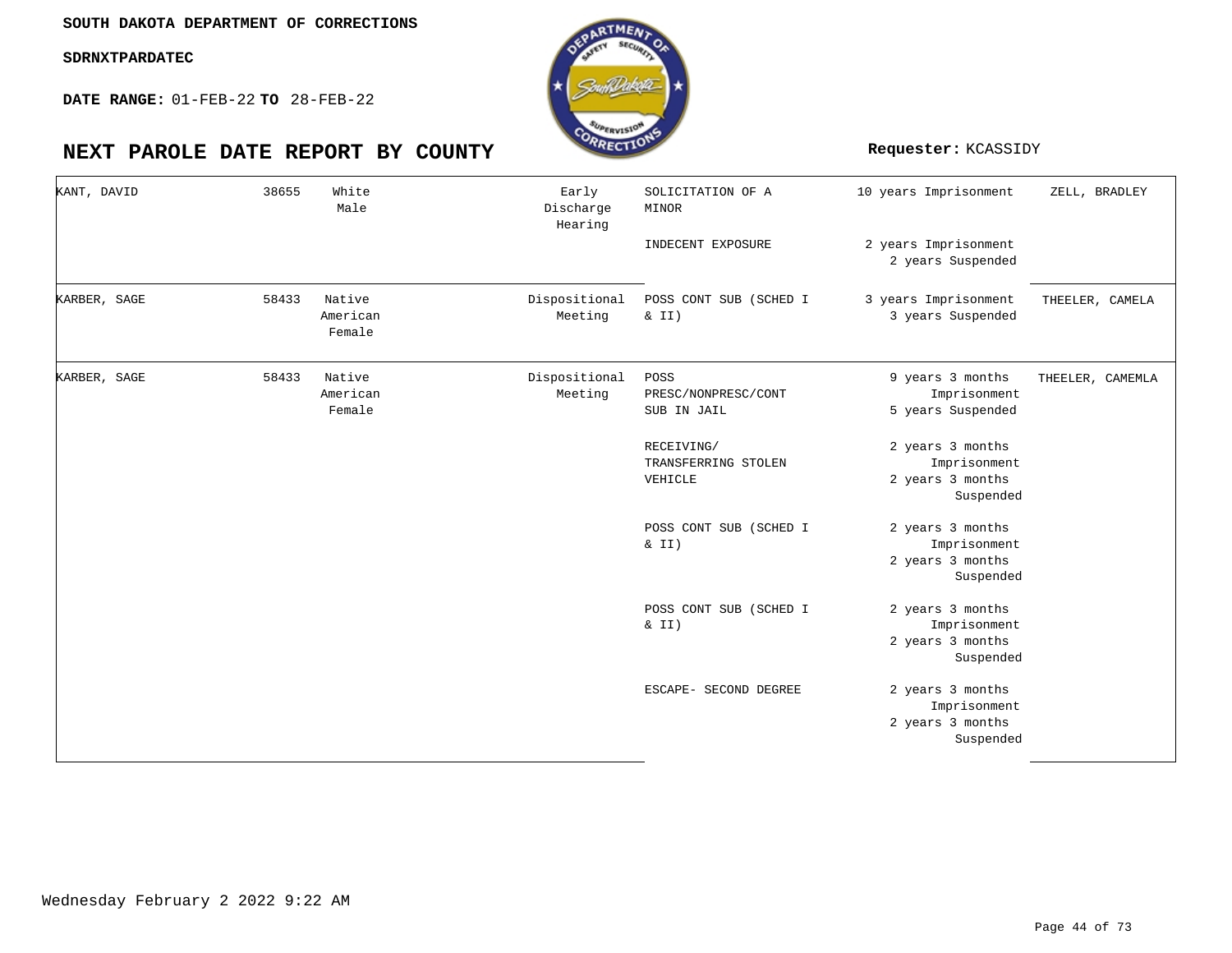**DATE RANGE:** 01-FEB-22 **TO** 28-FEB-22

| KELLER, JESSICA   | 61492 | White<br>Female            | <b>GRANT</b>  | Dispositional<br>Meeting | SIMPLE ASSAULT ON LAW<br><b>ENFORCEMENT</b> | 2 years Imprisonment                                         | HOUWMAN, ROBIN |
|-------------------|-------|----------------------------|---------------|--------------------------|---------------------------------------------|--------------------------------------------------------------|----------------|
| KERN, JAMIE       | 48990 | Black<br>Male              | <b>REVOKE</b> | PV Waiver<br>Hearing     | POSS CONT SUB (SCHED I<br>& II)             | 2 years Imprisonment<br>2 years Suspended<br>2 years Imposed | SOGN, JON      |
|                   |       |                            |               |                          | SEX OFFENDER FAILURE<br>TO UPDATE ADDRESS   | 1 years Imprisonment<br>1 years Suspended                    |                |
| KRESS, MEGAN      | 57774 | White<br>Female            | WAIVEREV      | SSV Waiver<br>Hearing    | ESCAPE- SECOND DEGREE                       | 5 years 3 months<br>Imprisonment<br>2 years Suspended        | HOUWMAN, ROBIN |
| LANGDEAU, TRINITY | 50382 | Native<br>American<br>Male | REVOKE        | Parole Hearing           | POSS CONT SUB (SCHED I<br>$\&$ II)          | 4 years 8 months 10<br>daysImprisonment<br>2 years Suspended | SOGN, JON      |
|                   |       |                            |               |                          | POSS ALCOHOL OR MJ IN<br>JAIL               | 1 years Imprisonment<br>1 years Suspended                    |                |
|                   |       |                            |               |                          | POSS CONT SUB (SCHED I<br>$\&$ II)          | 3 years Imprisonment<br>3 years Suspended                    |                |
| LEIDER, INDIAN    | 54791 | Native<br>American<br>Male | <b>DENY</b>   | Parole Hearing           | POSS CONT SUB (SCHED I<br>& II)             | 4 years Imprisonment                                         | ZELL, BRADLEY  |
|                   |       |                            |               |                          | POSS CONT SUB (SCHED I<br>$\&$ II)          | 3 years Imprisonment<br>3 years Suspended                    |                |
|                   |       |                            |               |                          | POSS CONT SUB (SCHED I<br>$\&$ II)          | 3 years Imprisonment<br>3 years Suspended                    |                |

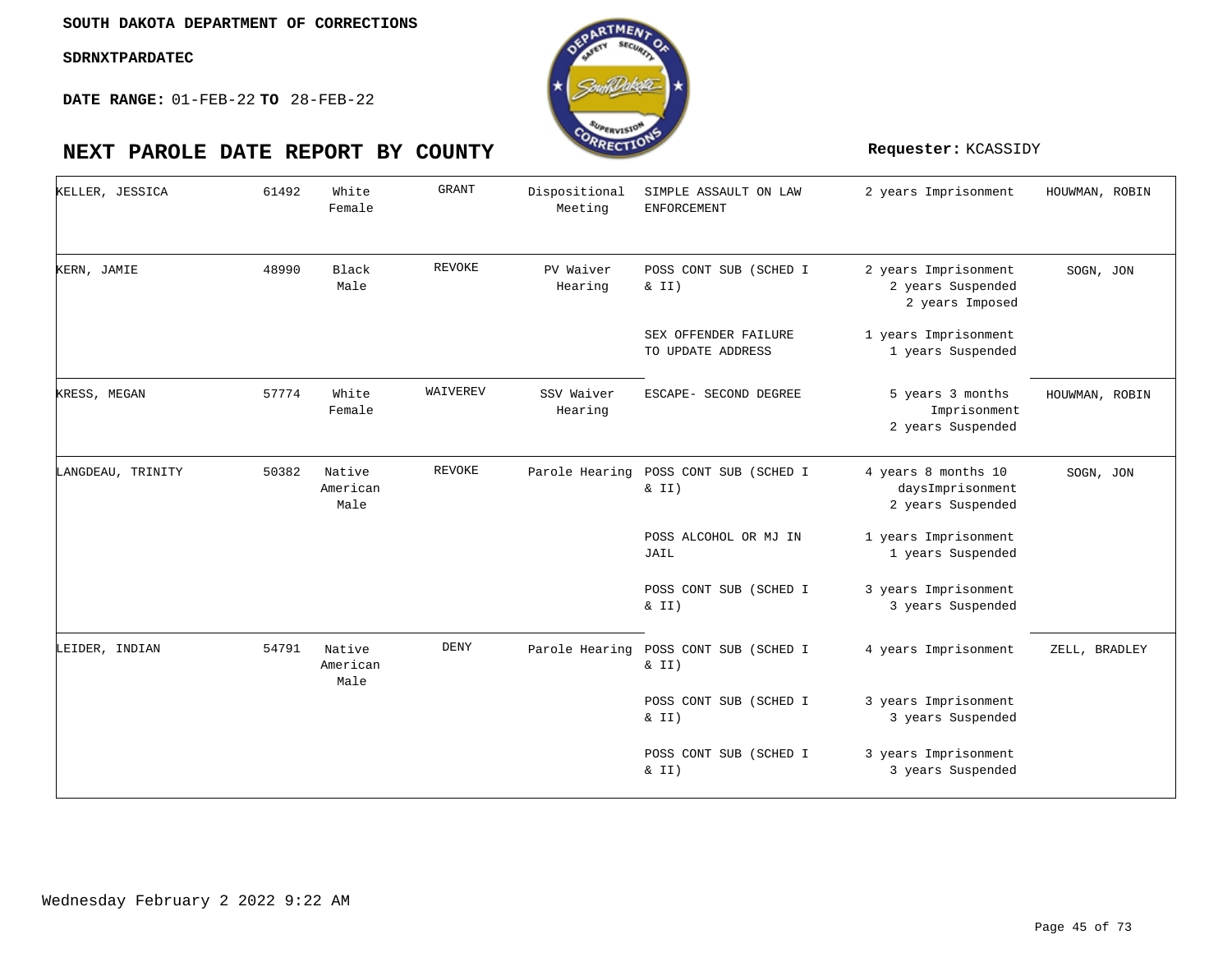

| LITTLE, CHRISTA  | 48065 | Native<br>American<br>Female | REVOKE  |                               | Parole Hearing POSS CONT SUB (SCHED I<br>& II) | 2 years Imprisonment<br>2 years Suspended<br>2 years Imposed                 | ZELL, BRADLEY    |
|------------------|-------|------------------------------|---------|-------------------------------|------------------------------------------------|------------------------------------------------------------------------------|------------------|
| LONGMAN, SHELLY  | 59705 | Native<br>American<br>Female | NONCOMP | Parole Hearing                | ELUDING A POLICE<br>OFFICER                    | 2 years Imprisonment<br>2 years Suspended                                    | CLARK, JONI      |
|                  |       |                              |         |                               | POSS CONT SUB (SCHED I<br>& II)                | 5 years Imprisonment<br>5 years Suspended                                    |                  |
| MAKEY, KALEB     | 38763 | White<br>Male                |         | Early<br>Discharge<br>Hearing | SEX CONT<br>W/CHILD < 16                       | 14 years 9 months<br>Imprisonment<br>5 years Suspended                       | ZELL, BRADLEY    |
| MAXIMO, CHAYNECE | 44172 | Native<br>American<br>Female | REVOKE  | Parole Hearing                | POSS CONT SUB (SCHED I<br>& II)                | 4 years 9 months<br>Imprisonment<br>2 years 6 months<br>Suspended<br>Imposed | HOUWMAN, ROBIN   |
| MAXIMO, CHAYNECE | 44172 | Native<br>American<br>Female | REVOKE  | Parole Hearing                | POSS CONT SUB (SCHED I<br>& II)                | 2 years Imprisonment<br>2 years Suspended                                    | THEELER, CAMEMLA |
| MAXIMO, CHAYNECE | 44172 | Native<br>American<br>Female | REVOKE  | Parole Hearing                | POSS CONT SUB (SCHED I<br>& II)                | 1 years 9 months<br>Imprisonment                                             | ZELL, BRADLEY    |
|                  |       |                              |         |                               | ELUDING A POLICE<br>OFFICER                    | 1 years 9 months<br>Imprisonment                                             |                  |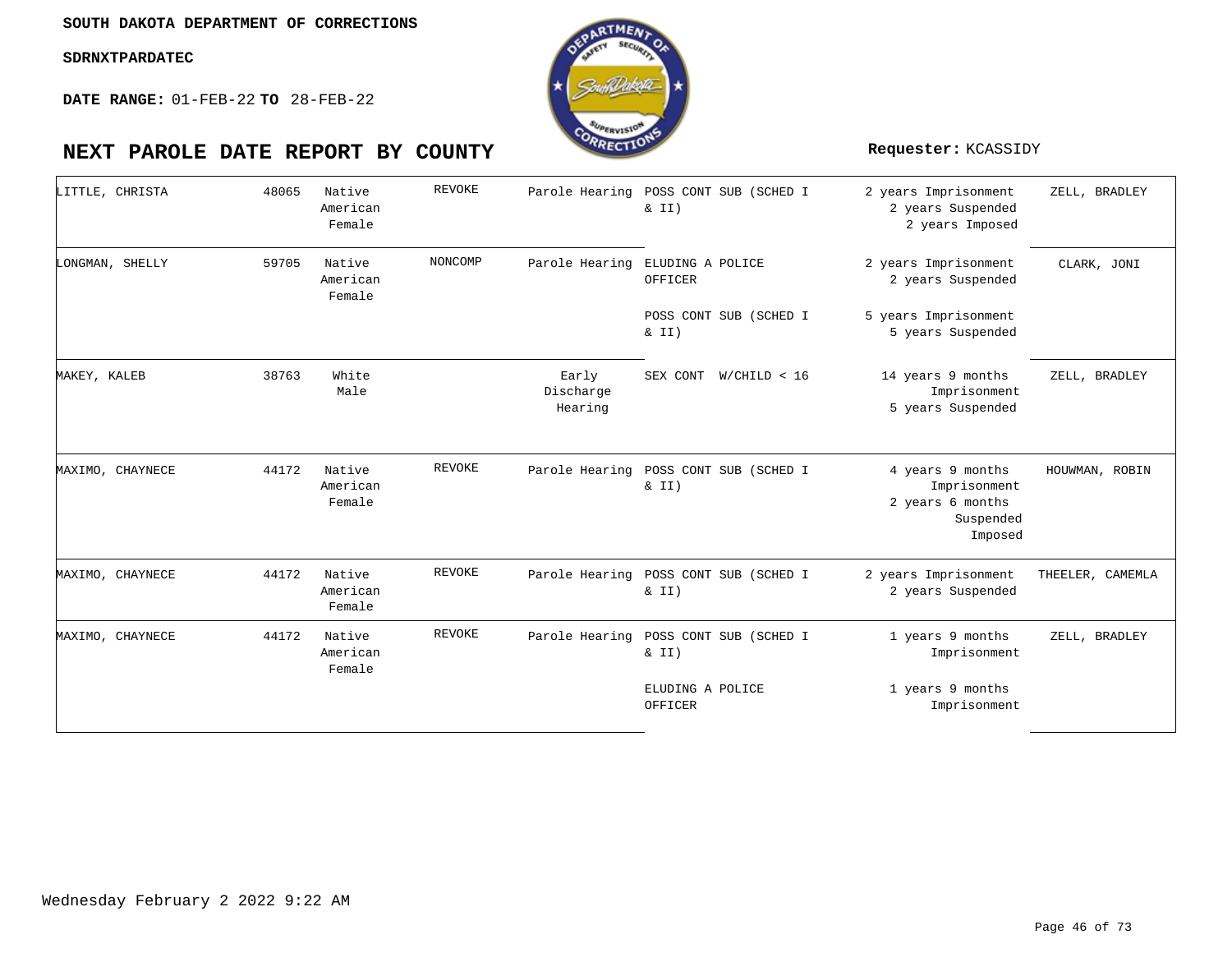**SOUTH DAKOTA DEPARTMENT OF CORRECTIONS**

**SDRNXTPARDATEC**

**DATE RANGE:** 01-FEB-22 **TO** 28-FEB-22



| MAYS, KENNETH     | 35992 | White<br>Male                |               | Dispositional<br>Meeting | POSS CONT SUB (SCHED I<br>& II)                                     | 9 years 9 months<br>Imprisonment<br>6 years Suspended                           | SOGN, JON         |
|-------------------|-------|------------------------------|---------------|--------------------------|---------------------------------------------------------------------|---------------------------------------------------------------------------------|-------------------|
|                   |       |                              |               |                          | POSS CONT SUB (SCHED I<br>& II)                                     | 4 years 9 months<br>Imprisonment<br>4 years 9 months<br>Suspended               |                   |
|                   |       |                              |               |                          | FAILURE TO REGISTER<br>SEX OFFENDER- 2ND<br>OFFENSE                 | 1 years 9 months<br>Imprisonment<br>1 years 9 months<br>Suspended               |                   |
|                   |       |                              |               |                          | GRAND THEFT ><br>\$2,500.00                                         | 4 years 9 months<br>Imprisonment<br>4 years 9 months<br>Suspended               |                   |
| MAYS, KENNETH     | 35992 | White<br>Male                |               | Dispositional<br>Meeting | POSS CONT SUB (SCHED I<br>& II)                                     | 6 years Imprisonment<br>6 years Suspended                                       | THEELER, CAMELA   |
| MC BRIDE, WARREN  | 12879 | Native<br>American<br>Male   | <b>REVOKE</b> | Dispositional<br>Meeting | POSS CONT SUB (SCHED I<br>& II)                                     | 3 years 4 months 15<br>daysImprisonment<br>1 years Suspended<br>1 years Imposed | DAMGAARD, NATALIE |
| MCKINNEY, TRESHAN | 53539 | Black<br>Male                | REVOKE        |                          | Parole Hearing Unauthorized ingestion<br>of controlled<br>substance | 5 years Imprisonment<br>3 years Suspended                                       | THEELER, CAMELA   |
| MEANS, PATRICIA   | 35297 | Native<br>American<br>Female | REVOKE        | Dispositional<br>Meeting | POSS CONT SUB (SCHED I<br>$\&$ II)                                  | 4 years Imprisonment<br>4 years Suspended                                       | DAMGAARD, NATALIE |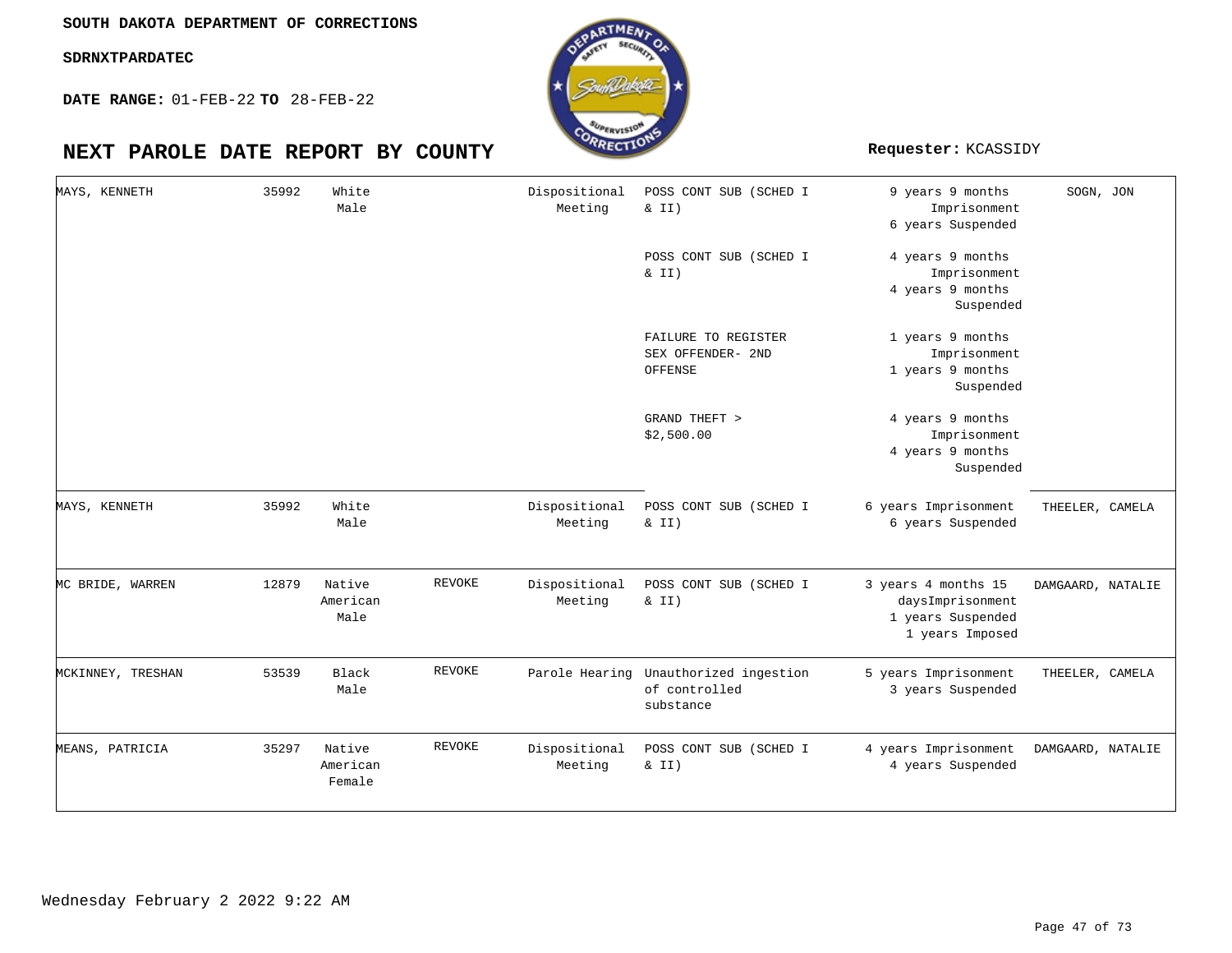**DATE RANGE:** 01-FEB-22 **TO** 28-FEB-22

| MEANS, PATRICIA      | 35297 | Native<br>American<br>Female  | REVOKE        | Dispositional<br>Meeting | Unauthorized ingestion<br>of controlled<br>substance                               | 4 years Imprisonment<br>4 years Suspended                     | THEELER, CAMELA   |
|----------------------|-------|-------------------------------|---------------|--------------------------|------------------------------------------------------------------------------------|---------------------------------------------------------------|-------------------|
| MEJIA-CAMPOS, GERSON | 52549 | Hispanic<br>or Latino<br>Male | <b>DENY</b>   | Dispositional<br>Meeting | POSS CONT SUB (SCHED I<br>$\&$ II)                                                 | 6 years Imprisonment<br>2 years Suspended                     | DAMGAARD, NATALIE |
|                      |       |                               |               |                          | POSS<br>PRESC/NONPRESC/CONT<br>SUB IN JAIL                                         | 8 years Imprisonment<br>8 years Suspended                     |                   |
|                      |       |                               |               |                          | POSS ALCOHOL OR MJ IN<br>JAIL                                                      | 2 years Imprisonment<br>2 years Suspended                     |                   |
|                      |       |                               |               |                          | POSS CONT SUB (SCHED I<br>& II)                                                    | 4 years Imprisonment                                          |                   |
|                      |       |                               |               |                          | ESCAPE- SECOND DEGREE                                                              | 6 years Imprisonment<br>6 years Suspended                     |                   |
| MESTETH, FREEMAN     | 20314 | Native<br>American<br>Male    | <b>REVOKE</b> | Hearing                  | SSV Revocation SLIMING/ ASSAULT BY<br>INMATE                                       | 2 years Imprisonment<br>1 years Suspended<br>3 months Imposed | DAMGAARD, NATALIE |
| MINER, ROLAND        | 40689 | Native<br>American<br>Male    | <b>DENY</b>   |                          | Parole Hearing Intentional damage to<br>property>\$5,000<\$100,0<br>0 <sub>0</sub> | 12 years 9 months<br>Imprisonment<br>6 years Suspended        | HOUWMAN, ROBIN    |

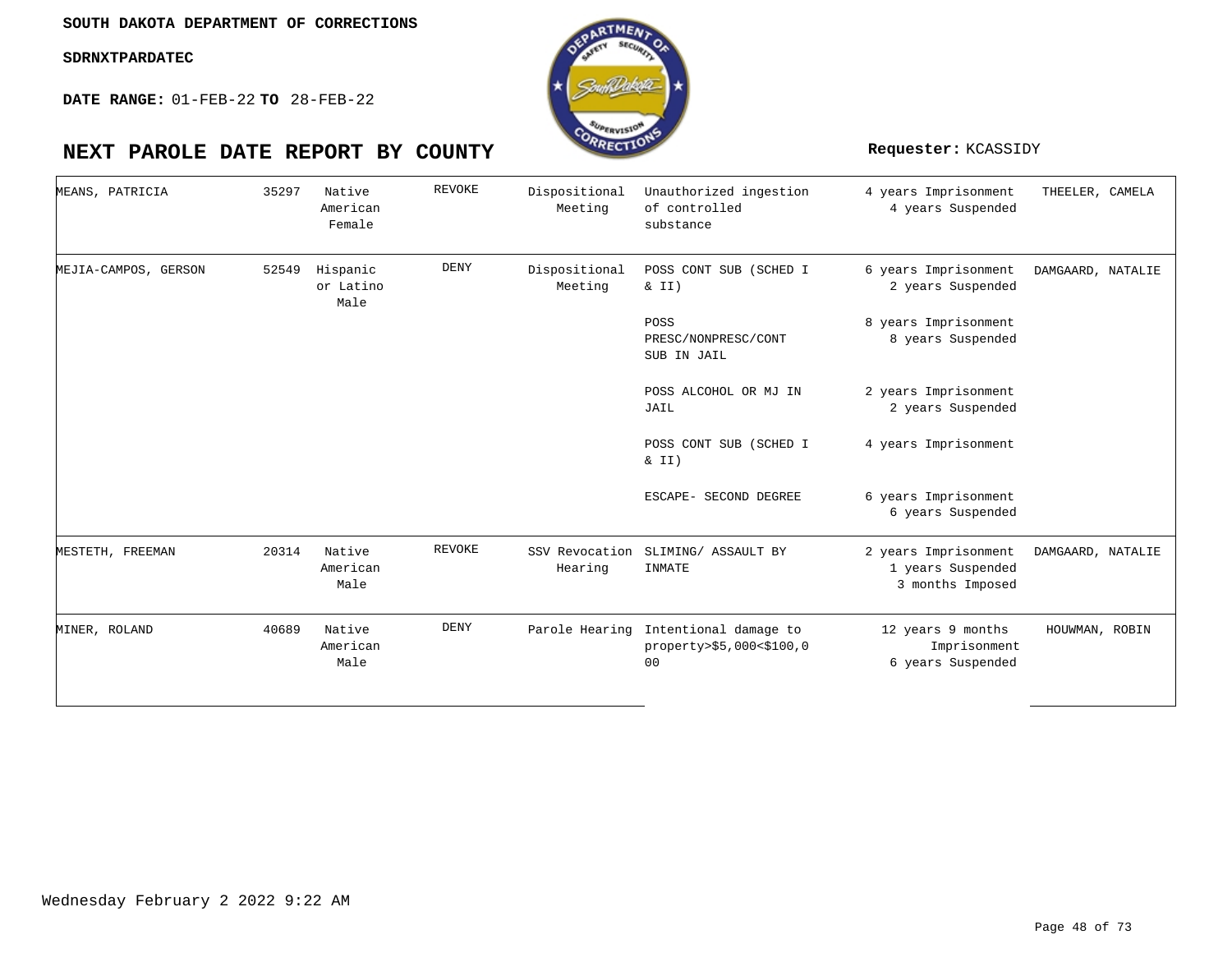**DATE RANGE:** 01-FEB-22 **TO** 28-FEB-22

| MOORE, ADRIAN    | 51398 | Black<br>Male              | REVOKE   |                          | Parole Hearing POSS CONT SUB (SCHED I<br>& II)                 | 3 years Imprisonment<br>1 years Suspended<br>1 years Imposed       | SOGN, JON               |
|------------------|-------|----------------------------|----------|--------------------------|----------------------------------------------------------------|--------------------------------------------------------------------|-------------------------|
|                  |       |                            |          |                          | ESCAPE- SECOND DEGREE                                          | 3 years Imprisonment<br>3 years Suspended<br>3 years Imposed       |                         |
|                  |       |                            |          |                          | POSS CONT SUB (SCHED I<br>$\&$ II)                             | 3 years Imprisonment<br>3 years Suspended<br>3 years Imposed       |                         |
| MORENO, MARTINE  | 36378 | Native<br>American<br>Male |          | Dispositional<br>Meeting | ROBBERY 1ST                                                    | 11 years 6 months<br>Imprisonment<br>4 years 6 months<br>Suspended | SALTER, MARK            |
|                  |       |                            |          |                          | AGGRAVATED ASSAULT                                             | 10 years Imprisonment<br>5 years Suspended                         |                         |
| ODIEL, MADIE     | 60257 | Black<br>Male              | WAIVEREV | PV Waiver<br>Hearing     | GRAND THEFT <<br>\$2,500.00                                    | 2 years Imprisonment                                               | HOUWMAN, JUDGE<br>ROBIN |
| PENEAUX, QUENTIN | 21538 | Native<br>American<br>Male | REVOKE   | Parole Hearing           | POSS CONT SUB (SCHED I<br>& II)                                | 6 years Imprisonment<br>5 years Suspended<br>5 years Imposed       | DAMGAARD, NATALIE       |
| PENEAUX, QUENTIN | 21538 | Native<br>American<br>Male | REVOKE   | Parole Hearing           | AGGRAVATED ASSAULT<br><b>AGAINST LAW</b><br><b>ENFORCEMENT</b> | 5 years Imprisonment<br>2 years Suspended                          | POWERS, JAMES           |
|                  |       |                            |          |                          | SIMPLE ASSAULT ON LAW<br><b>ENFORCEMENT</b>                    | 2 years Imprisonment<br>2 years Suspended                          |                         |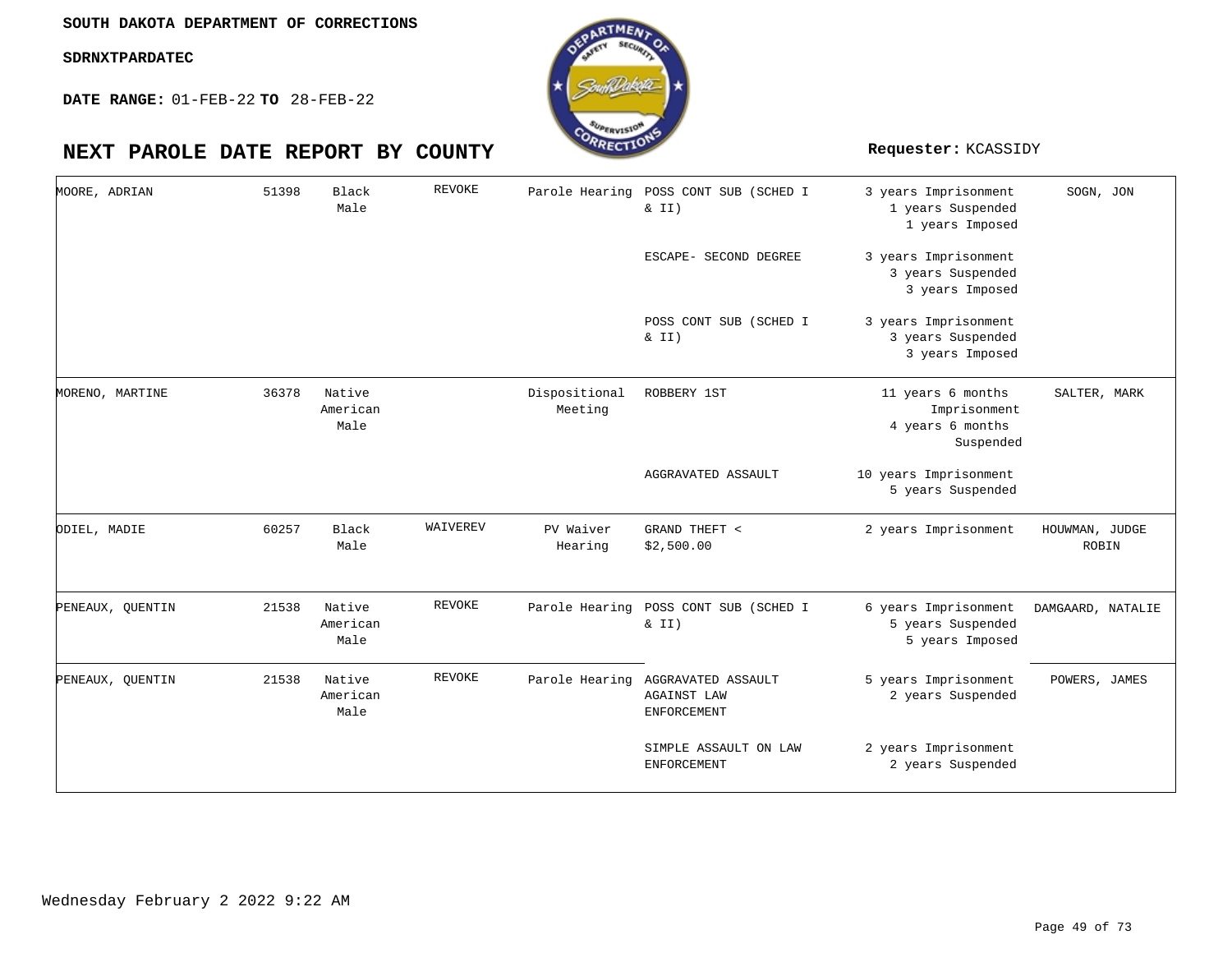

| PENEAUX, QUENTIN | 21538 | Native<br>American<br>Male    | <b>REVOKE</b> |                          | Parole Hearing POSS CONT SUB (SCHED I<br>& II) | 2 years Imprisonment<br>2 years Suspended<br>2 years Imposed                                                             | ZELL, BRADLEY     |
|------------------|-------|-------------------------------|---------------|--------------------------|------------------------------------------------|--------------------------------------------------------------------------------------------------------------------------|-------------------|
|                  |       |                               |               |                          | POSS CONT SUB (SCHED I<br>$\& II)$             | 2 years Imprisonment<br>2 years Suspended<br>2 years Imposed                                                             |                   |
| POORE, CHRISTIAN | 39694 | Black<br>Male                 | REVOKE        | Dispositional<br>Meeting | POSS CONT SUB (SCHED I<br>& II)                | 3 years 4 months 20<br>daysImprisonment<br>2 years Suspended<br>Imposed                                                  | DAMGAARD, NATALIE |
| POORE, CHRISTIAN | 39694 | Black<br>Male                 | REVOKE        | Dispositional<br>Meeting | POSS CONT SUB (SCHED I<br>& II)                | 2 years Imprisonment<br>2 years Suspended                                                                                | ZELL, BRADLEY     |
| PORTILLO, MIGUEL | 54777 | Hispanic<br>or Latino<br>Male | REVOKE        | Parole Hearing           | POSS CONT SUB (SCHED I<br>& II)                | 1 years 9 months<br>Imprisonment<br>1 years 9 months<br>Suspended<br>1 years 9 months Imposed                            | THEELER, CAMELA   |
| POWELL, ISAAC    | 47336 | White<br>Male                 | REVOKE        | PV Waiver<br>Hearing     | SEX OFFENDER FAILURE<br>TO UPDATE ADDRESS      | 1 years 11 months 10<br>daysImprisonment<br>1 years 11 months 10<br>daysSuspended<br>1 years 11 months 10<br>daysImposed | THEELER, CAMELA   |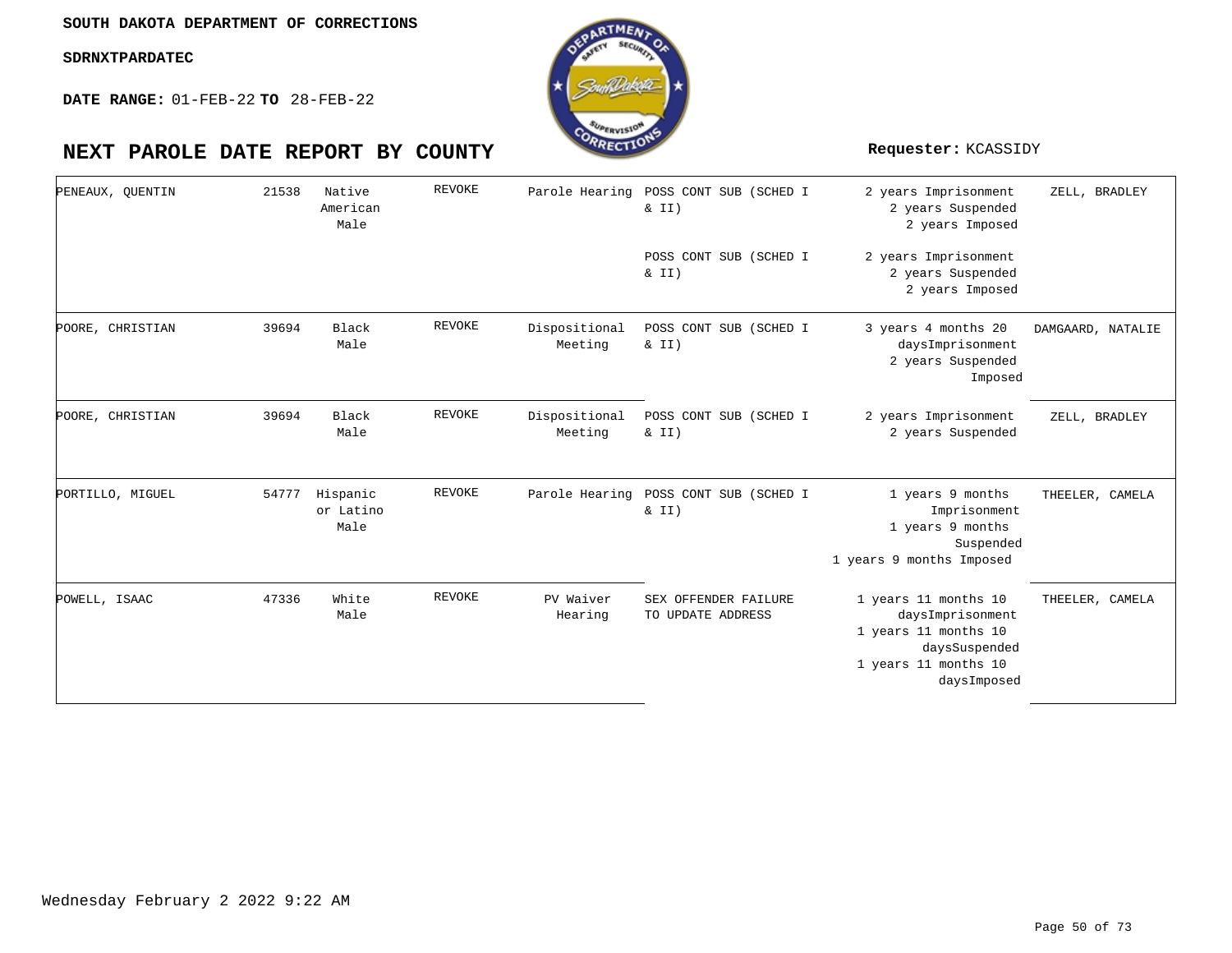**DATE RANGE:** 01-FEB-22 **TO** 28-FEB-22

| PRUITT, JASON       | 44166 | White<br>Male                | REVOKE        | PV Waiver<br>Hearing | POSS OF CHILD<br>PORNOGRAPHY                | 8 years 6 months<br>Imprisonment<br>4 years Suspended<br>4 years Imposed         | SABERS, SUSAN  |
|---------------------|-------|------------------------------|---------------|----------------------|---------------------------------------------|----------------------------------------------------------------------------------|----------------|
|                     |       |                              |               |                      | POSS OF CHILD<br>PORNOGRAPHY                | 8 years 6 months<br>Imprisonment<br>4 years Suspended<br>4 years Imposed         |                |
| REDCLOUD, LASHAWNDA | 60672 | Native<br>American<br>Female | REVOKE        | Parole Hearing       | POSS CONT SUB (SCHED I<br>$\&$ II)          | 2 years Imprisonment<br>2 years Suspended                                        | N/A            |
| REDCLOUD, LASHAWNDA | 60672 | Native<br>American<br>Female | REVOKE        | Parole Hearing       | POSS CONT SUB (SCHED I<br>& II)             | 2 years Imprisonment                                                             | ZELL, BRADLEY  |
| ROSS, CREIGHTON     | 50508 | Black<br>Male                | <b>REVOKE</b> | Parole Hearing       | BURGLARY 2ND                                | 11 years 7 months 15<br>daysImprisonment<br>8 years Suspended<br>8 years Imposed | HOUWMAN, ROBIN |
| ROSS, CREIGHTON     | 50508 | Black<br>Male                | REVOKE        | Parole Hearing       | SIMPLE ASSAULT ON LAW<br><b>ENFORCEMENT</b> | 2 years Imprisonment                                                             | PEKAS, JOHN    |

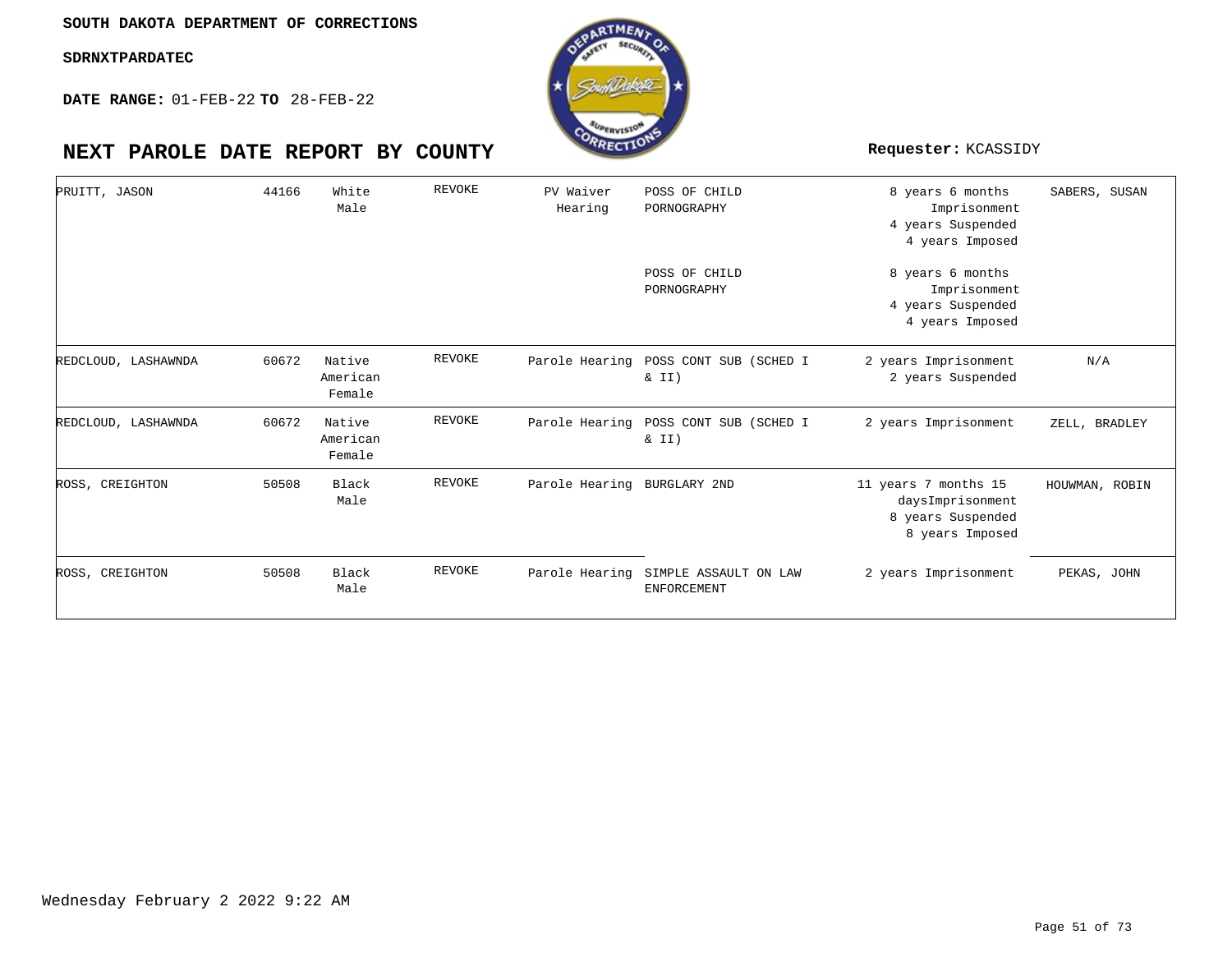**DATE RANGE:** 01-FEB-22 **TO** 28-FEB-22



| RYAN, TEIGHLOR  | 40868 | White<br>Female | <b>REVOKE</b> | SSV Waiver<br>Hearing | <b>BURGLARY 2ND</b>                                  | 8 years 5 months 20<br>daysImprisonment<br>3 years Suspended      | SABERS, SUSAN  |
|-----------------|-------|-----------------|---------------|-----------------------|------------------------------------------------------|-------------------------------------------------------------------|----------------|
|                 |       |                 |               |                       | POSS CONT SUB (SCHED I<br>$\& II)$                   | 2 years Imprisonment<br>1 years Suspended                         |                |
|                 |       |                 |               |                       | SIMPLE ASSAULT ON LAW<br>ENFORCEMENT                 | 5 years Imprisonment<br>2 years Suspended                         |                |
|                 |       |                 |               |                       | DWI 3RD                                              | 2 years Imprisonment<br>2 years Suspended                         |                |
|                 |       |                 |               |                       | <b>ESCAPE</b>                                        | 3 years Imprisonment<br>3 years Suspended                         |                |
|                 |       |                 |               |                       | ELUDING A POLICE<br>OFFICER                          | 2 years 3 months<br>Imprisonment<br>2 years 3 months<br>Suspended |                |
|                 |       |                 |               |                       | Unauthorized ingestion<br>of controlled<br>substance | 2 years 3 months<br>Imprisonment<br>2 years 3 months<br>Suspended |                |
| SCHUMM, MICHAEL | 61667 | White<br>Male   | NONCOMP       |                       | Parole Hearing POSS CONT SUB (SCHED I<br>$\& II)$    | 2 years 6 months<br>Imprisonment                                  | CLARK, JONI    |
|                 |       |                 |               |                       | POSS CONT SUB (SCHED I<br>$\&$ II)                   | 1 years 6 months<br>Imprisonment                                  |                |
| SCHUMM, MICHAEL | 61667 | White<br>Male   | NONCOMP       | Parole Hearing        | POSS CONT SUB (SCHED I<br>$\&$ II)                   | 3 years Imprisonment<br>3 years Suspended                         | LONG, LAWRENCE |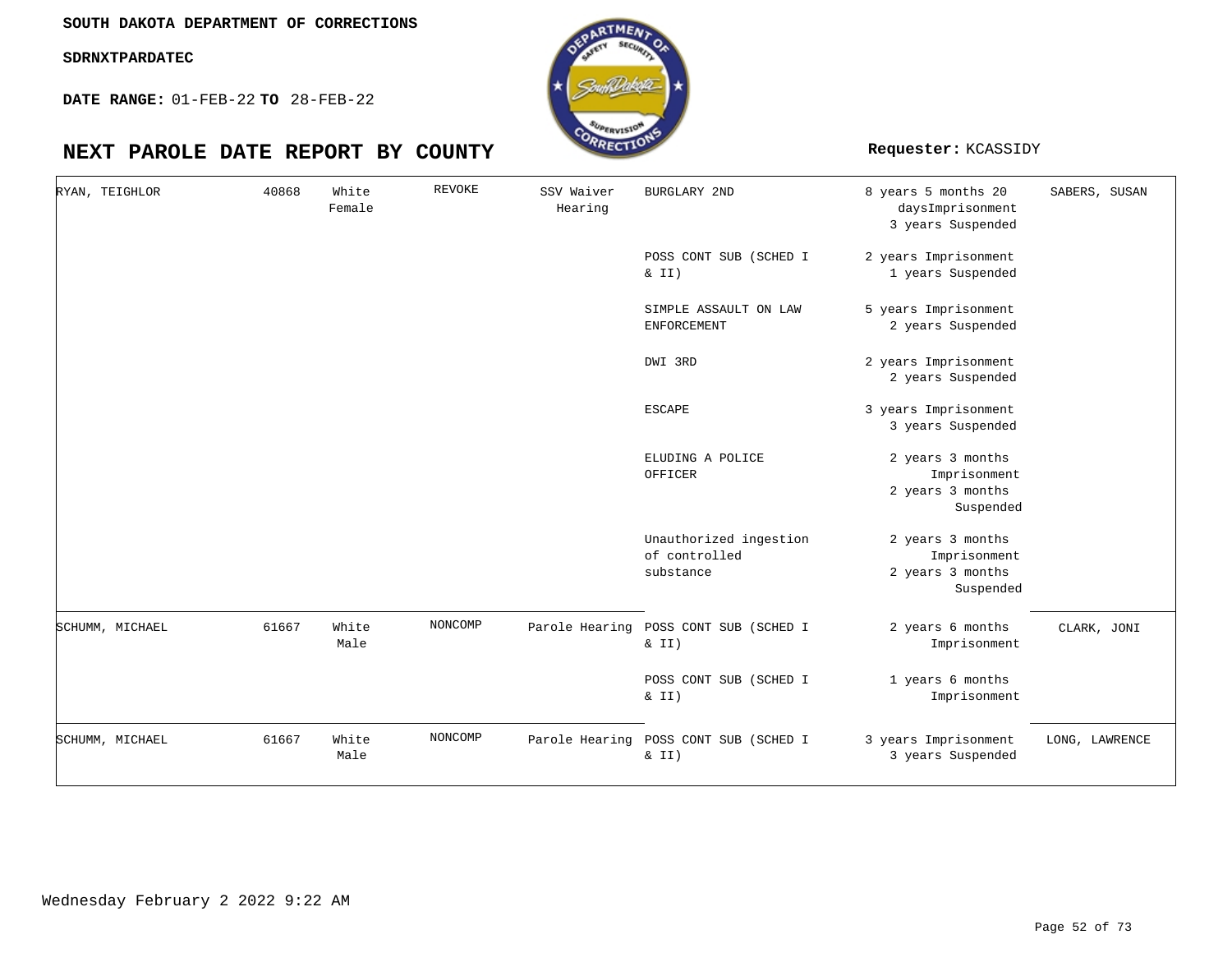

| SHEARS, KARL  |                | 54456 | Native<br>American<br>Male | WAIVEREV      | PV Waiver<br>Hearing    | POSS CONT SUB (SCHED I<br>& II)           | 3 years 2 months<br>Imprisonment                                         | HOUWMAN, ROBIN |
|---------------|----------------|-------|----------------------------|---------------|-------------------------|-------------------------------------------|--------------------------------------------------------------------------|----------------|
| SHEARS, KARL  |                | 54456 | Native<br>American<br>Male | WAIVEREV      | PV Waiver<br>Hearing    | POSS CONT SUB (SCHED I<br>& II)           | 2 years Imprisonment<br>2 years Suspended                                | ZELL, BRADLEY  |
|               | SHIMEL, JOSHUA | 25862 | White<br>Male              | REVOKE        | Parole Hearing          | SEX OFFENDER FAILURE<br>TO UPDATE ADDRESS | 1 years 8 months 10<br>daysImprisonment                                  | ZELL, BRADLEY  |
|               |                |       |                            |               |                         | POSS CONT SUB (SCHED I<br>$\&$ II)        | 4 years 8 months 10<br>daysImprisonment<br>2 years Suspended             |                |
| SIELER, RICKY |                | 21694 | White<br>Male              | WAIVE         | Parole Hearing RAPE 2ND |                                           | 25 years Imprisonment                                                    | HURD, RICHARD  |
|               |                |       |                            |               |                         | MURDER 1ST                                | 25 years Imprisonment                                                    |                |
|               |                |       |                            |               |                         | AGGRAVATED ASSAULT                        | 15 years Imprisonment                                                    |                |
|               |                |       |                            |               |                         | KIDNAPPING                                | 30 years Imprisonment                                                    |                |
| SPEAR, STEVEN |                | 17341 | White<br>Male              | CONT          | Parole Hearing          | SIMPLE ASSAULT ON LAW<br>ENFORCEMENT      | 3 years 6 months<br>Imprisonment<br>2 years Suspended                    | SALTER, MARK   |
|               |                |       |                            |               |                         | SIMPLE ASSAULT ON LAW<br>ENFORCEMENT      | 4 years Imprisonment<br>2 years Suspended                                |                |
| STORY, ALEX   |                | 16253 | White<br>Male              | <b>REVOKE</b> | Parole Hearing          | POSS CONT SUB (SCHED I<br>$\&$ II)        | 7 years 9 months<br>Imprisonment<br>6 years Suspended<br>6 years Imposed | HOUWMAN, ROBIN |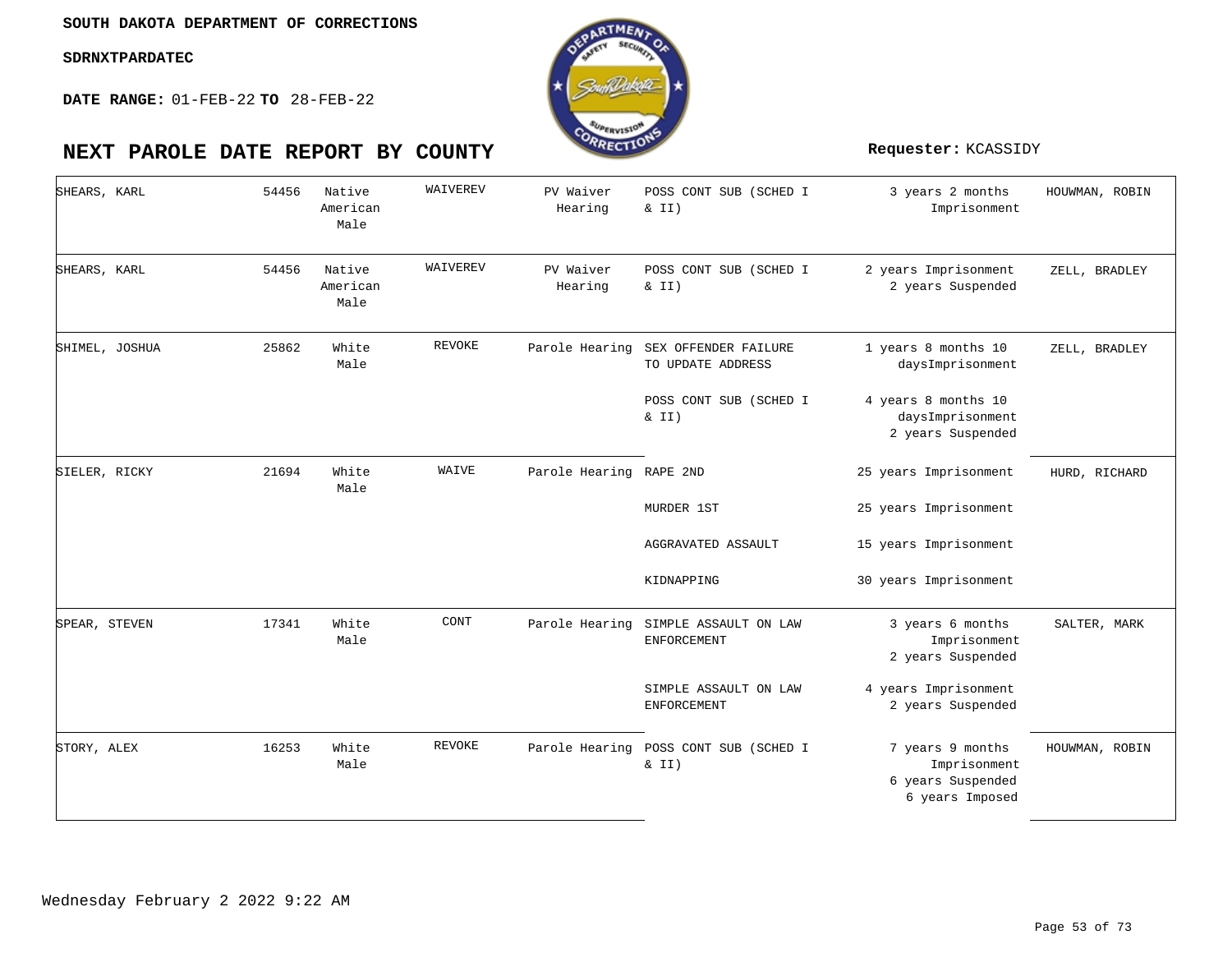

| STRAND, CHRISTOPHER  | 40939 | White<br>Male                | <b>REVOKE</b> |                            | Parole Hearing POSS CONT SUB (SCHED I<br>& II)  | 4 years Imprisonment<br>1 years Suspended<br>1 years Imposed                        | THEELER, CAMELA   |
|----------------------|-------|------------------------------|---------------|----------------------------|-------------------------------------------------|-------------------------------------------------------------------------------------|-------------------|
| SWALLEY, BENJAMIN    | 19341 | Native<br>American<br>Male   | NONCOMP       | Parole Hearing             | ELUDING A POLICE<br>OFFICER                     | 3 years Imprisonment                                                                | SABERS, SUSAN     |
|                      |       |                              |               |                            | SIMPLE ASSAULT ON LAW<br><b>ENFORCEMENT</b>     | 3 years Imprisonment                                                                |                   |
|                      |       |                              |               |                            | ACCESSORY TO A CRIME                            | 1 years Imprisonment                                                                |                   |
| TAKESTHEKNIFE, ANGEL | 56988 | Native<br>American<br>Male   | REVOKE        | Parole Hearing ROBBERY 2ND |                                                 | 10 years Imprisonment<br>7 years Suspended<br>7 years Imposed                       | DAMGAARD, NATALIE |
| TAKESTHEKNIFE, ANGEL | 56988 | Native<br>American<br>Male   | REVOKE        |                            | Parole Hearing POSS CONT SUB (SCHED I<br>& II)  | 5 years Imprisonment<br>5 years Suspended                                           | THEELER, CAMELA   |
| TAYLOR, REIKO        | 16552 | Native<br>American<br>Female | <b>REVOKE</b> | PV Waiver<br>Hearing       | PERJURY (OTHER TRIAL)                           | 4 years 5 months 20<br>daysImprisonment<br>4 years Suspended<br>4 years Imposed     | ZELL, BRADLEY     |
| TENSLEY, LAKEVIS     | 45662 | Black<br>Male                | REVOKE        |                            | Parole Hearing DISTRIBUTION OF CS SCH<br>I & II | 19 years 1 months<br>Imprisonment<br>13 years Suspended<br>3 years 9 months Imposed | HOUWMAN, ROBIN    |
| THOMPSON, RYAN       | 55055 | White<br>Male                |               | Dispositional<br>Meeting   | DWI 5TH                                         | 6 years 5 months 20<br>daysImprisonment<br>3 years Suspended                        | DAMGAARD, NATALIE |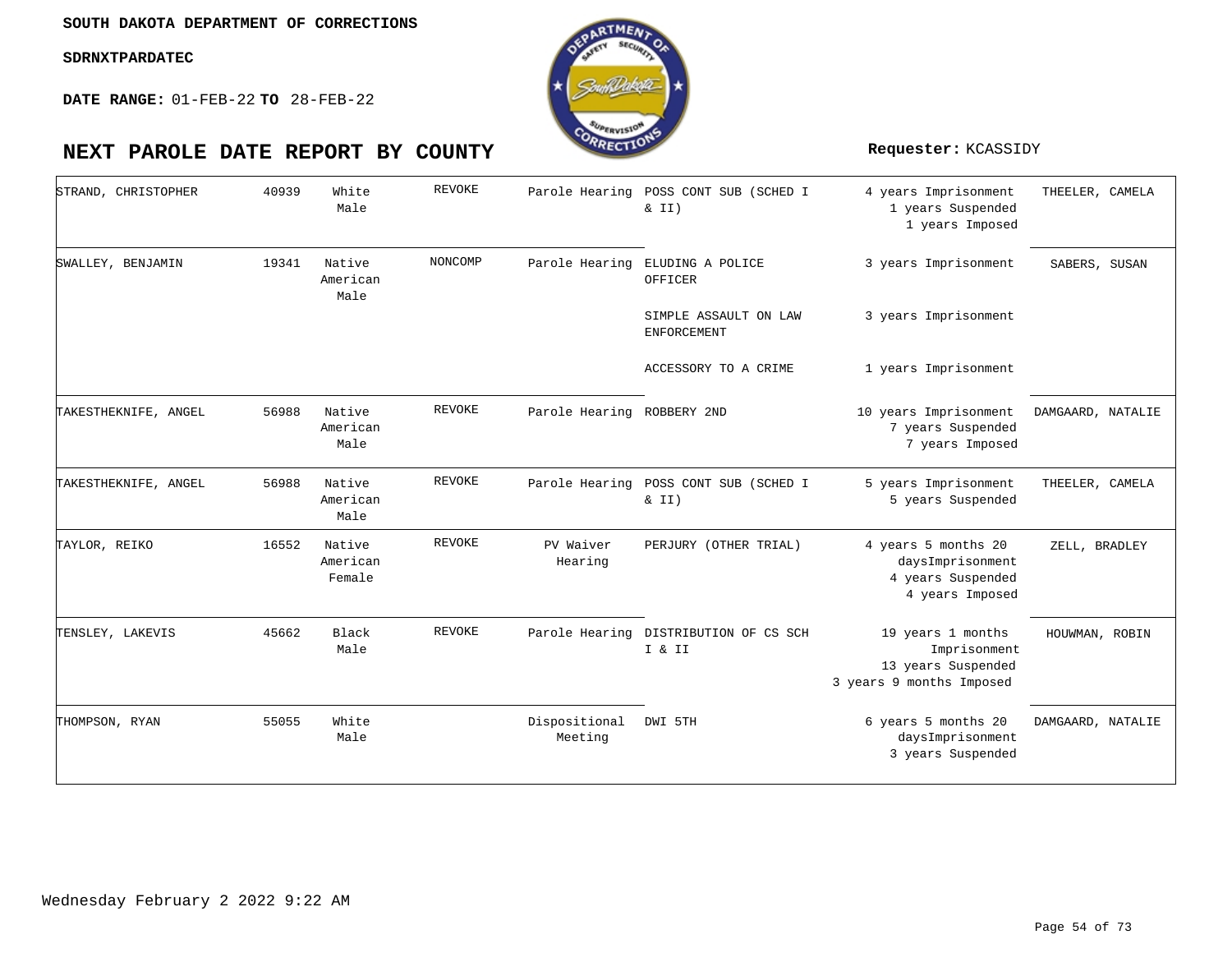**DATE RANGE:** 01-FEB-22 **TO** 28-FEB-22



### 2 years Imprisonment 2 years Imprisonment 9 years 3 months Imprisonment 5 years 6 months Suspended 4 years 5 months Imprisonment 4 years Imprisonment 4 years Suspended 9 years 6 months Imprisonment 6 years Suspended 6 years Imposed 5 years Imprisonment 5 years Suspended 5 years Imposed 5 years Imprisonment 5 years Suspended POSS OF MJ: > 2 OZ / < ½ LB GRAND THEFT < \$2,500.00 RECKLESS BURNING Dispositional DISTRIBUTION OF CS SCH I & II Parole Hearing POSS CONT SUB (SCHED I  $& II)$ Parole Hearing AGGRAVATED ASSAULT AGGRAVATED ASSAULT POSS CONT SUB (SCHED I  $& II)$ Black White Native American Native American Native American Native American Male Male Male Male Male Male 61732 26171 7791 54629 54629 55165 TURNER, MCKINLEY VANCE, WILLIAM VOICE, JOHN WHITE FACE, CHASKE WHITE FACE, CHASKE WHITE LANCE, RANSOM REVOKE REVOKE REVOKE REVOKE Dispositional Meeting Early Discharge Hearing Meeting Dispositional Meeting ZELL, BRADLEY SOGN, JON NEILES, JOSEPH MAMMENGA, JENNIFER SOGN, JON POWER, JAMES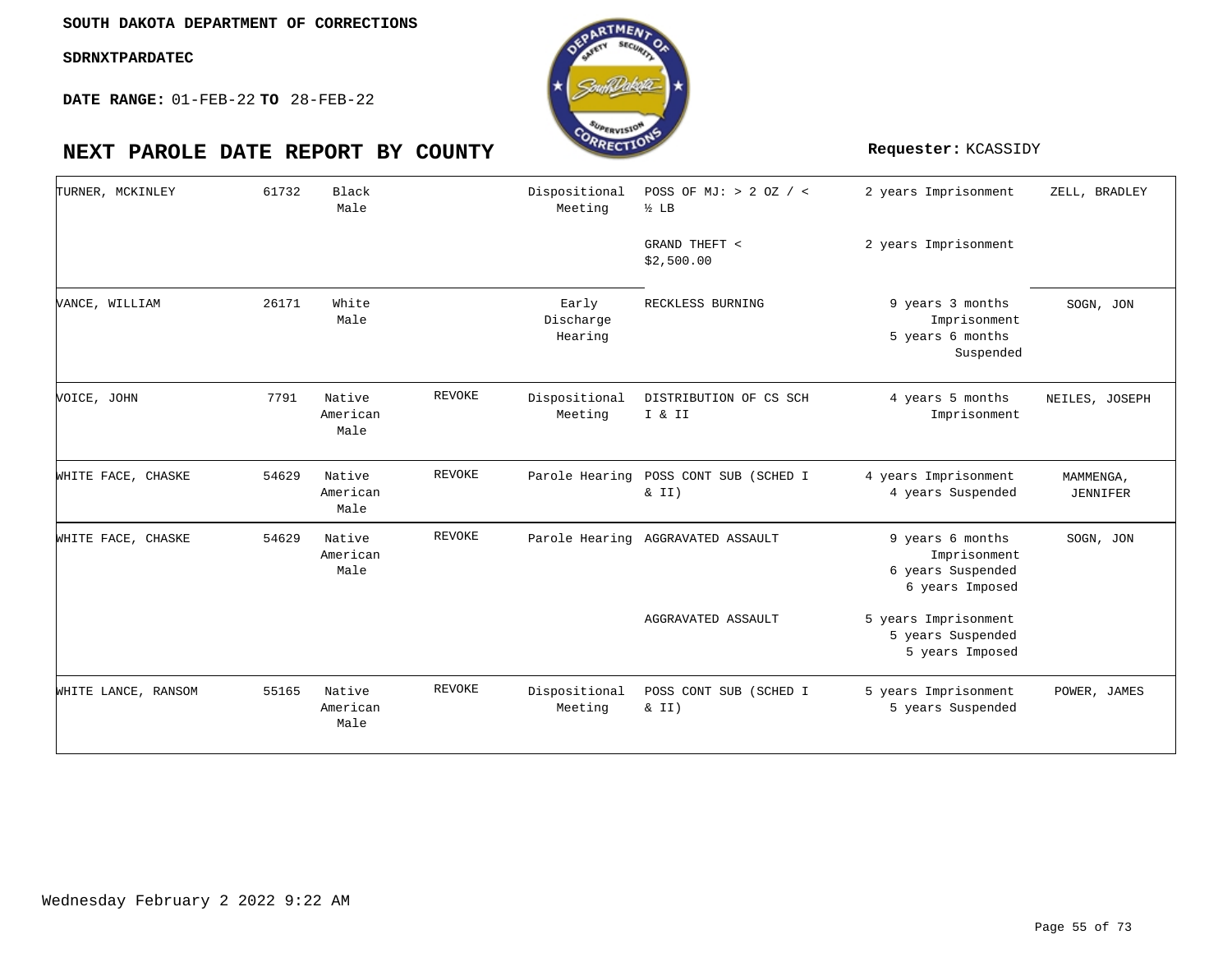

| WHITE, JADE          | 3277  | Native<br>American<br>Male   | <b>REVOKE</b> | Parole Hearing               | POSS CONT SUB (SCHED I<br>& II)                | 7 years 2 months 10<br>daysImprisonment<br>5 years 6 months<br>Suspended<br>5 years 6 months Imposed | HOUWMAN, JUDGE<br><b>ROBIN</b> |
|----------------------|-------|------------------------------|---------------|------------------------------|------------------------------------------------|------------------------------------------------------------------------------------------------------|--------------------------------|
| WHITE-OLESEN, ASHTON | 44145 | White<br>Male                | NONCOMP       | Parole Hearing RECEIVING/    | TRANSFERRING STOLEN<br>VEHICLE                 | 4 years Imprisonment                                                                                 | N/A                            |
| WHITE-OLESEN, ASHTON | 44145 | White<br>Male                | NONCOMP       |                              | Parole Hearing AGGRAVATED ASSAULT              | 4 years 9 months<br>Imprisonment<br>3 years Suspended                                                | SABERS, SUSAN                  |
| WHITE-OLESEN, ASHTON | 44145 | White<br>Male                | NONCOMP       | Parole Hearing GRAND THEFT > | \$2,500.00                                     | 3 years 9 months<br>Imprisonment                                                                     | ZELL, BRADLEY                  |
| WILLIAMS, LATASHA    | 50769 | Native<br>American<br>Female | REVOKE        |                              | Parole Hearing POSS CONT SUB (SCHED I<br>& II) | 3 years 2 months 20<br>daysImprisonment<br>1 years Suspended<br>1 years Imposed                      | SOGN, JON                      |
| WIYAKA, WAMBLI       | 37360 | Native<br>American<br>Male   | REVOKE        | Parole Hearing               | POSS CONT SUB (SCHED I<br>& II)                | 6 years Imprisonment<br>2 years Suspended<br>2 years Imposed                                         | DAMGAARD, NATALIE              |
|                      |       |                              |               |                              | POSS CONT SUB (SCHED I<br>& II)                | 6 years Imprisonment<br>2 years Suspended<br>2 years Imposed                                         |                                |
| WIYAKA, WAMBLI       | 37360 | Native<br>American<br>Male   | REVOKE        |                              | Parole Hearing POSS CONT SUB (SCHED I<br>& II) | 5 years Imprisonment<br>5 years Suspended<br>5 years Imposed                                         | N/A                            |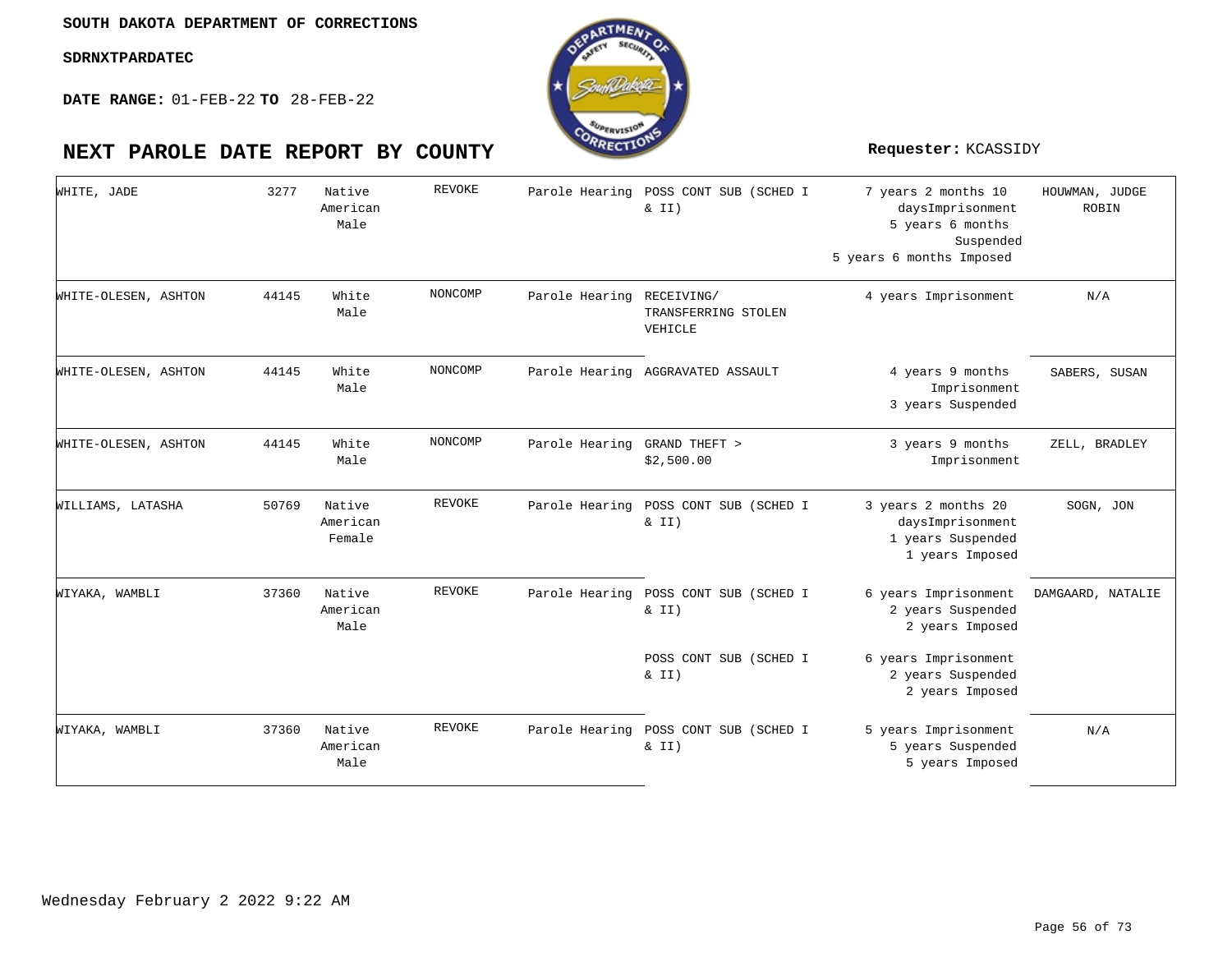

| WOHL, TOREY        | 42493 | White<br>Male                | REVOKE        | Parole Hearing              | POSS CONT SUB (SCHED I<br>$\&$ II) | 3 years 11 months<br>Imprisonment<br>3 years Suspended<br>3 years Imposed                            | HOFFMAN, DOUG   |
|--------------------|-------|------------------------------|---------------|-----------------------------|------------------------------------|------------------------------------------------------------------------------------------------------|-----------------|
|                    |       |                              |               |                             | ELUDING A POLICE<br>OFFICER        | 5 years Imprisonment<br>3 years Suspended<br>3 years Imposed                                         |                 |
| WOHL, TOREY        | 42493 | White<br>Male                | <b>REVOKE</b> | Parole Hearing              | POSS CONT SUB (SCHED I<br>$\&$ II) | 5 years Imprisonment<br>5 years Suspended                                                            | POWER, JAMES    |
|                    |       |                              |               |                             | POSS CONT SUB (SCHED I<br>$\&$ II) | 5 years Imprisonment<br>5 years Suspended                                                            |                 |
| WOHL, TOREY        | 42493 | White<br>Male                | REVOKE        | Parole Hearing              | DISTRIBUTION OF CS SCH<br>I & II   | 7 years 6 months<br>Imprisonment<br>6 years Suspended<br>6 years Imposed                             | SOGN, JON       |
| WRIGHT, NATHANIEL  | 59954 | Native<br>American<br>Male   | CONT          | Hearing                     | SSV Revocation AGGRAVATED ASSAULT  | 6 years 9 months<br>Imprisonment<br>5 years Suspended                                                | THEELER, CAMELA |
| YOUNG BEAR, REGINA | 15719 | Native<br>American<br>Female | REVOKE        | Parole Hearing BURGLARY 2ND |                                    | 9 years 5 months 10<br>daysImprisonment<br>5 years 6 months<br>Suspended<br>5 years 6 months Imposed | HOUWMAN, ROBIN  |
| YOUNG, RONNIE      | 23519 | White<br>Male                | REVOKE        | Parole Hearing              | GRAND THEFT ><br>\$2,500.00        | 5 years Imprisonment<br>5 years Suspended                                                            | SOGN, JON       |
|                    |       |                              |               |                             | POSS CONT SUB (SCHED I<br>& II)    | 5 years Imprisonment<br>5 years Suspended                                                            |                 |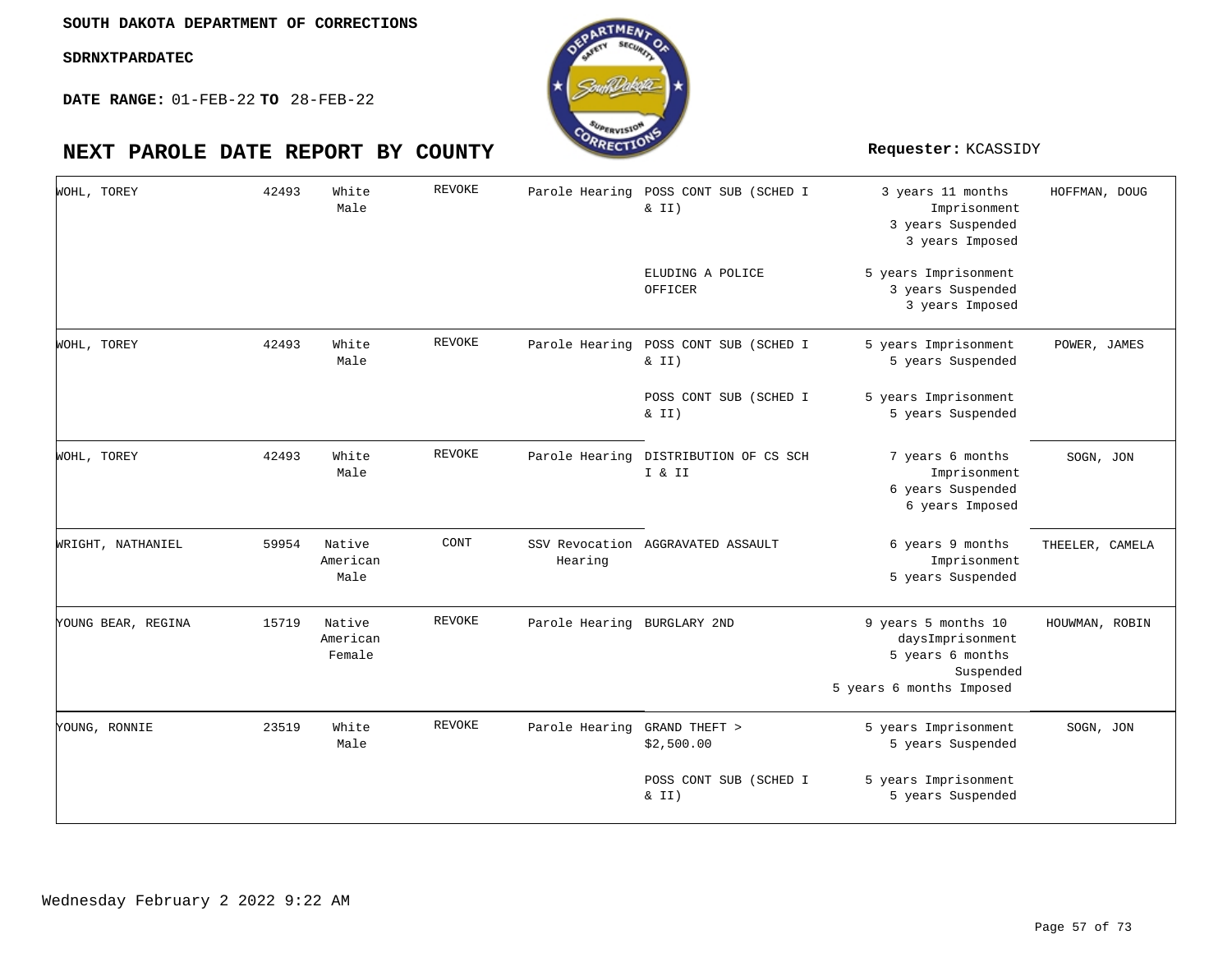**DATE RANGE:** 01-FEB-22 **TO** 28-FEB-22



# **NEXT PAROLE DATE REPORT BY COUNTY Requester:** KCASSIDY

**Moody County Court County of Conviction:**

| Offender Name      | DOC # | Race          | Last Board Dec. | Hearing Type | Crime Description               | Sentence                                  | Judge          |
|--------------------|-------|---------------|-----------------|--------------|---------------------------------|-------------------------------------------|----------------|
|                    |       | Sex           |                 |              |                                 |                                           |                |
| AMUNDSON, MITCHELL | 39251 | White<br>Male | REVOKE          |              | POSS CONT SUB (SCHED I<br>& II) | 5 years Imprisonment<br>5 years Suspended | PARDY, PATRICK |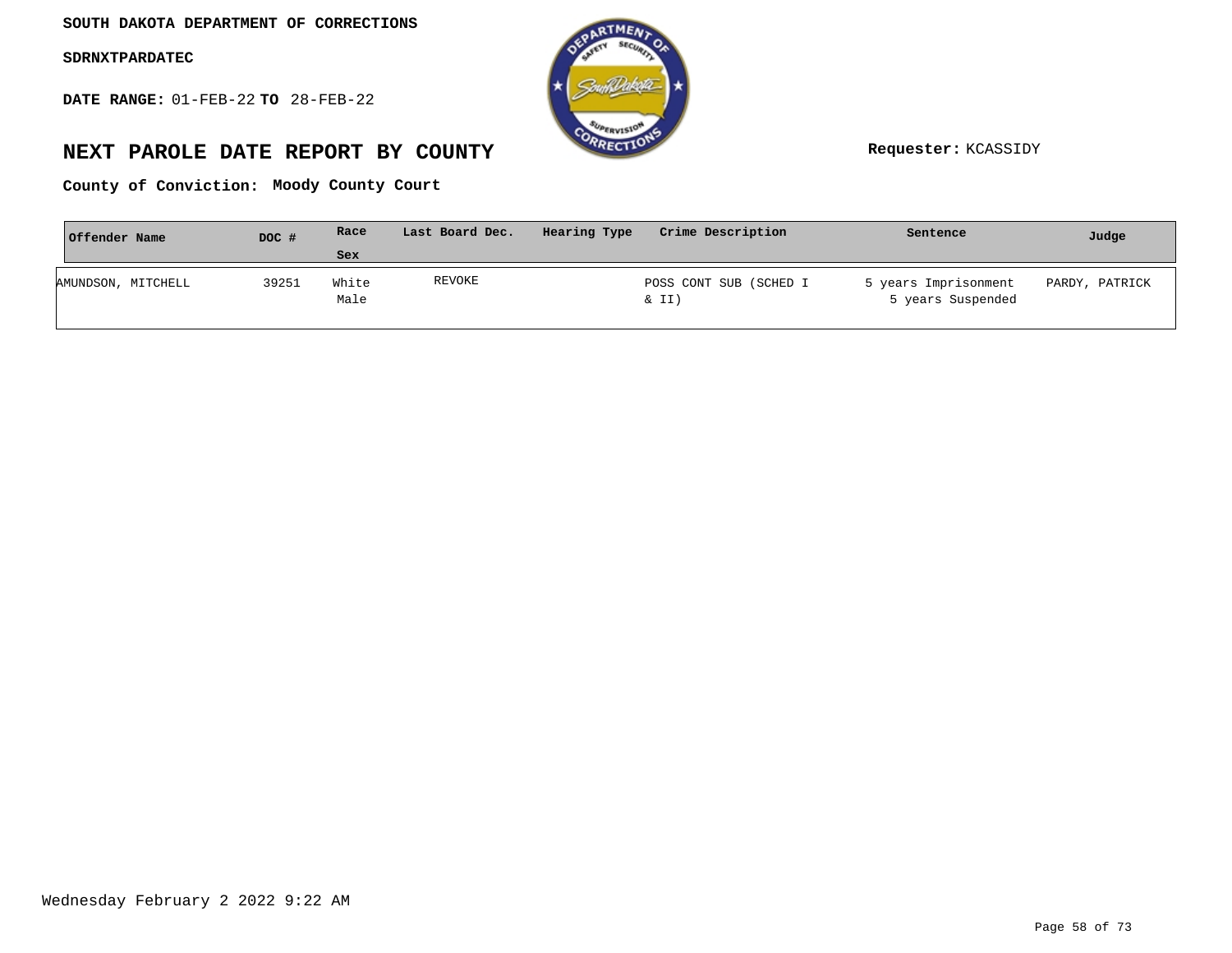**DATE RANGE:** 01-FEB-22 **TO** 28-FEB-22



# **NEXT PAROLE DATE REPORT BY COUNTY REPORT BY ALL PROPERTY REQUESTER:** KCASSIDY

**Pennington County Court County of Conviction:**

| Offender Name        | DOC # | Race               | Last Board Dec. | Hearing Type                | Crime Description                                 | Sentence              | Judge          |
|----------------------|-------|--------------------|-----------------|-----------------------------|---------------------------------------------------|-----------------------|----------------|
|                      |       | Sex                |                 |                             |                                                   |                       |                |
| ANDREWS, TYLER       | 19239 | White<br>Male      | <b>REVOKE</b>   |                             | Parole Hearing POSS CONT SUB (SCHED I<br>$\&$ II) | 5 years Imprisonment  | EKLUND, WALLY  |
| ANDREWS, TYLER       | 19239 | White<br>Male      | REVOKE          |                             | Parole Hearing POSS CONT SUB (SCHED I<br>& II)    | 5 years Imprisonment  | PFEIFLE, CRAIG |
|                      |       |                    |                 |                             | FORGERY                                           | 5 years Imprisonment  |                |
|                      |       |                    |                 |                             | FORGERY                                           | 5 years Imprisonment  |                |
| ARGUELLO, FIDEL      | 21848 | Native<br>American | WAIVE           |                             | Parole Hearing MANSLAUGHTER 1ST                   | 90 years Imprisonment | TICE, MERTON   |
|                      |       | Male               |                 |                             | AGGRAVATED ASSAULT                                | 15 years Imprisonment |                |
|                      |       |                    |                 |                             | AGGRAVATED ASSAULT                                | 6 years Imprisonment  |                |
| BELLEW, NATHAN       | 22986 | White<br>Male      | REVOKE          |                             | Parole Hearing DISTRIBUTION OF CS SCH<br>I & II   | 8 years Imprisonment  | DAVIS, JEFFERY |
|                      |       |                    |                 |                             | POSS CONT SUB (SCHED I<br>$\&$ II)                | 4 years Imprisonment  |                |
| BLACK CLOUD, WILLIAM | 63640 | Native<br>American | DENY            | Parole Hearing BURGLARY 3RD |                                                   | 4 years Imprisonment  | DAVIS, JEFFERY |
|                      |       | Male               |                 |                             | GRAND THEFT ><br>\$2,500.00                       | 4 years Imprisonment  |                |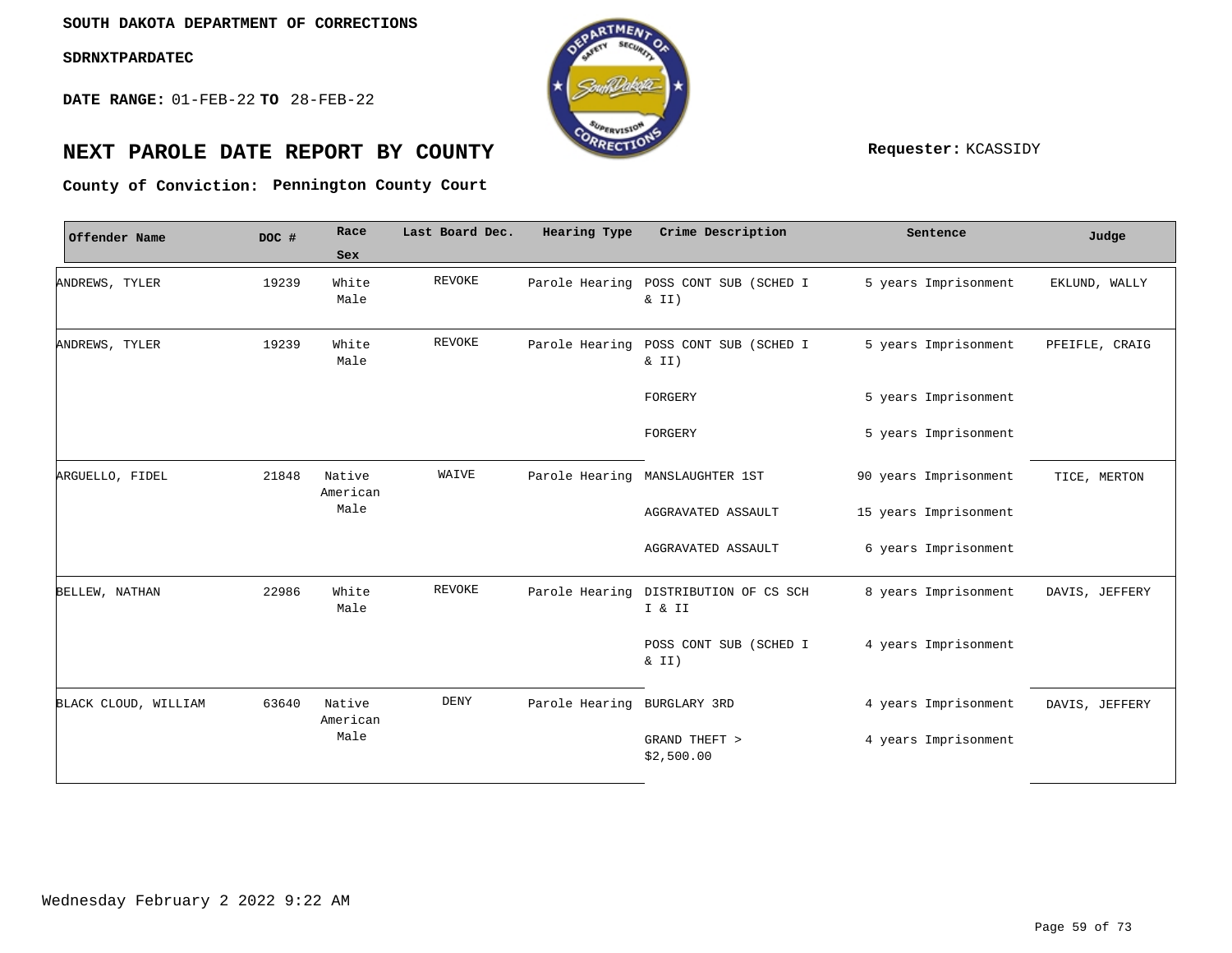

| BRAVE, FRANKLIN        | 54908 | Native<br>American<br>Male   | <b>REVOKE</b> | Dispositional<br>Meeting | AGGRAVATED ASSAULT                             | 4 years Imprisonment                                                     | HENDRICKSON, JOSH |
|------------------------|-------|------------------------------|---------------|--------------------------|------------------------------------------------|--------------------------------------------------------------------------|-------------------|
| BROWN, ADAM            | 61306 | White<br>Male                | WAIVE         |                          | Parole Hearing ESCAPE- SECOND DEGREE           | 2 years 11 months 10<br>daysImprisonment                                 | HENDRICKSON, JOSH |
| CARDA, ELIZABETH       | 50729 | White<br>Female              | NONCOMP       |                          | Parole Hearing POSS CONT SUB (SCHED I<br>& II) | 2 years 3 months<br>Imprisonment                                         | HENDRICKSON, JOSH |
| CHARGING CLOUD, DARIAN | 60210 | Native<br>American<br>Female | REVOKE        | Parole Hearing           | POSS CONT SUB (SCHED I<br>& II)                | 4 years 6 months<br>Imprisonment<br>1 years Suspended<br>1 years Imposed | LINNGREN, HEIDI   |
|                        |       |                              |               |                          | POSS CONT SUB (SCHED I<br>& II)                | 4 years 6 months<br>Imprisonment<br>1 years Suspended<br>1 years Imposed |                   |
|                        |       |                              |               |                          | POSS CONT SUB (SCHED I<br>& II)                | 4 years 6 months<br>Imprisonment<br>1 years Suspended<br>1 years Imposed |                   |
| CHIPPS, TRENTON        | 53256 | Native<br>American<br>Male   | <b>GRANT</b>  | PV Waiver<br>Hearing     | POSS OF MJ: 1 LB TO 10<br>LB                   | 9 years 9 months<br>Imprisonment<br>5 years Suspended                    | PFEIFLE, JANE     |
|                        |       |                              |               |                          | ESCAPE- SECOND DEGREE                          | 5 years Imprisonment<br>3 years 6 months<br>Suspended                    |                   |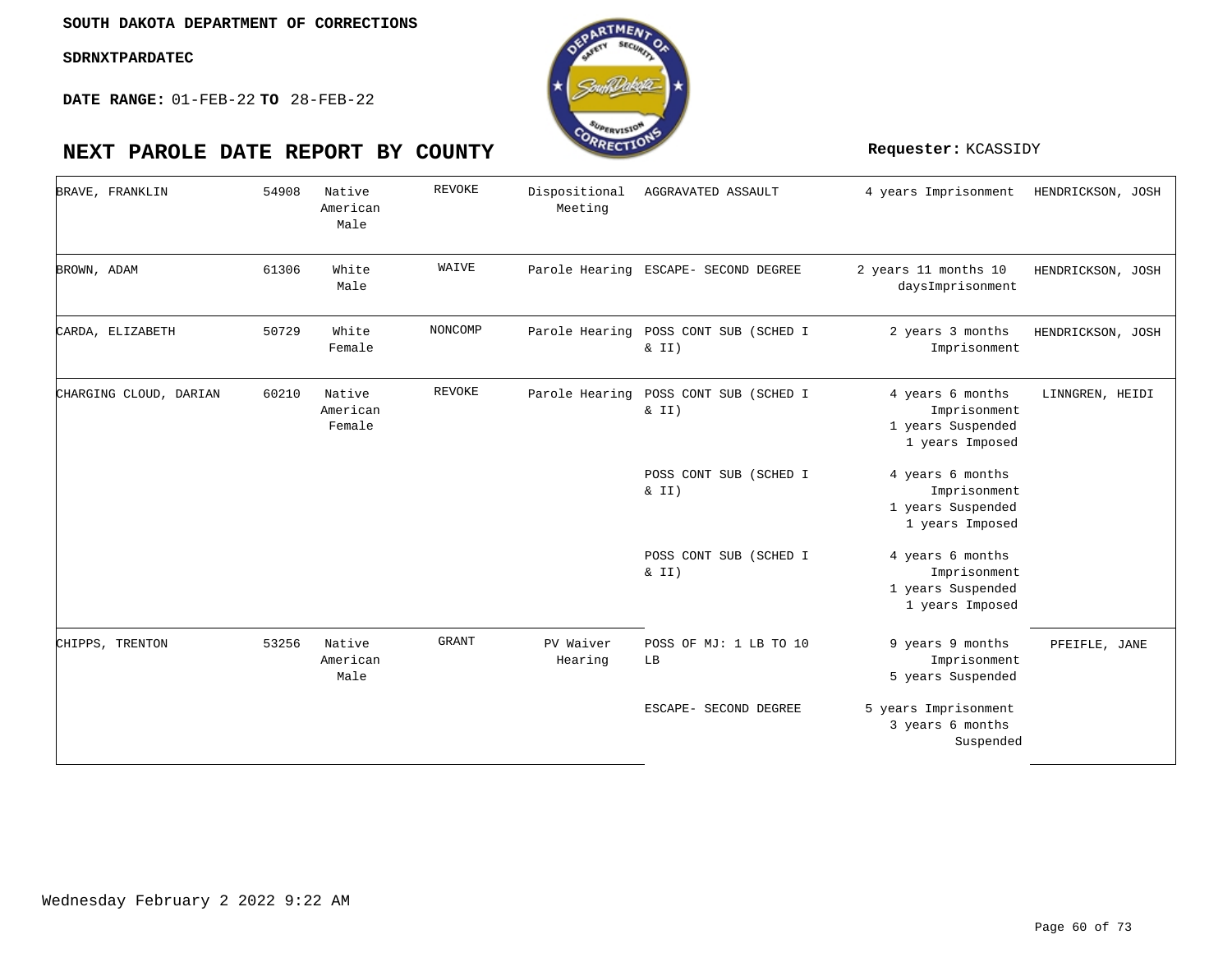**DATE RANGE:** 01-FEB-22 **TO** 28-FEB-22



| 45902 | Native<br>American           | <b>REVOKE</b> | PV Waiver | ELUDING A POLICE                                     | 2 years Imprisonment                                                                                                                                           | PFEIFLE, JANE   |
|-------|------------------------------|---------------|-----------|------------------------------------------------------|----------------------------------------------------------------------------------------------------------------------------------------------------------------|-----------------|
|       | Male                         |               | Hearing   | OFFICER                                              | 2 years Suspended                                                                                                                                              |                 |
| 58989 | Native<br>American<br>Male   | <b>REVOKE</b> |           |                                                      | 3 years 3 months<br>Imprisonment                                                                                                                               | LINNGREN, HEIDI |
| 54008 | Native<br>American<br>Female | REVOKE        |           | & II)                                                | 4 years Imprisonment<br>2 years Suspended<br>2 years Imposed                                                                                                   | PFEIFLE, CRAIG  |
|       |                              |               |           | POSS CONT SUB (SCHED I<br>$\&$ II)                   | 5 years Imprisonment<br>2 years Suspended<br>2 years Imposed                                                                                                   |                 |
|       |                              |               |           | POSS CONT SUB (SCHED I<br>& II)                      | 5 years Imprisonment<br>2 years Suspended<br>2 years Imposed                                                                                                   |                 |
| 17923 | Native<br>American<br>Male   | <b>REVOKE</b> |           |                                                      | 4 years 8 months 10<br>daysImprisonment<br>1 years Suspended                                                                                                   | CONNOLLY, JEFF  |
| 17923 | Native<br>American<br>Male   | REVOKE        |           |                                                      | 17 years 8 months 10<br>daysImprisonment                                                                                                                       | DELANEY, JOHN   |
| 39235 | White<br>Male                | <b>REVOKE</b> |           | Unauthorized ingestion<br>of controlled<br>substance | 9 years 3 months<br>Imprisonment<br>5 years Suspended<br>3 years Imposed                                                                                       | MANDEL, ROBERT  |
|       |                              |               |           | Unauthorized ingestion<br>of controlled<br>substance | 9 years 3 months<br>Imprisonment<br>5 years Suspended<br>3 years Imposed                                                                                       |                 |
|       |                              |               |           |                                                      | Parole Hearing FORGERY<br>Parole Hearing POSS CONT SUB (SCHED I<br>Parole Hearing ESCAPE- SECOND DEGREE<br>Parole Hearing AGGRAVATED ASSAULT<br>Parole Hearing |                 |

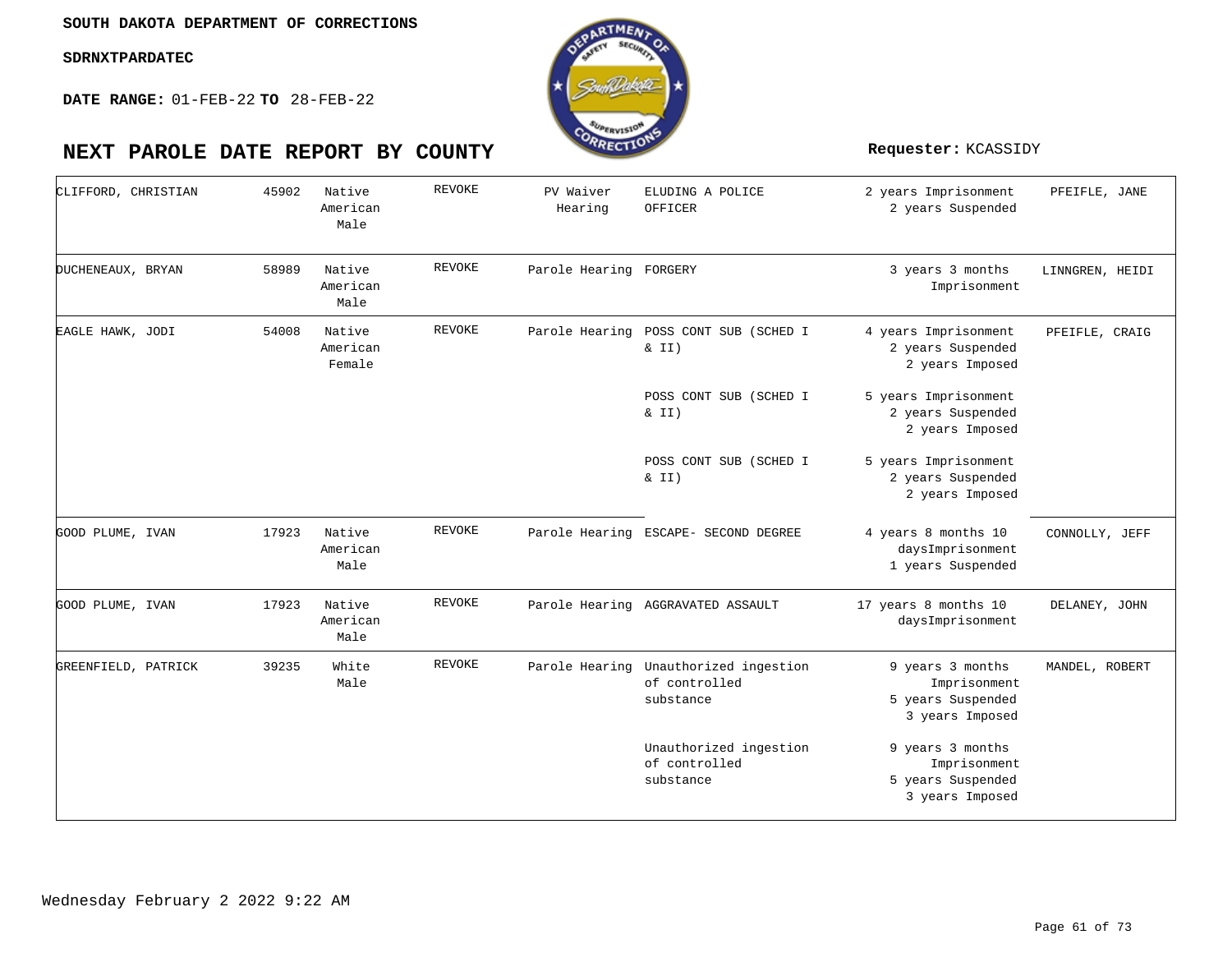**DATE RANGE:** 01-FEB-22 **TO** 28-FEB-22



| HANSEN, JASON         | 12538 | White<br>Male              | <b>DENY</b>   | Commutation-<br>Paper Review<br>Hearing | RAPE 1ST                                       | 48 years 3 months<br>Imprisonment<br>10 years Suspended      | FULLER, A.P.     |
|-----------------------|-------|----------------------------|---------------|-----------------------------------------|------------------------------------------------|--------------------------------------------------------------|------------------|
| HANSEN, JASON         | 12538 | White<br>Male              | <b>DENY</b>   | Commutation-<br>Paper Review<br>Hearing | KIDNAPPING                                     | 68 years 3 months<br>Imprisonment                            | KERN, JANINE     |
| HATCHETT, CHRISTOPHER | 14368 | Native<br>American<br>Male | CONT          |                                         | Parole Hearing POSS CONT SUB (SCHED I<br>& II) | 4 years 6 months<br>Imprisonment<br>1 years Suspended        | GUSINSKY, ROBERT |
| HAWK WING, BRIGHTON   | 35404 | Native<br>American<br>Male | <b>REVOKE</b> | Parole Hearing                          | POSS CONT SUB (SCHED I<br>$\&$ II)             | 4 years 6 months<br>Imprisonment                             | MANDEL, ROBERT   |
|                       |       |                            |               |                                         | POSS CONT SUB (SCHED I<br>$\&$ II)             | 4 years 6 months<br>Imprisonment                             |                  |
|                       |       |                            |               |                                         | POSS CONT SUB (SCHED I<br>& II)                | 4 years 6 months<br>Imprisonment                             |                  |
| LAFRAMBOISE, DANE     | 60653 | Native<br>American<br>Male |               | Early<br>Discharge<br>Hearing           | POSS CONT SUB (SCHED I<br>$\&$ II)             | 5 years Imprisonment<br>3 years 6 months<br>Suspended        | PFEIFLE, CRAIG   |
| LIEN, RICHARD         | 19028 | White<br>Male              | <b>REVOKE</b> | Parole Hearing GRAND THEFT >            | \$5,000.00                                     | 9 years Imprisonment<br>3 years Suspended<br>3 years Imposed | KERN, JANINE     |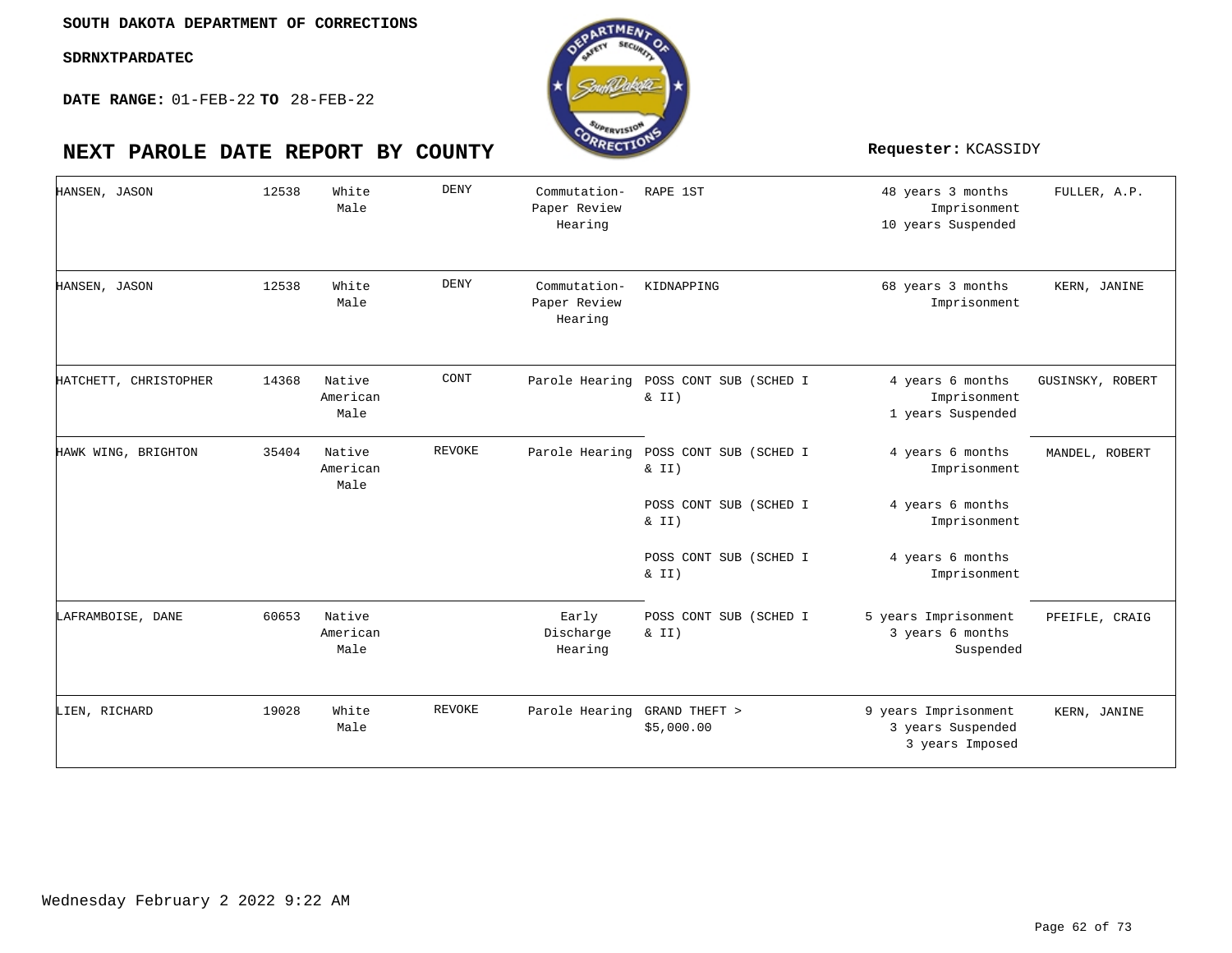**DATE RANGE:** 01-FEB-22 **TO** 28-FEB-22



| LONE ELK, FLORENCE | 52259 | Native<br>American<br>Female | <b>REVOKE</b> |                               | Unauthorized ingestion<br>of controlled<br>substance | 3 years 11 months<br>Imprisonment<br>2 years Suspended<br>2 years Imposed        | CONNOLLY, JEFF |
|--------------------|-------|------------------------------|---------------|-------------------------------|------------------------------------------------------|----------------------------------------------------------------------------------|----------------|
| LONE ELK, FLORENCE | 52259 | Native<br>American<br>Female | <b>REVOKE</b> |                               | POSS CONT SUB (SCHED I<br>$\&$ II)                   | 2 years 6 months<br>Imprisonment                                                 | PFEIFLE, JANE  |
| MEANS, CAITLIN     | 59291 | Native<br>American<br>Female | NONCOMP       | Parole Hearing                | Unauthorized ingestion<br>of controlled<br>substance | 2 years 3 months<br>Imprisonment<br>1 years Suspended                            | PFEIFLE, JANE  |
|                    |       |                              |               |                               | POSS CONT SUB (SCHED I<br>$\&$ II)                   | 2 years 3 months<br>Imprisonment<br>1 years Suspended                            |                |
| MERRIVAL, MICHAEL  | 9043  | Native<br>American<br>Male   | REVIEWED      | Parole Hearing GRAND THEFT    |                                                      | 9 years 4 months 15<br>daysImprisonment                                          | MANDEL, ROBERT |
| MERRIVAL, MONIQUE  | 46461 | Native<br>American<br>Female | <b>REVOKE</b> |                               | Parole Hearing VEHICULAR BATTERY                     | 9 years 11 months 10<br>daysImprisonment<br>4 years Suspended<br>4 years Imposed | PFEIFLE, CRAIG |
| MOORE, KYLIE       | 58748 | White<br>Female              | WAIVEREV      | SSV Waiver<br>Hearing         | Unauthorized ingestion<br>of controlled<br>substance | 3 years 11 months 10<br>daysImprisonment<br>1 years Suspended                    | PFEIFLE, CRAIG |
| MORAN, KELLY       | 35198 | Native<br>American<br>Male   | <b>REVOKE</b> | Early<br>Discharge<br>Hearing | BURGLARY 2ND                                         | 14 years 9 months<br>Imprisonment<br>8 years Suspended<br>8 years Imposed        | KERN, JANINE   |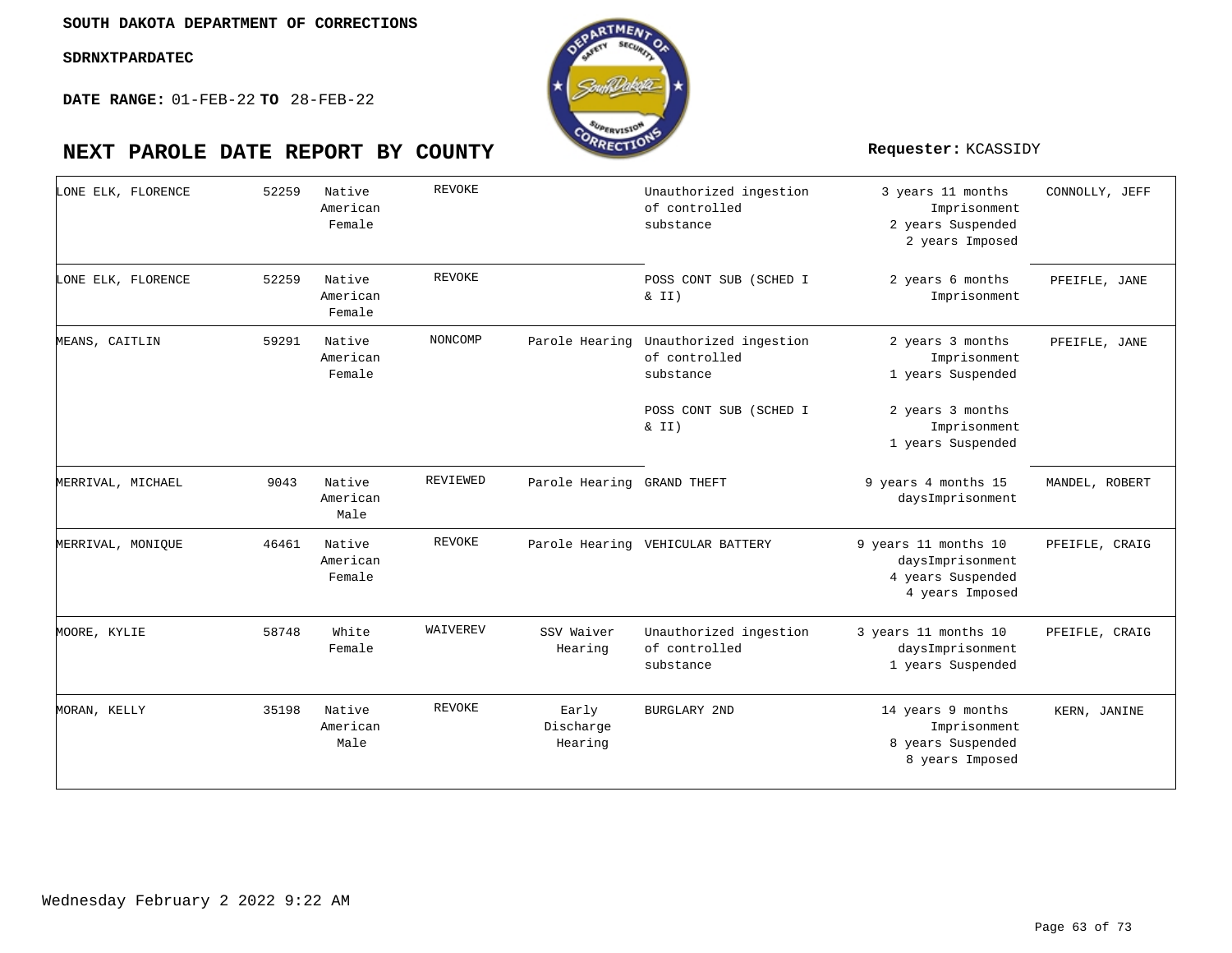

| NELSON, JESSE            | 42534 | White<br>Male                |             | Dispositional<br>Meeting      | ROBBERY 1ST                                          | 14 years 3 months<br>Imprisonment<br>5 years Suspended        | PFEIFLE, JANE    |
|--------------------------|-------|------------------------------|-------------|-------------------------------|------------------------------------------------------|---------------------------------------------------------------|------------------|
| ONE HORN KILLS IN WATER, | 63358 | Native<br>American<br>Female |             | Non-compliance<br>Hearing     | POSS CONT SUB (SCHED I<br>& II)                      | 5 years Imprisonment<br>3 years Suspended                     | PFEIFLE, CRAIG   |
|                          |       |                              |             |                               | Unauthorized ingestion<br>of controlled<br>substance | 5 years Imprisonment<br>3 years Suspended                     |                  |
| PADILLA, MICHAEL         | 37269 | White<br>Male                | <b>DENY</b> | Early<br>Discharge<br>Hearing | AGGRAVATED ASSAULT                                   | 11 years 3 months<br>Imprisonment<br>4 years Suspended        | EKLUND, WALLY    |
| PIPER, STANNA            | 53343 | Native<br>American<br>Female | REVOKE      | Dispositional<br>Meeting      | POSS CONT SUB (SCHED I<br>$\&$ II)                   | 3 years 1 months 20<br>daysImprisonment                       | PFEIFLE, CRAIG   |
|                          |       |                              |             |                               | POSS CONT SUB (SCHED I<br>& II)                      | 3 years 1 months 20<br>daysImprisonment                       |                  |
| POOR THUNDER, JOSEPH     | 46780 | Native<br>American<br>Male   |             | Dispositional<br>Meeting      | RAPE 4TH                                             | 9 years Imprisonment<br>3 years Suspended                     | GUSINSKY, ROBERT |
| RED BEAR, KANEESHIA      | 54007 | Native<br>American<br>Female | CONT        | Dispositional<br>Meeting      | POSS CONT SUB (SCHED I<br>& II)                      | 2 years 11 months 10<br>daysImprisonment<br>1 years Suspended | GUSINSKY, ROBERT |
| RED CLOUD, PEDRO         | 54939 | Native<br>American<br>Male   | REVOKE      |                               | Parole Hearing POSS CONT SUB (SCHED I<br>$\&$ II)    | 5 years Imprisonment<br>5 years Suspended<br>5 years Imposed  | LINNGREN, HEIDI  |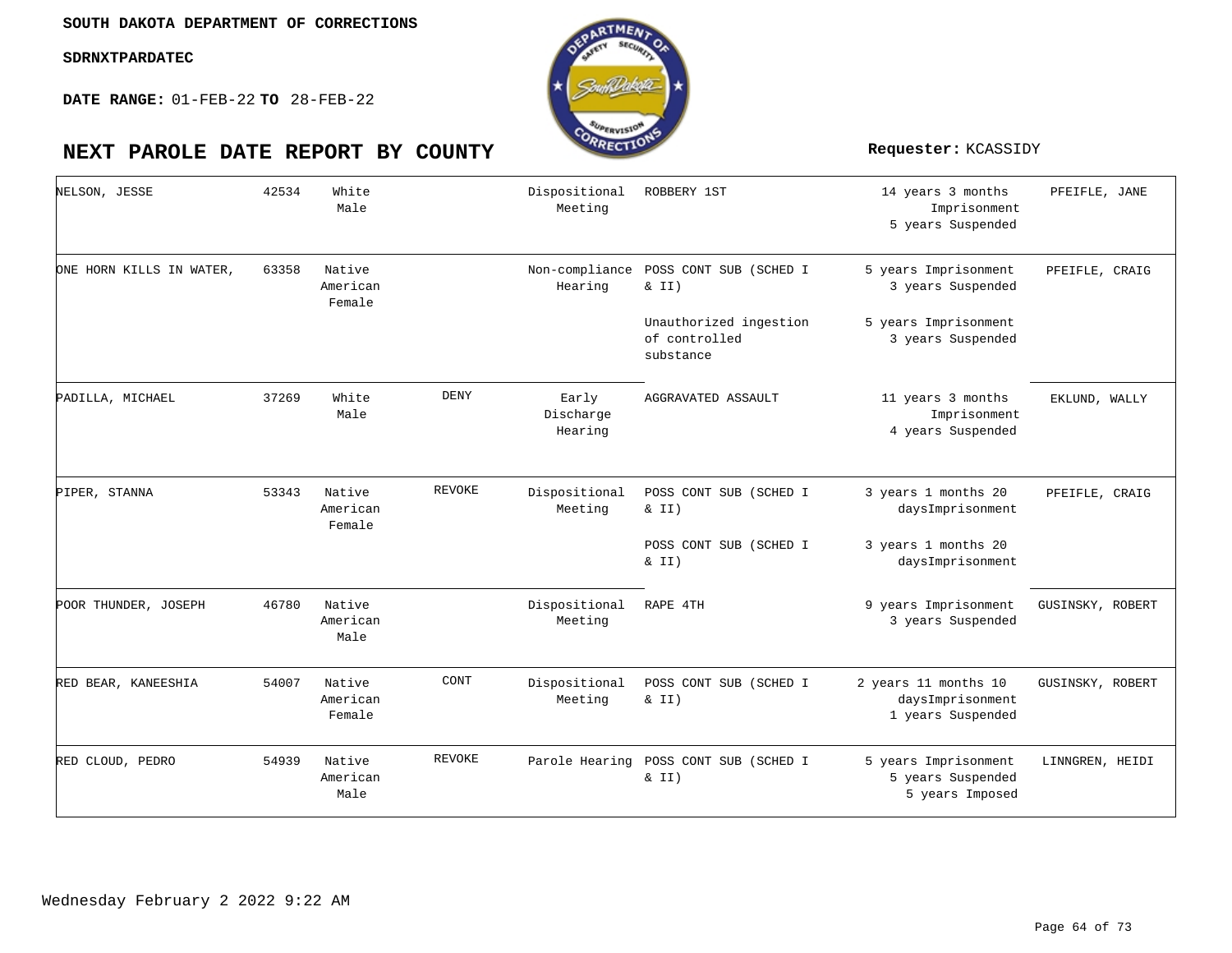**DATE RANGE:** 01-FEB-22 **TO** 28-FEB-22



### 5 years Imprisonment 2 years Suspended 2 years Imposed 5 years Imprisonment 2 years Suspended 2 years Imposed 4 years 5 months 20 daysImprisonment 4 years 5 months 20 daysImprisonment 4 years 5 months 20 daysImprisonment 3 years Imprisonment 3 years Suspended 3 years Imposed 19 years 3 months Imprisonment 10 years Suspended 10 years Imposed 6 years Imprisonment 10 years Imprisonment 10 years Imprisonment 10 years Suspended Parole Hearing FORGERY POSS CONT SUB (SCHED I  $& II)$ Parole Hearing POSS CONT SUB (SCHED I & II) POSS CONT SUB (SCHED I & II) POSS CONT SUB (SCHED I  $& II)$ Parole Hearing POSS CONT SUB (SCHED I  $& II)$ Parole Hearing SEX CONT W/CHILD < 16 POSS OF CHILD PORNOGRAPHY POSS OF CHILD PORNOGRAPHY POSS OF CHILD PORNOGRAPHY Native American White Native American White White Male Female Male Male Male 59650 53342 6186 2404 6996 RICHARDS, DARREN SPRAYBERRY, NATALIE STABBER, SAMMY SULLIVAN, MATTHEW TAYLOR, TIMOTHY REVOKE REVOKE REVOKE REVOKE GRANTPEND Early Discharge Hearing GUSINSKY, ROBERT MANDEL, ROBERT PFEIFLE, JANE TICE, MERTON DELANEY, JOHN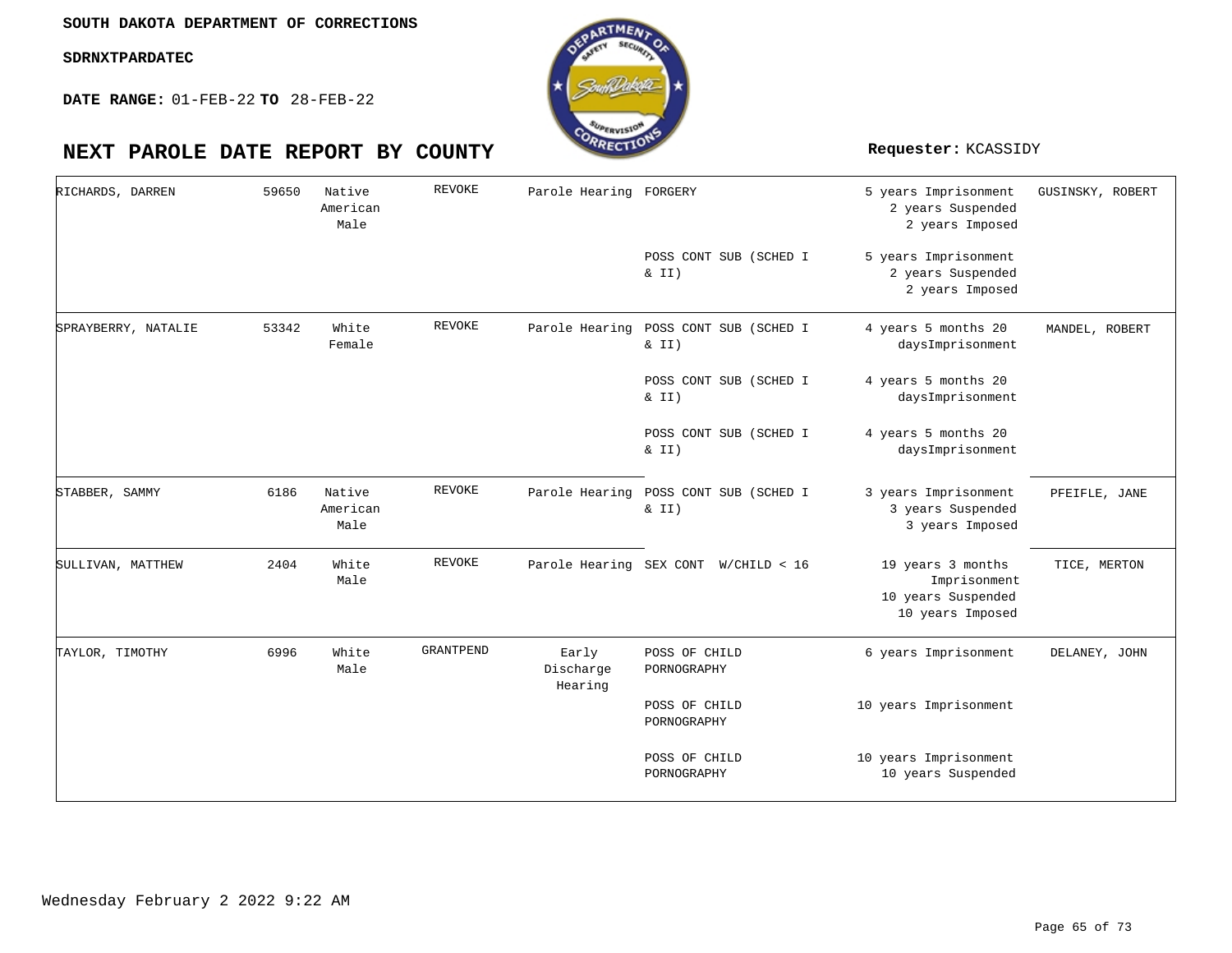

**DATE RANGE:** 01-FEB-22 **TO** 28-FEB-22

| TIEDEMAN, JESSE     | 11589 | White<br>Male              | WAIVEREV      | PV Waiver<br>Hearing     | AGGRAVATED ASSAULT                                   | 14 years 6 months<br>Imprisonment                                                             | DAVIS, JEFFERY    |
|---------------------|-------|----------------------------|---------------|--------------------------|------------------------------------------------------|-----------------------------------------------------------------------------------------------|-------------------|
|                     |       |                            |               |                          | <b>BURGLARY 3RD</b>                                  | 10 years Imprisonment                                                                         |                   |
| WALN, ANTOINE       | 41160 | White<br>Male              | <b>REVOKE</b> | Parole Hearing           | Unauthorized ingestion<br>of controlled<br>substance | 4 years 6 months<br>Imprisonment<br>4 years 6 months<br>Suspended<br>4 years 6 months Imposed | CONNOLLY, JEFF    |
| WHITE LANCE, RANSOM | 55165 | Native<br>American<br>Male | <b>REVOKE</b> | Dispositional<br>Meeting | POSS CONT SUB (SCHED I<br>& II)                      | 4 years 11 months 10<br>daysImprisonment<br>3 years Suspended<br>3 years Imposed              | CONNOLLY, JEFF    |
|                     |       |                            |               |                          | POSS CONT SUB (SCHED I<br>$\&$ II)                   | 4 years 11 months 10<br>daysImprisonment<br>1 years 6 months<br>Suspended<br>Imposed          |                   |
| WHITE, PAUL         | 20055 | Native<br>American<br>Male | <b>REVOKE</b> |                          | Parole Hearing POSS CONT SUB (SCHED I<br>& II)       | 2 years 9 months<br>Imprisonment<br>1 years Suspended<br>1 years Imposed                      | PFEIFLE, JANE     |
| WILLIAMS, JOSHUA    | 62863 | Native<br>American<br>Male | NONCOMP       |                          | Parole Hearing ESCAPE- SECOND DEGREE                 | 2 years Imprisonment                                                                          | HENDRICKSON, JOSH |
| YELLOW BIRD, WAMBLI | 56288 | Native<br>American<br>Male | REVOKE        | Dispositional<br>Meeting | ROBBERY 2ND                                          | 9 years 8 months 10<br>daysImprisonment<br>7 years Suspended<br>7 years Imposed               | LINNGREN, HEIDI   |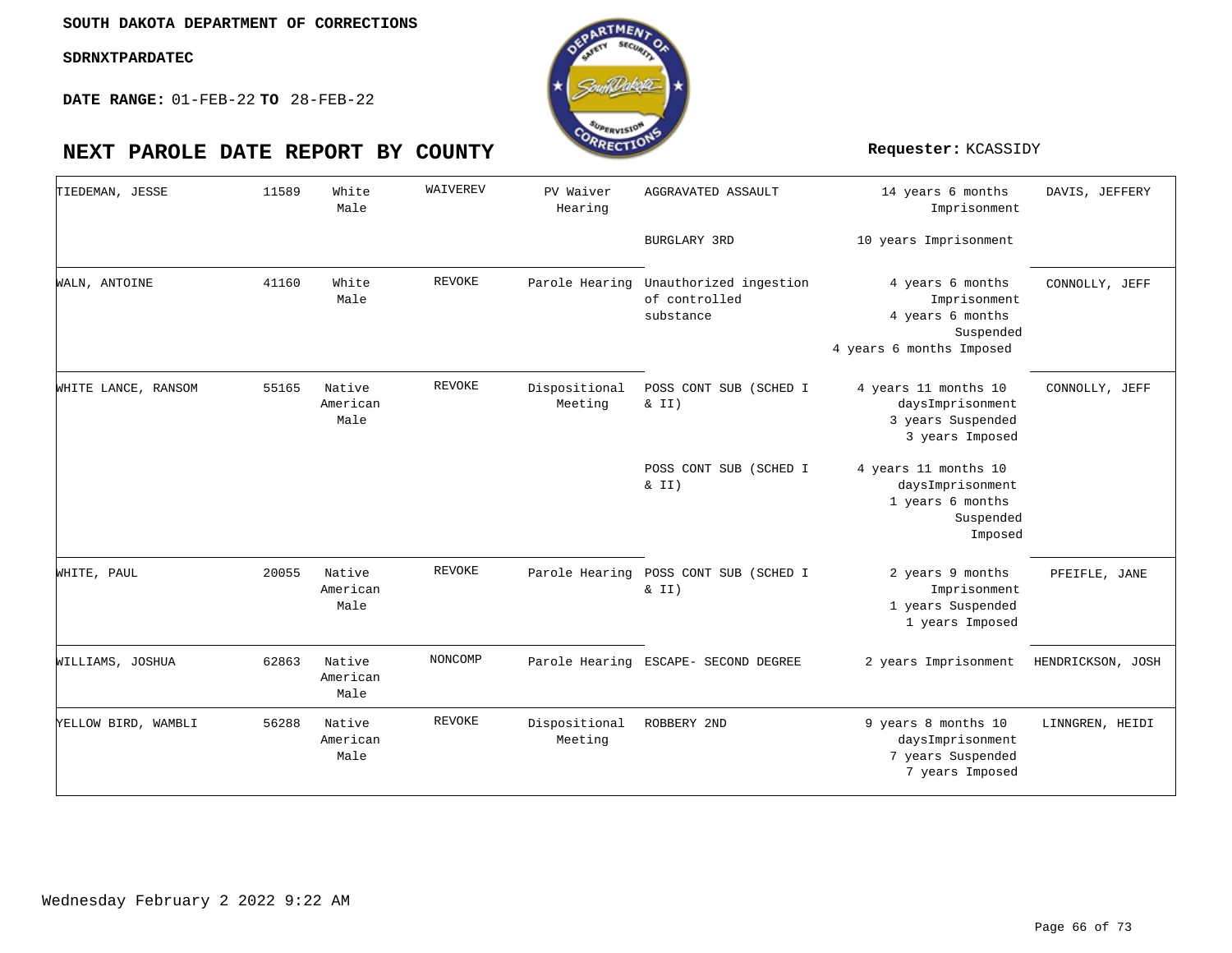**SOUTH DAKOTA DEPARTMENT OF CORRECTIONS**

**SDRNXTPARDATEC**

**DATE RANGE:** 01-FEB-22 **TO** 28-FEB-22



| YELLOW THUNDER, ATHENA | 54946 | Native<br>American<br>Female | Dispositional<br>Meeting | Unauthorized ingestion<br>of controlled<br>substance | 4 years 4 months 10<br>daysImprisonment<br>1 years Suspended | PFEIFLE, CRAIG |
|------------------------|-------|------------------------------|--------------------------|------------------------------------------------------|--------------------------------------------------------------|----------------|
|                        |       |                              |                          | POSS CONT SUB (SCHED I<br>& II)                      | 4 years 4 months 10<br>daysImprisonment<br>1 years Suspended |                |
|                        |       |                              |                          | POSS CONT SUB (SCHED I<br>& II)                      | 4 years 4 months 10<br>daysImprisonment<br>1 years Suspended |                |
|                        |       |                              |                          | POSS CONT SUB (SCHED I<br>& II)                      | 4 years 4 months 10<br>daysImprisonment<br>1 years Suspended |                |
|                        |       |                              |                          | ESCAPE- SECOND DEGREE                                | 4 years 4 months 10<br>daysImprisonment<br>1 years Suspended |                |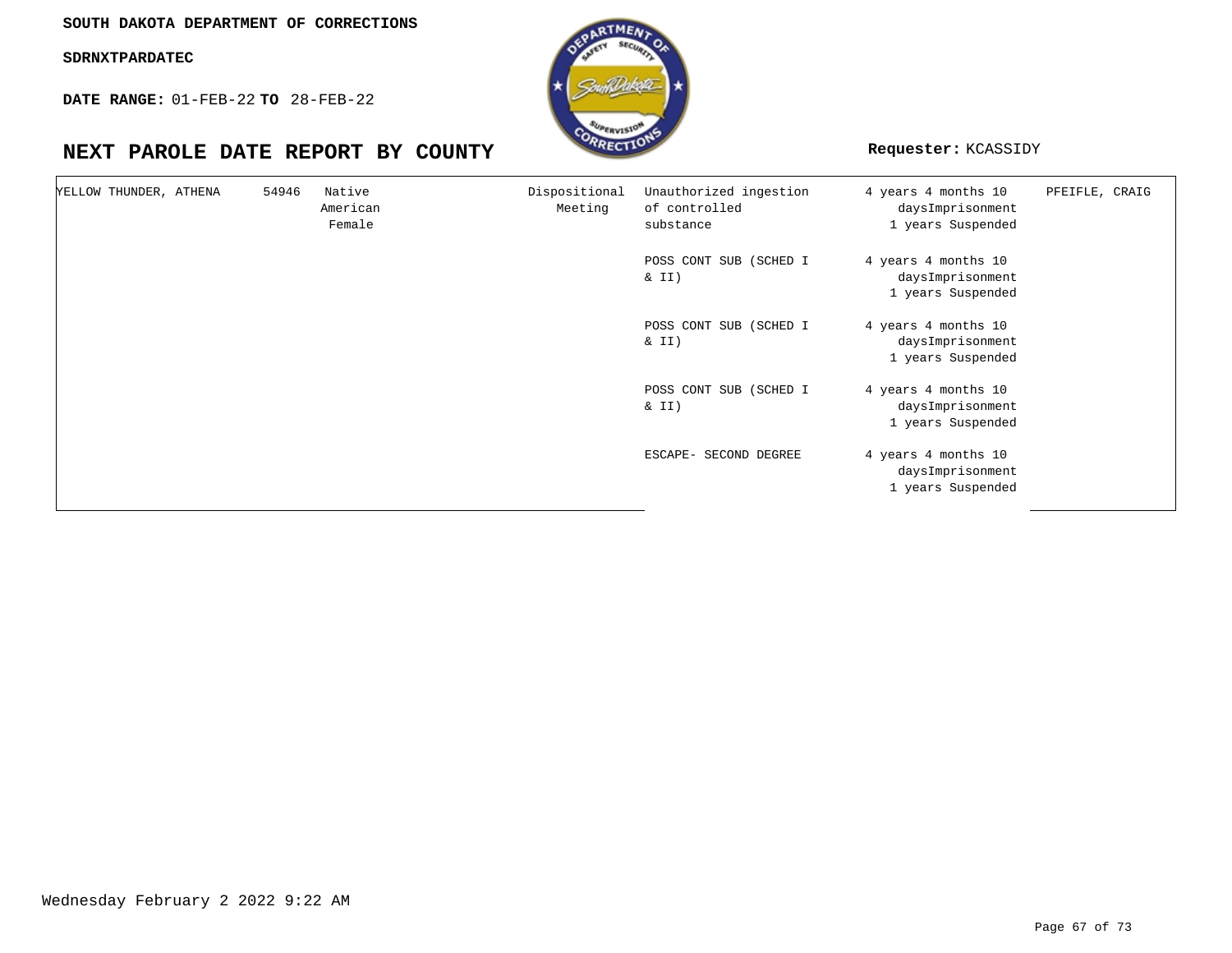**DATE RANGE:** 01-FEB-22 **TO** 28-FEB-22



# **NEXT PAROLE DATE REPORT BY COUNTY Requester:** KCASSIDY

**Roberts County Court County of Conviction:**

| Offender Name  | DOC # | Race<br>Sex                  | Last Board Dec. | Hearing Type             | Crime Description                                                                  | Sentence                                                      | Judge        |
|----------------|-------|------------------------------|-----------------|--------------------------|------------------------------------------------------------------------------------|---------------------------------------------------------------|--------------|
| CLOUD, MURIEL  | 59382 | Native<br>American<br>Female | <b>GRANT</b>    | Dispositional<br>Meeting | Unauthorized ingestion<br>of controlled<br>substance                               | 5 years Imprisonment<br>4 years Suspended                     | FLEMMER, JON |
| GODFREY, KAYLA | 53643 | Native<br>American<br>Female |                 | Dispositional<br>Meeting | Unauthorized ingestion<br>of controlled<br>substance                               | 4 years 3 months<br>Imprisonment<br>2 years Suspended         | FLEMMER, JON |
|                |       |                              |                 |                          | Unauthorized ingestion<br>of controlled<br>substance                               | 4 years 6 months<br>Imprisonment<br>2 years Suspended         |              |
| HEMINGER, LANE | 48795 | Native<br>American<br>Male   | <b>REVOKE</b>   |                          | Parole Hearing Intentional damage to<br>property>\$5,000<\$100,0<br>0 <sub>0</sub> | 10 years Imprisonment<br>6 years Suspended<br>6 years Imposed | FLEMMER, JON |
|                |       |                              |                 |                          | Unauthorized ingestion<br>of controlled<br>substance                               | 5 years Imprisonment<br>2 years Suspended<br>2 years Imposed  |              |
|                |       |                              |                 |                          | AGGRAVATED ASSAULT<br><b>AGAINST LAW</b><br><b>ENFORCEMENT</b>                     | 25 years Imprisonment<br>5 years Suspended                    |              |
|                |       |                              |                 |                          | Possession of a weapon<br>in a jail                                                | 25 years Imprisonment<br>5 years Suspended                    |              |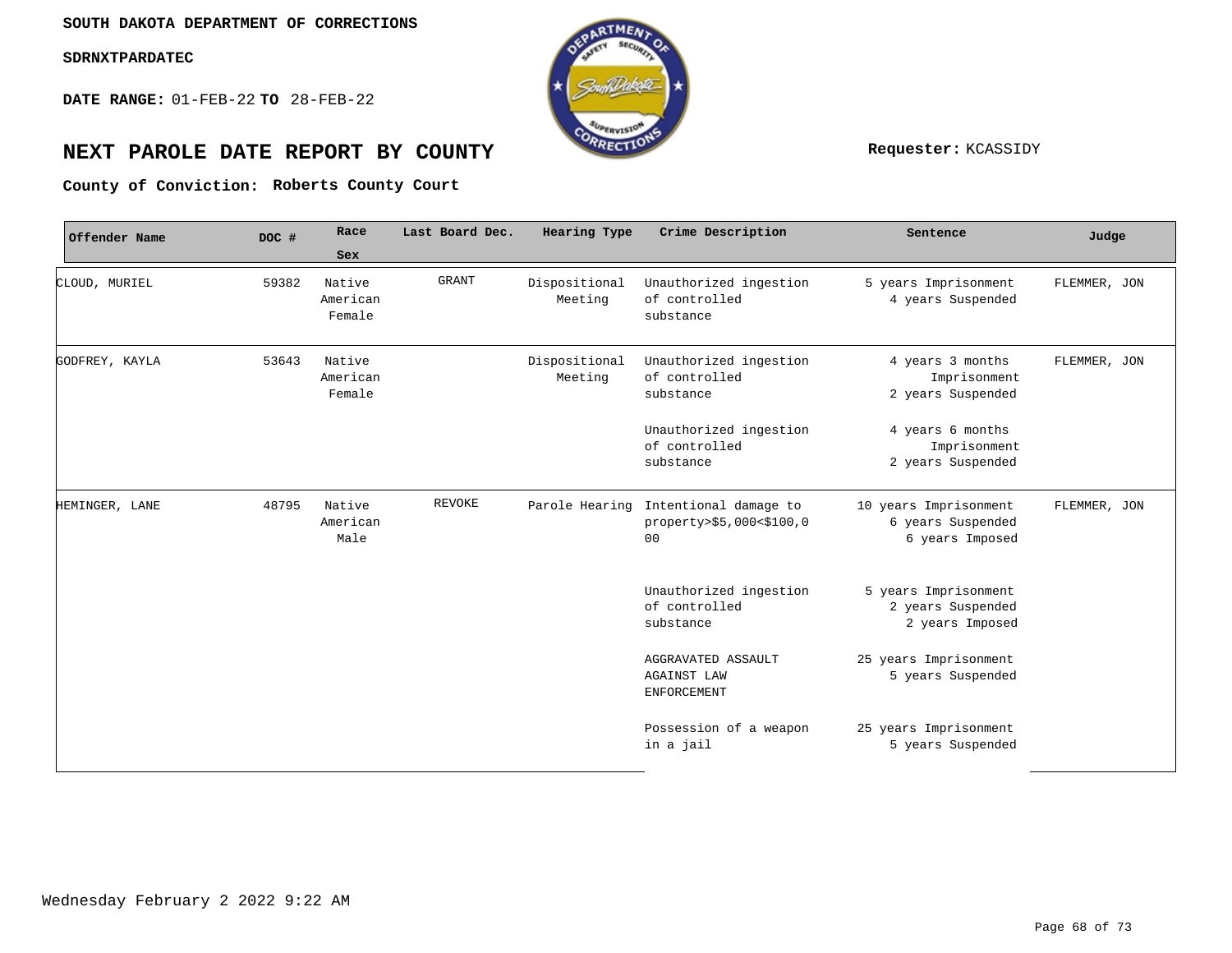**DATE RANGE:** 01-FEB-22 **TO** 28-FEB-22

| HOLY BEAR, CODY | 37231 | Native<br>American<br>Female | <b>REVOKE</b> | Dispositional<br>Meeting | DWI 6TH                                                              | 9 years 4 months 10<br>daysImprisonment<br>7 years Suspended<br>5 years 6 months Imposed             | FLEMMER, JON |
|-----------------|-------|------------------------------|---------------|--------------------------|----------------------------------------------------------------------|------------------------------------------------------------------------------------------------------|--------------|
| KEOKE, ROBBIE   | 19346 | Native<br>American<br>Male   | <b>REVOKE</b> | PV Waiver<br>Hearing     | Unauthorized ingestion<br>of controlled<br>substance                 | 4 years 8 months 10<br>daysImprisonment<br>2 years 6 months<br>Suspended<br>2 years 6 months Imposed | FLEMMER, JON |
|                 |       |                              |               |                          | Unauthorized ingestion<br>of controlled<br>substance                 | 4 years 8 months 10<br>daysImprisonment<br>2 years Suspended                                         |              |
| LABATTE, RACHEL | 52390 | Native<br>American<br>Female | <b>REVOKE</b> | SSV Waiver<br>Hearing    | Unauthorized ingestion<br>of controlled<br>substance                 | 4 years 11 months 10<br>daysImprisonment<br>2 years Suspended<br>2 years Imposed                     | FLEMMER, JON |
| MORGAN, BUSTER  | 52609 | Black<br>Male                | WAIVEREV      | SSV Waiver<br>Hearing    | Unauthorized ingestion<br>of controlled<br>substance<br>BURGLARY 3RD | 4 years 6 months<br>Imprisonment<br>2 years Suspended<br>4 years 6 months<br>Imprisonment            | FLEMMER, JON |
|                 | 1033  | Native                       | <b>REVOKE</b> | Parole Hearing           | POSS CONT SUB (SCHED I                                               | 2 years Suspended                                                                                    |              |
| PALACIO, RAY    |       | American<br>Male             |               |                          | & II)                                                                | 9 years 9 months<br>Imprisonment<br>6 years Suspended<br>6 years Imposed                             | FLEMMER, JON |

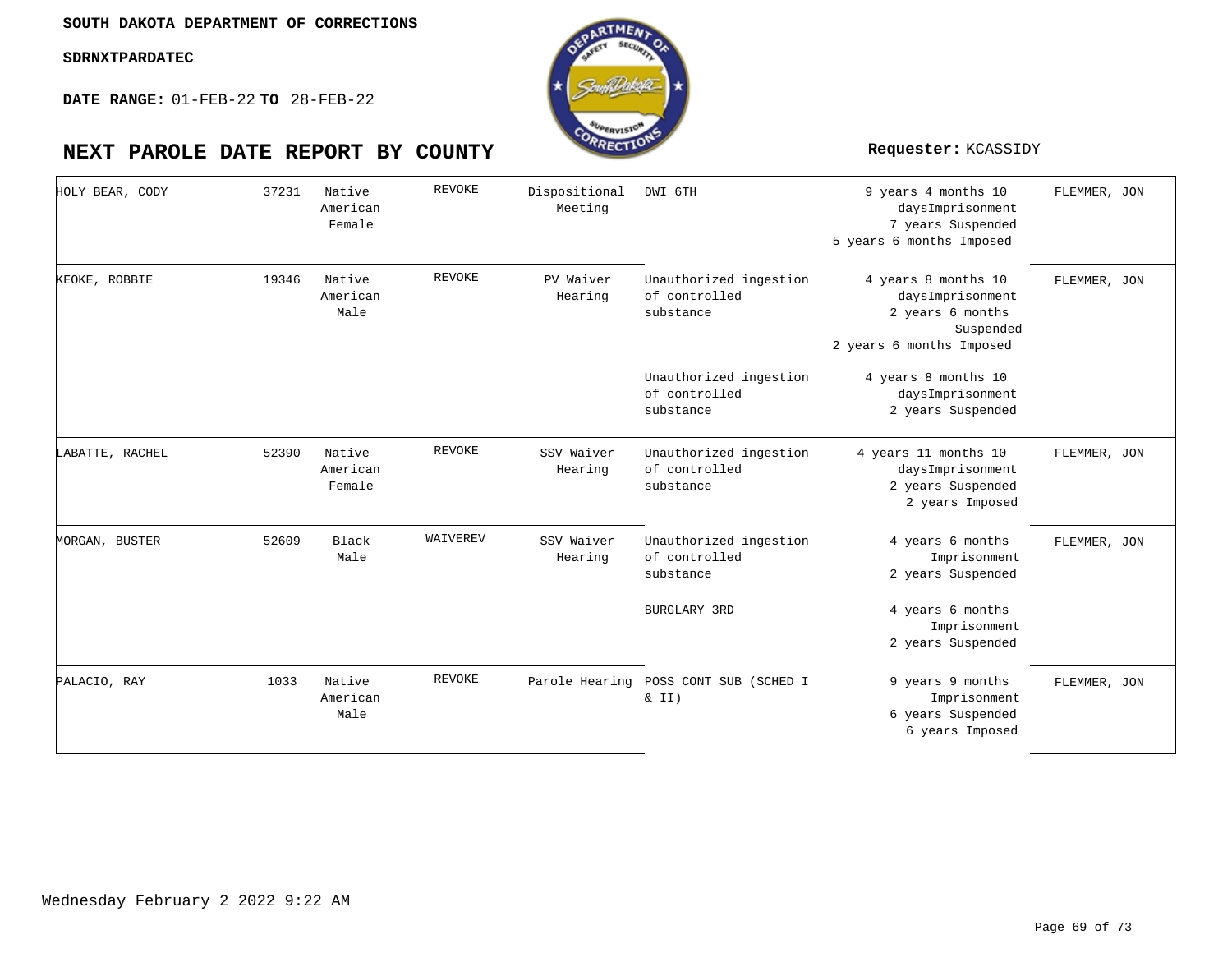**DATE RANGE:** 01-FEB-22 **TO** 28-FEB-22

| REDDAY, SHIRLEY  | 54919 | Native<br>American<br>Female | WAIVEREV | SSV Waiver<br>Hearing | Unauthorized ingestion<br>of controlled<br>substance | 4 years 5 months 20<br>daysImprisonment<br>2 years Suspended                       | FLEMMER, JON |
|------------------|-------|------------------------------|----------|-----------------------|------------------------------------------------------|------------------------------------------------------------------------------------|--------------|
|                  |       |                              |          |                       | Unauthorized ingestion<br>of controlled<br>substance | 4 years 5 months 20<br>daysImprisonment<br>2 years Suspended                       |              |
|                  |       |                              |          |                       | Unauthorized ingestion<br>of controlled<br>substance | 4 years 5 months 20<br>daysImprisonment<br>2 years Suspended                       |              |
| RENVILLE, DAVID  | 20226 | Native<br>American<br>Male   | NONCOMPR |                       | Parole Hearing AGGRAVATED ASSAULT                    | 14 years Imprisonment<br>6 years 6 months<br>Suspended<br>6 years 6 months Imposed | FLEMMER, JON |
| ROCKWOOD, SIERRA | 50716 | Native<br>American<br>Female | REVOKE   | Parole Hearing        | Unauthorized ingestion<br>of controlled<br>substance | 4 years 11 months 20<br>daysImprisonment<br>2 years Suspended                      | FLEMMER, JON |
|                  |       |                              |          |                       | Unauthorized ingestion<br>of controlled<br>substance | 4 years 11 months 20<br>daysImprisonment<br>2 years Suspended                      |              |
|                  |       |                              |          |                       | Unauthorized ingestion<br>of controlled<br>substance | 4 years 11 months 20<br>daysImprisonment<br>2 years Suspended                      |              |
|                  |       |                              |          |                       | POSS CONT SUB (SCHED I<br>& II)                      | 5 years Imprisonment<br>2 years Suspended                                          |              |

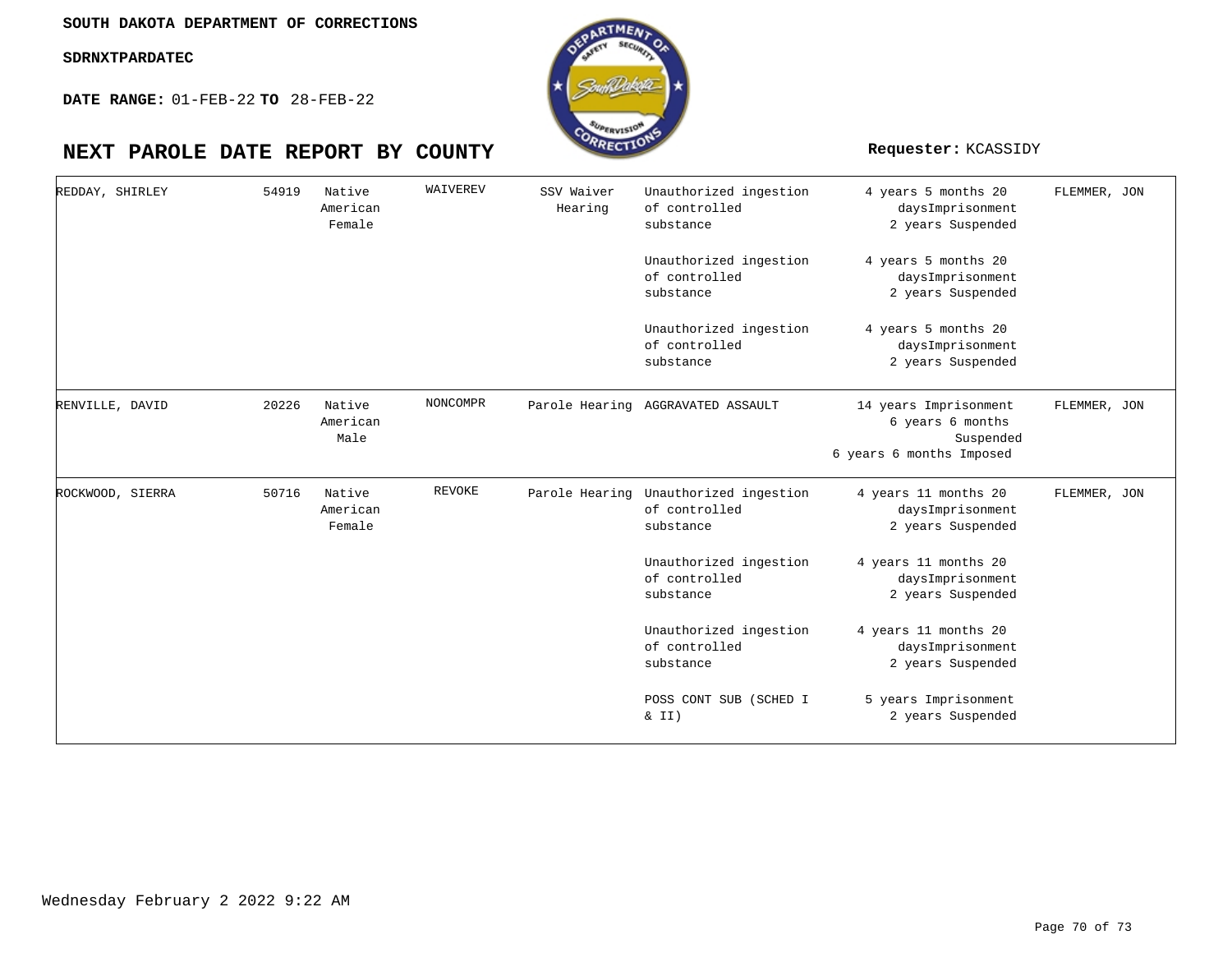**DATE RANGE:** 01-FEB-22 **TO** 28-FEB-22



# **NEXT PAROLE DATE REPORT BY COUNTY Requester:** KCASSIDY

**Spink County Court County of Conviction:**

| Offender Name | DOC # | Race          | Last Board Dec. | Hearing Type                | Crime Description | Sentence                         | Judge            |
|---------------|-------|---------------|-----------------|-----------------------------|-------------------|----------------------------------|------------------|
|               |       | Sex           |                 |                             |                   |                                  |                  |
| STAS, TREVER  | 16234 | White<br>Male | GRANT           | Parole Hearing BURGLARY 3RD |                   | 4 years 6 months<br>Imprisonment | SOMMERS, RICHARD |

## County of Conviction: Stanley County Court

| Offender Name | DOC # | Race                       | Last Board Dec. | Hearing Type | Crime Description                                                    | Sentence                                                      | Judge                 |
|---------------|-------|----------------------------|-----------------|--------------|----------------------------------------------------------------------|---------------------------------------------------------------|-----------------------|
|               |       | Sex                        |                 |              |                                                                      |                                                               |                       |
| DUPRIS, MASON | 60415 | Native<br>American<br>Male | WAIVE           |              | Parole Hearing Intentional damage to<br>property<br>>\$2,500<\$5,000 | 4 years 10 months 20<br>daysImprisonment<br>2 years Suspended | KLINGER,<br>CHRISTINA |

## **Tripp County Court County of Conviction:**

| Offender Name | DOC # | Race                       | Last Board Dec. | Hearing Type             | Crime Description                                    | Sentence                                                                  | Judge                 |
|---------------|-------|----------------------------|-----------------|--------------------------|------------------------------------------------------|---------------------------------------------------------------------------|-----------------------|
|               |       | Sex                        |                 |                          |                                                      |                                                                           |                       |
| BOYD, MARCEL  | 25388 | Native<br>American<br>Male | NONCOMPR        | PV Revocation<br>Hearing | BURGLARY 1ST                                         | 14 years 3 months<br>Imprisonment<br>3 years Suspended<br>3 years Imposed | TRANDAHL,<br>KATHLEEN |
| TURKEY, KEVIN | 10274 | Native<br>American<br>Male |                 | Dispositional<br>Meeting | Unauthorized ingestion<br>of controlled<br>substance | 9 years 3 months<br>Imprisonment                                          | RANK, BOBBI           |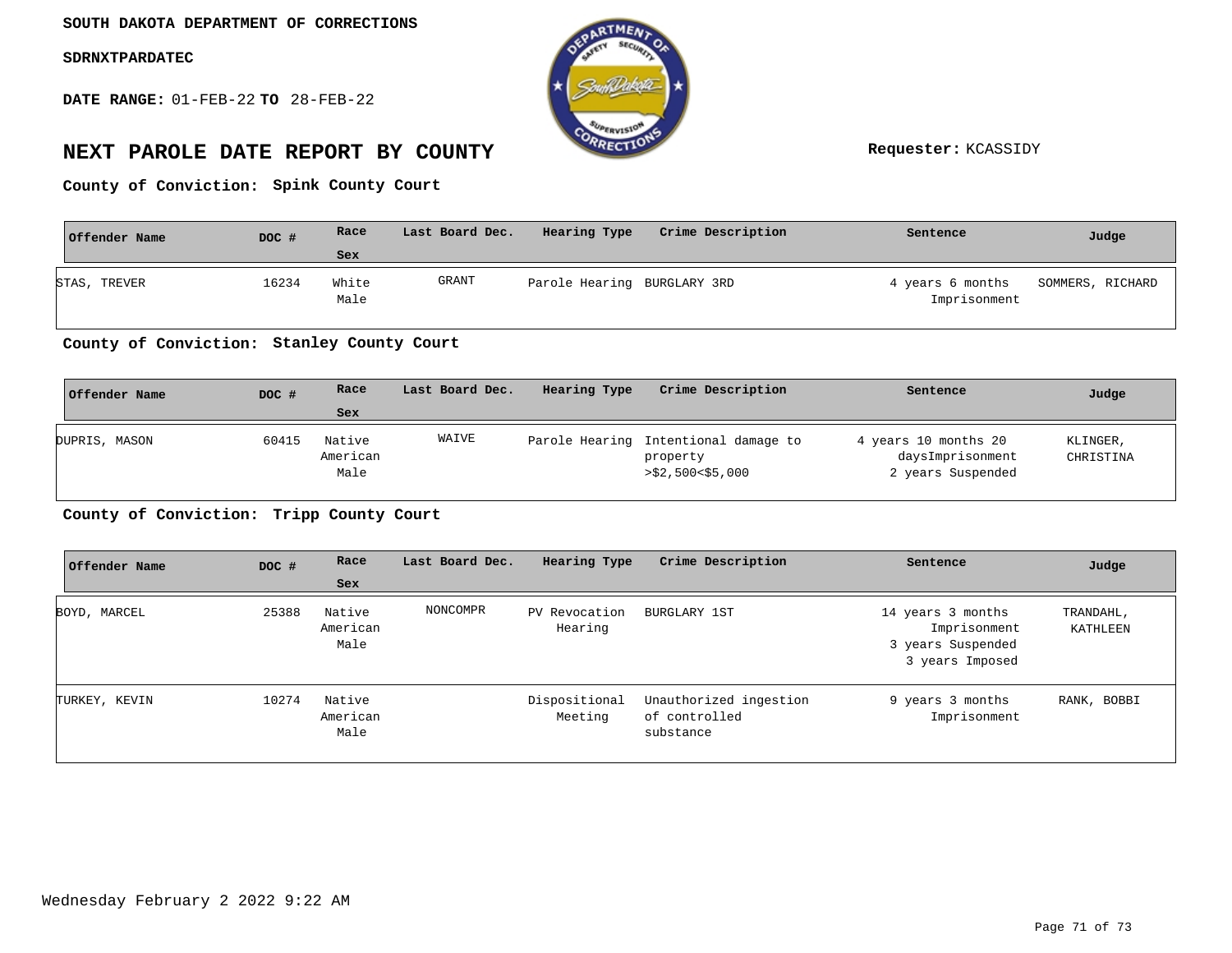**DATE RANGE:** 01-FEB-22 **TO** 28-FEB-22



# **NEXT PAROLE DATE REPORT BY COUNTY REPORT BY ALL PROPERTY REQUESTER:** KCASSIDY

**Union County Court County of Conviction:**

| Offender Name   | DOC # | Race                          | Last Board Dec. | Hearing Type             | Crime Description               | Sentence                                              | Judge         |
|-----------------|-------|-------------------------------|-----------------|--------------------------|---------------------------------|-------------------------------------------------------|---------------|
|                 |       | Sex                           |                 |                          |                                 |                                                       |               |
| BOTT, ALEXANDER | 33481 | White<br>Male                 |                 | Dispositional<br>Meeting | POSS CONT SUB (SCHED I<br>& II) | 2 years Imprisonment                                  | BERN, TAMI    |
| HULS, CHAD      | 23581 | White<br>Male                 | CONT            | Parole Hearing RAPE 1ST  |                                 | 50 years Imprisonment                                 | BOGUE, ANDREW |
| SEGOVIA, JUAN   | 61004 | Hispanic<br>or Latino<br>Male | NONCOMPR        | Dispositional<br>Meeting | SIMPLE ASSAULT 3RD              | 2 years Imprisonment<br>1 years 6 months<br>Suspended | BERN, TAMI    |
|                 |       |                               |                 |                          | SIMPLE ASSAULT 3RD              | 2 years Imprisonment<br>1 years 6 months<br>Suspended |               |

**Walworth County Court County of Conviction:**

| Offender Name | DOC # | Race          | Last Board Dec. | Hearing Type | Crime Description                          | Sentence                                                                          | Judge        |
|---------------|-------|---------------|-----------------|--------------|--------------------------------------------|-----------------------------------------------------------------------------------|--------------|
|               |       | Sex           |                 |              |                                            |                                                                                   |              |
| OLSON, BOBBY  | 5265  | White<br>Male | REVOKE          |              | Parole Hearing ELUDING A POLICE<br>OFFICER | 2 years Imprisonment<br>1 years 6 months<br>Suspended<br>1 years 6 months Imposed | MYREN, SCOTT |